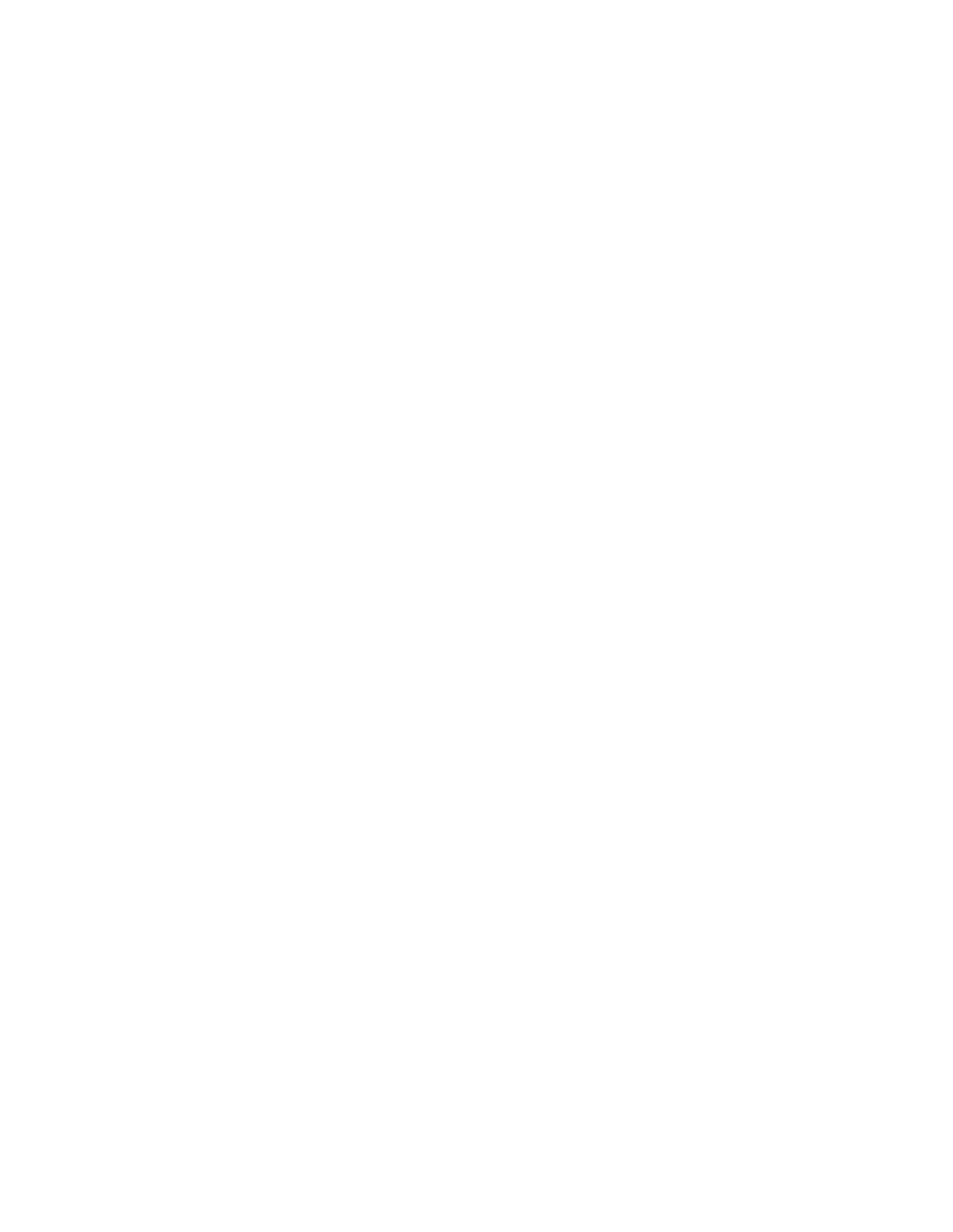DOE G 413.3-13 i (and ii) 7-22-08

#### **FOREWORD**

This Department of Energy Guide is for use by all DOE elements. This Guide provides acceptable approaches for implementing the Acquisition Strategy requirements and criteria required by DOE O 413.3A, Program and Project Management for the Acquisition of Capital Assets, dated 7-28-07, related to the development and implementation of a quality Acquisition Strategy for the project. This Guide describes suggested non-mandatory approaches for meeting requirements. DOE Guides are part of the DOE Directives System and provide supplemental information regarding the Department's expectations of its requirements as contained in rules, Orders, Notices, and regulatory standards. Guides may also provide acceptable methods for implementing these requirements. Guides are not substitutes for requirements, nor do they replace technical standards used to describe established practices and procedures for implementing requirements.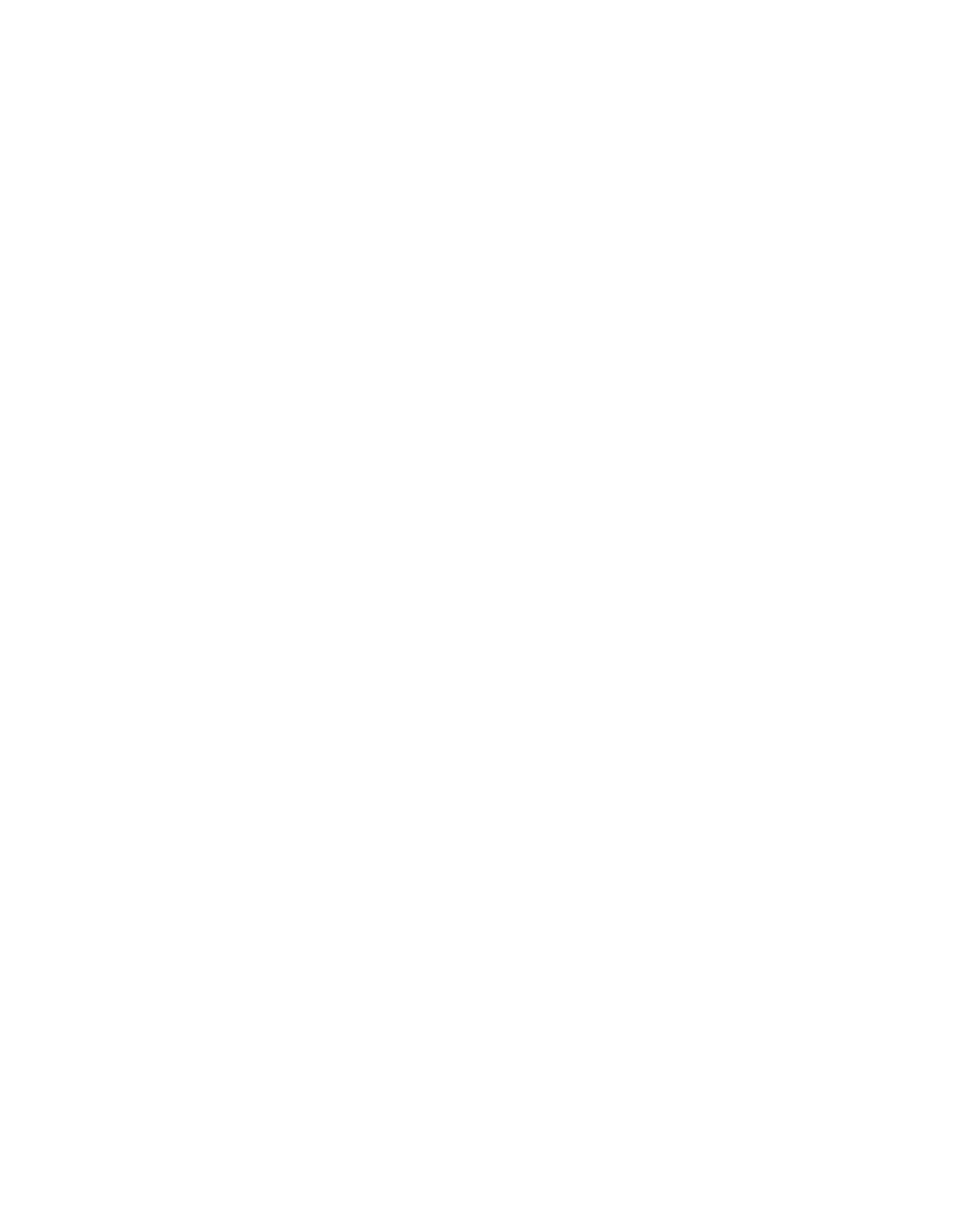# **CONTENTS**

| 1.0 | Desired Outcome, Requirements, and Major Applicable |  |  |  |  |  |
|-----|-----------------------------------------------------|--|--|--|--|--|
| 2.0 |                                                     |  |  |  |  |  |
| 3.0 |                                                     |  |  |  |  |  |
| 4.0 |                                                     |  |  |  |  |  |
| 5.0 |                                                     |  |  |  |  |  |
|     |                                                     |  |  |  |  |  |
|     |                                                     |  |  |  |  |  |
|     |                                                     |  |  |  |  |  |
|     |                                                     |  |  |  |  |  |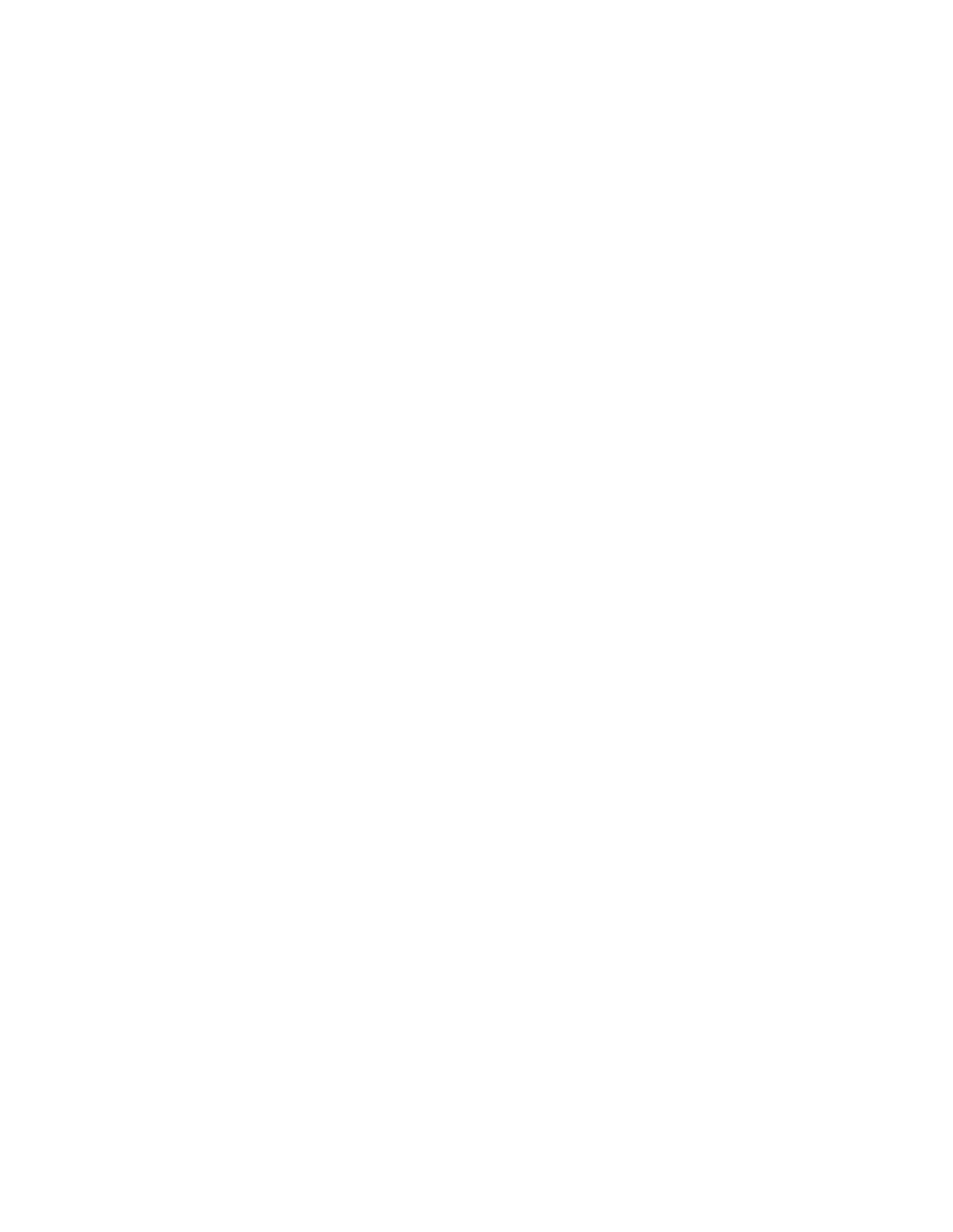#### **DOE G 413.3-13** 1 7-22-08

# **Purpose**

This guide serves as a tool for federal project directors (FPDs) and the Integrated Project Team (IPT) for developing a project acquisition strategy document. An acquisition strategy is a comprehensive high-level technical and business management approach designed to achieve project objectives within specified resource constraints. It is also considered the framework for the next phases of planning, organizing, staffing, controlling, and leading a project. In sum, the acquisition strategy provides an approach for activities essential for project success and for formulating functional strategies and plans. The DOE O 413.3A requires the development and approval of the acquisition strategy for projects with total project cost (TPC) of \$20M or greater, as part of the Critical Decision-1 (CD-1), Approve Alternative Selection and Cost Range Milestone.

#### **Scope**

This guide discusses the process for formulating an acquisition strategy for DOE projects using as the basis the Federal Acquisition Regulations (FAR) for acquisition planning in general. The guide will include discussions with application examples on the following main topics that should be covered in an acquisition strategy document for a project (the FPD and the IPT have wide latitude in tailoring the presentation of the acquisition strategy document as long as the topics identified here are addressed in a coherent manner):

- 1. Desired outcome, requirements, and major applicable conditions
- 2. Cost and schedule range
- 3. Alternatives (technical and location) and risk analysis
- 4. Business and acquisition approach
- 5. Management structure and approach

An appendix to the guide includes an example of an acquisition strategy document for a case project that meets the requirements for content and format following the recommendations in this guide. This example can be used as a template for development of an acquisition strategy document for a DOE project.

#### **Development**

The project FPD leads the acquisition strategy development with the assistance of the Federal team members of the IPT. Project stakeholders among DOE service centers, DOE-HQ's program offices, site offices, laboratories and industry are often consulted during acquisition strategy development. A Contracting Officer is typically part of the IPT and is often the best resource for developing the business and acquisition approach (section 4.0 of this document). However, care should be taken to avoid discussing or releasing pre-procurement sensitive information, directly or indirectly, especially to current contractors, that could be construed as giving or appearing to give a potential offerer a competitive advantage, the appearance of competitive advantage, or result in those contractors being unable to propose on the new work.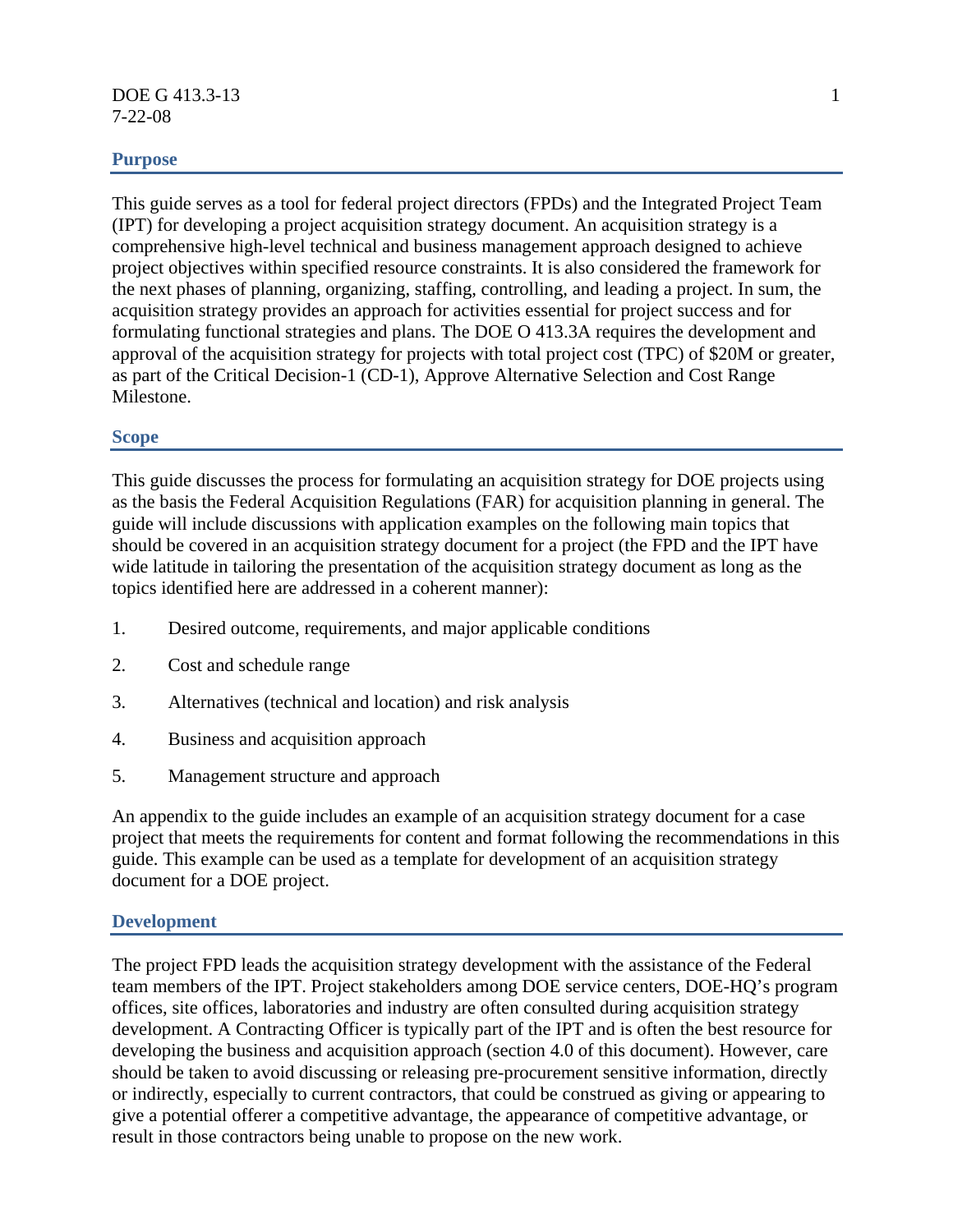The objective in preparing the acquisition strategy is to describe and integrate the high level technical and management approaches, to guide top-down alignment of all project team activities, and enhance the ultimate goal of a successful project.

The FAR is the basis for acquisition planning in general. The acquisition strategy document precedes the acquisition plan document but does not contain the details of implementation or procurement sensitive information appropriate to the acquisition plan. The FAR allows for tailoring an acquisition strategy and plan with specific content based on the size and complexity of the project. The information provided to respond to the FAR and using the guidelines provided in Office of Management and Budget (OMB) Circular No. A-11, *Preparation, Submission, and Execution of the Budget*, ensure the Government receives the best value and that agency business processes focus on optimizing performance at the lowest cost.

Five characteristics are found in a comprehensive acquisition strategy: realistic, credible, durable, flexible, and risk management.

An acquisition strategy is realistic when the programmatic, functional, operational objectives are attainable.

An acquisition strategy is credible when reasonable and/or innovative technical and location alternatives are given due consideration and critical thinking is demonstrated in evaluating the alternatives.

Acquisition strategy durability discourages disruption from negative external or internal choices by concentrating on strategy rather than detailed planning. For durability, an acquisition strategy only includes a high-level view, or approach, and does not include detail that may change based on later operational or tactical decisions.

A flexible acquisition strategy is related to the effort made to keep the project description at the strategy level so that operational details can be better incorporated within that vision without changes or redirection to the strategy or without significant disruption to project resources or project baselines.

Risk management in an acquisition strategy is concerned with the identification, analysis, management, and tracking of potential impacts to the project.

Thus the characteristics of realism, credibility, durability, flexibility, and managed risk are used to guide the development and execution of an acquisition strategy. An acquisition strategy meets the five characteristics through a comprehensive and integrated depiction of the technical and business management issues at the strategic level**.** 

The acquisition strategy conveys the IPT's approach for the successful acquisition of the project and rationale for that approach. The approach should include the alternatives analyzed; market conditions, competition considerations, and performance based contracting opportunities. The acquisition strategy incorporates those considerations to develop business and management approach(es) the project anticipates to integrate and coordinate contractor efforts.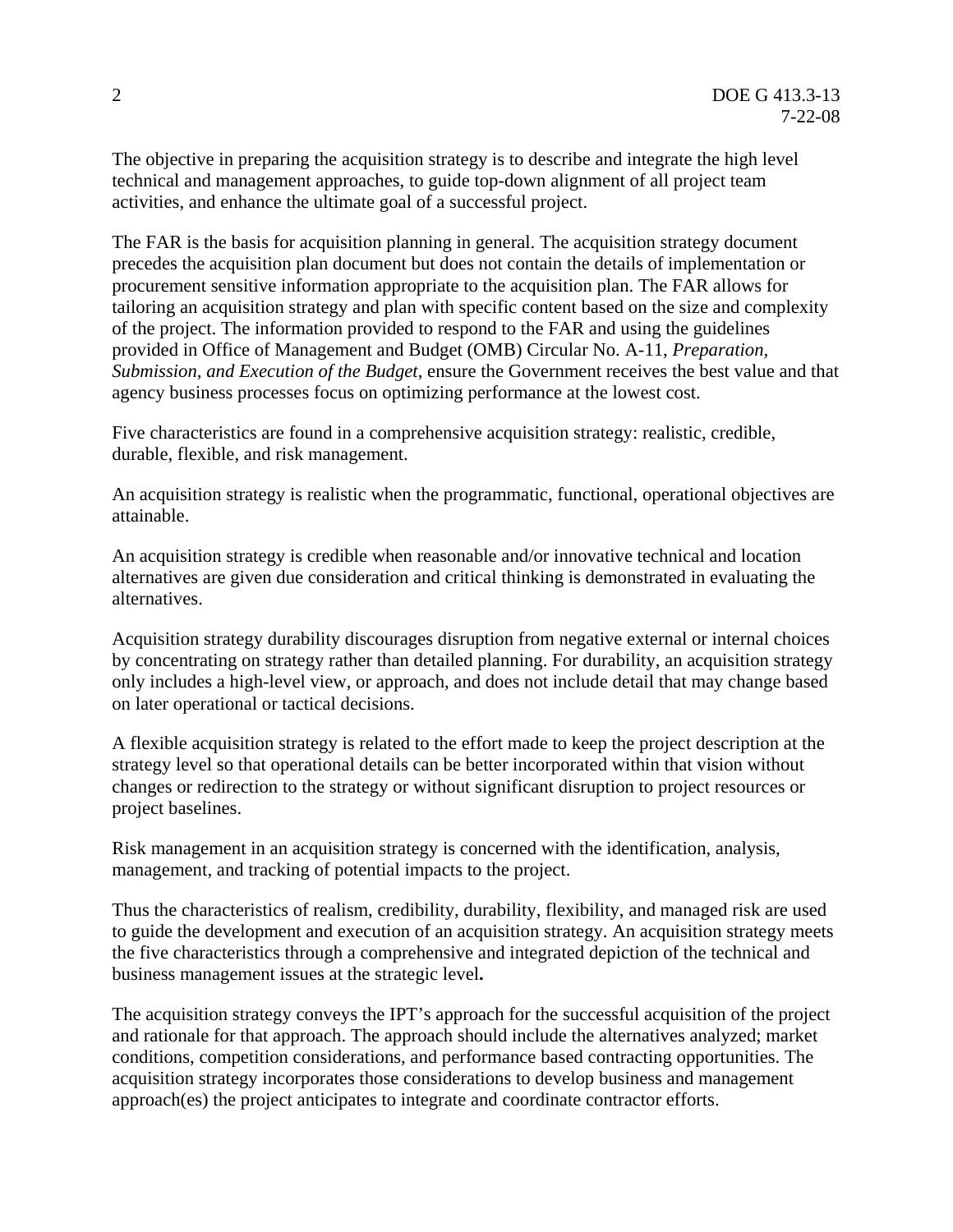$DOE G 413.3-13$  3 7-22-08

Approvals of mission needs and acquisition strategies do not constitute approvals required by the Office of Acquisition and Supply Management (OPAM) for business clearance purposes, including acquisition plans. The acquisition strategy is approved by the Program Secretarial Officer (PSO) as part of CD-1. The strategy may or may not anticipate a procurement contract that requires an acquisition plan as delineated in FAR 7.1.

The IPT has wide latitude in tailoring the presentation of the acquisition strategy as long as the topics identified in the *Acquisition Strategy Format and Content* section are addressed in a coherent manner. A combination of narrative and tables is common, keeping emphasis on brevity and integrating key points across the document. For example, major risks identified for a technical/location alternative reasonably affects the business and management approach in most cases. For the recommended alternative, the business and management approach should reflect how the IPT intends to address those risks.

It is recommended that during the process of ranking alternatives the IPT should have conducted an analysis with defined criteria to support the precision indicated by the ranking. For example, rankings of high, medium and low are common from structured discussions of the alternatives with subject matter experts, while ranking 1 through 10 indicates significant discrimination and analysis to delineate between a particular rank, and the rank one increment above and one below. Do not imply unsupportable precision in your alternatives by applying arithmetic operations to ordinal rankings, e.g., averaging rankings to create additional decimal places of ranking, without having developed criteria to support additional granularity among alternatives.

#### **Requirements and Approval**

Per DOE O 413.3A, all projects with a TPC of \$20M, or greater, require an acquisition strategy approved by the Program Secretarial Officer (PSO). For Major System projects with a TPC of \$750M or greater, the Office of Engineering and Construction Management (OECM) reviews the acquisition strategy and provides recommendations to the PSO prior to acquisition strategy approval.

An electronic version of the acquisition strategy for a Major System project should be submitted to (preferably in MS Word) ESAAB.SECRETARIAT@hq.doe.gov at least three weeks prior to any scheduled CD-1 decisional briefings. OECM will then coordinate the review of the acquisition strategy and will provide a recommendation memo to the appropriate PSO or Deputy Administrator. Approval of the acquisition strategy does not imply approval of CD-1.

The acquisition strategy is a durable vision of the high level technical and business management approach. The strategy is based on assumptions, facts and circumstances existing at the time of development and may be changed when additional information becomes available or conditions change. Changes should make good business sense and be documented. Material changes to the acquisition strategy, such as changes in contract type consideration, approach to competition, or changing major milestones are documented and approved at the same approval level as the original. Administrative or acquisition planning level of detail should be saved for future acquisition planning products to avoid the acquisition strategy document becoming a procurement sensitive document or containing decisions reserved for the contracting officer later in the acquisition planning process.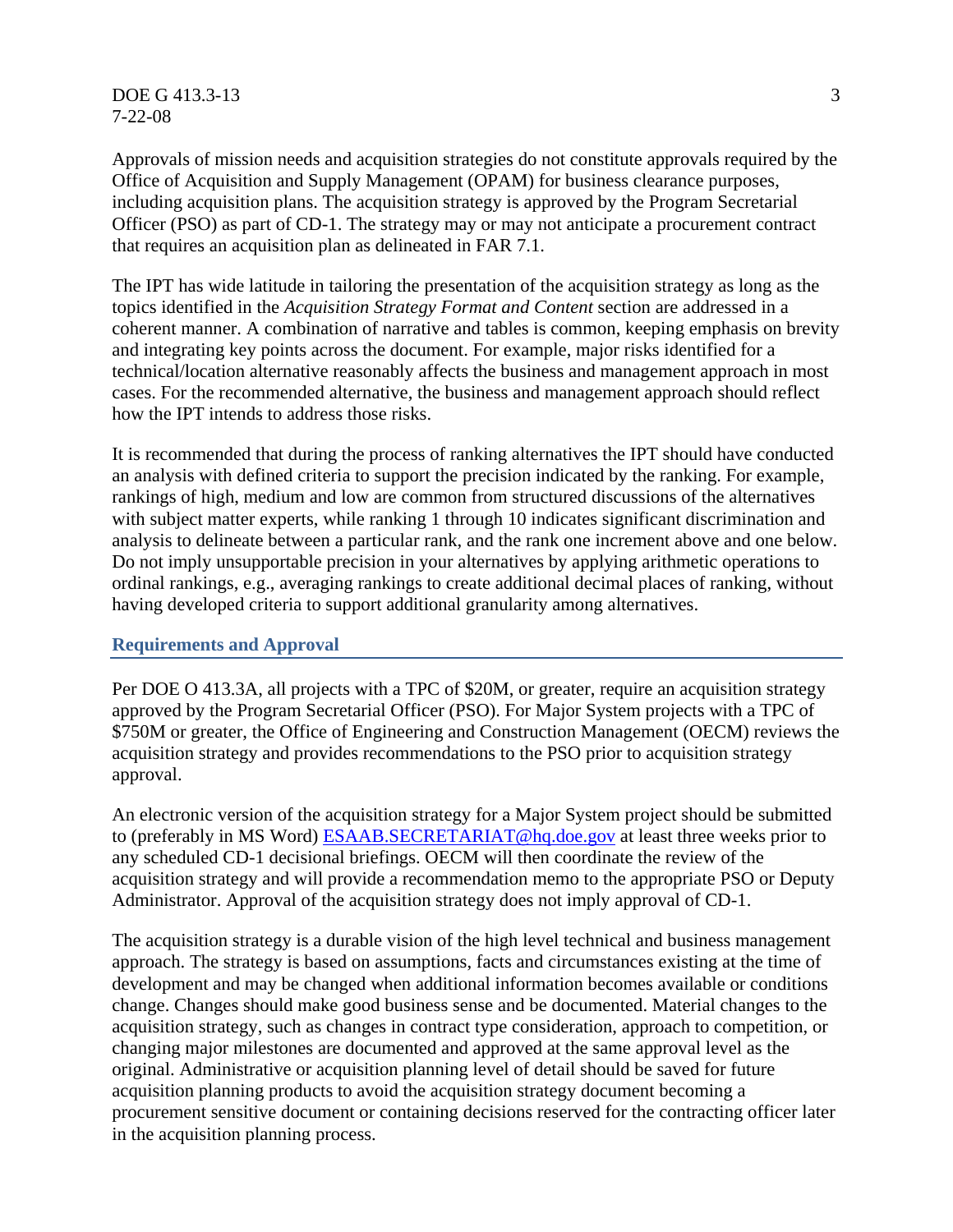# **Acquisition Strategy Format and Content**

The strategy should be a logical extension from the approved mission need narrowing the range of technical alternatives to the one or group best suited for the project. The depth and breath of the alternative analysis is tailored to the size, risk, and complexity of the project. When an element from the below suggested format is not applicable, include a brief explanation of why the element is not relevant to facilitate the review process.

The acquisition strategy should be a concise document where the focus is on quality of content and supporting the recommended alternative, rather than the maximum quantity of words or pages that may impair the durability of the acquisition strategy by including too much detail. For very large or complex projects, the acquisition strategy document may reference supporting analyses or materials pertinent to the conclusions.

The following format and explanation of content are common across DOE acquisition strategy documents (the FPD and the IPT have wide latitude in tailoring the flow of the information of the acquisition strategy document to the particular project/program in question as long as the topics identified in bold letter headings are addressed in a coherent manner): [Note: Italics are used to emphasize the suggested content under each heading. Tables shaded gray are examples of summary tables under each section and are not case project related to each other. The Sample Acquisition Strategy in Appendix D is a case integrated approach of how information could be provided in an acquisition strategy document following the format below.]

# **Cover Page**

**Project Title:** *Should be the same as was presented in the mission need statement or if the title has changed, reference the former title.* 

**Lead Program and Project Office:** *Identify the primary DOE program office responsible for this acquisition and the DOE site office or laboratory responsible for this project.* 

**Total Project Cost Range:** *State the project TPC range as will be presented for CD-1 approval.* 

**CD-0 Approval Date, Approving Official and Any Material Changes:** List the mission need approval date, the approving official, and summarize any material changes from the approved mission need. If there have been no material changes since CD-0, state "No material changes since CD-0."

# **1.0 Desired Outcome, Requirements, and Major Applicable Conditions Definition**

**1.1 Summary Project Description and Scope**. Describe how the project fits within the mission of the program office and how it is critical to the overall accomplishment of the DOE mission, including the benefits anticipated.

**1.2 Performance Parameters Required to Obtaining Desired or Expected Outcome**. This section *s*ummarizes the major technical and performance parameters for the project, including the proposed location(s). For each new facility, show the square footage and address the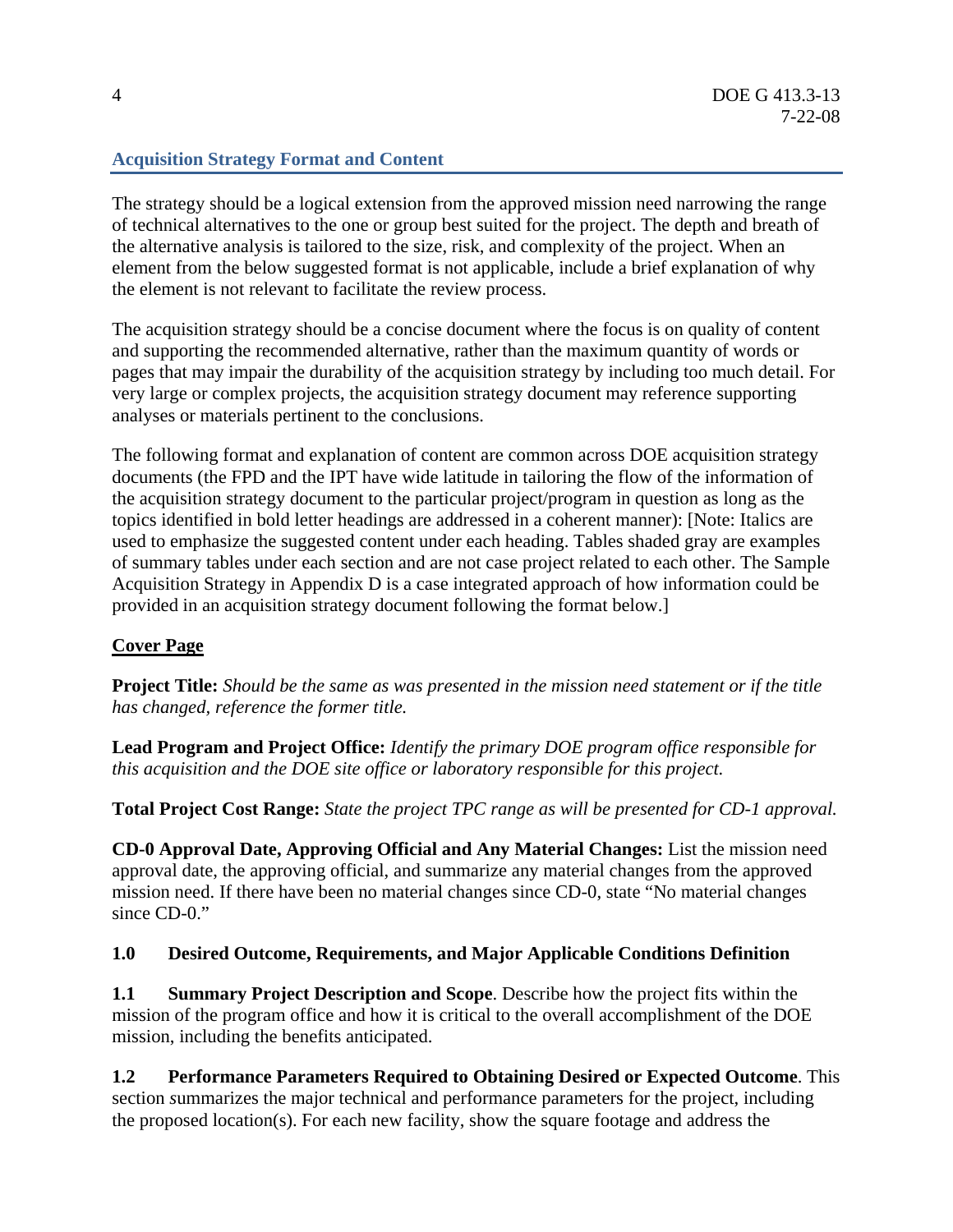**DOE G 413.3-13** 5 7-22-08

elimination by transfer, sale, or demolition of excess buildings and facilities (Reference: FY 2002 Energy and Water Development Appropriations Bill Conference Report (H. Rept. 107- 258), commonly referred to as the one-for-one rule whereby construction of new facilities requires elimination of space equal to the amount of new space being constructed). Include important laws, agreements, or other factors that significantly influence the project. If this is decontamination and decommissioning (D&D) project, identify the planned end use.

This section should also summarize the characteristics of the project and address the following questions utilizing results from the conceptual design report. If a question is not applicable for the project, include a brief explanation as to why it is not applicable.

- *What is the purpose of the proposed acquisitioning?*
- *If applicable, what items or services will be produced?*
- *What are the estimated quantities of products or services?*
- *What is the proposed location of the new asset?*
- *For a facility, what is the required square footage?*
- *What excess buildings or facilities will be eliminated as a result of this new acquisition?*
- *What specific laws, regulations, agreements or other factors will significantly influence the project?*
- *Is this a hazard category 1, 2 or 3 nuclear facility or other hazardous facility?*
- *Is the facility required to comply with the DOE requirement for Leadership in Energy and Environmental Design (LEED) Green Building Rating System certification?*

# **1.3 Major Applicable Conditions**

**1.3.1 Environmental, Regulatory, Technology Development, Security and Political Sensitivities, Others.** Identify major applicable conditions and factors that may affect the operational, design, or execution requirements, such as those regulated by the U.S. Environmental Protection Agency, State and other legal entities. Workforce issues, economic factors, technology development, security, and political sensitivities and conditions should each be discussed. For example: discuss the applicability of and expected major milestones for the environmental assessment or environmental impact statement, and the proposed resolution of any environmental-related requirements that affect the project. If the IPT identifies a range of possibilities in any major condition [e.g., a CERCLA (Comprehensive Environmental Response, Compensation and Liability Act) versus a RCRA (Resource Conservation and Recovery Act) regulatory framework], then identify the risks associated with each option. See the following example: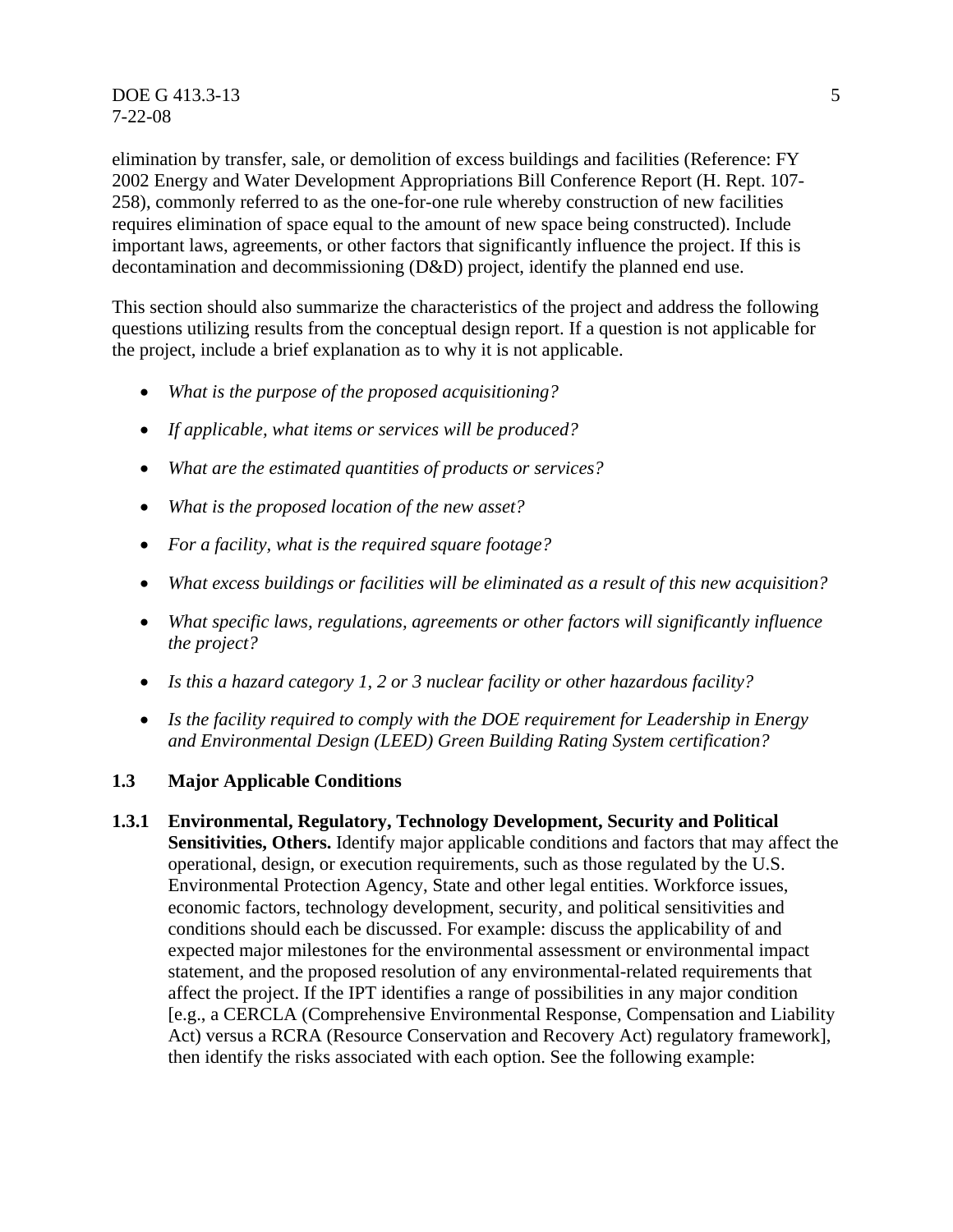# **EXAMPLE OF MAJOR APPLICABLE CONDITIONS**

# **Environmental, Regulatory, and Political Sensitivities**

The proposed action includes surface disturbance, new construction activities, and a new emissions source that are not sufficiently addressed in the Final Y-12 Site-Wide Environmental Impact Statement (SWEIS) (DOE/EIS-0309, September 2001). The SWEIS is under contract as of August 2005 to Tetra Tech, Inc., directly to YSO for complete development that will address the Uranium Processing Facility (UPF) as well as other modernization plans.

NNSA has identified the need for a modern and efficient nuclear weapons complex to ensure continued reliable maintenance of the nuclear weapons stockpile. This modern and efficient nuclear weapons complex is being called Complex 2030. A Complex 2030 programmatic EIS (PEIS) is being developed and scheduled for completion in FY 2008. UPF is included in the Complex 2030 PEIS alternatives. UPF will continue with preliminary design while the Complex 2030 PEIS is being developed; however, a Record of Decision on the PEIS will be issued prior to the start of final design and construction.

# **Security**

Anticipated security requirements for this project have been coordinated with the Y-12 Safeguards and Security Directorate. The IPT will continue to coordinate with the Safeguards and Security Directorate as the acquisition proceeds from strategy approval to acquisition planning to incorporate necessary requirements into the pre-award planning, such as for industry day and site tours, as well as for the contracts and subcontracts and/or to implement appropriate mitigating controls. However, once the design of record is established (i.e., at approval, issue of design criteria, and award of Title I design), any changes will be handled through formal baseline change control procedures.

# **Technology Development**

As part of the overall modernization strategy for Y-12, a Technology Development Plan [The Technology Development Plan for the Uranium Processing Facility (UPF), PL-PJ-801768-A003] identified all reasonable technologies that the complex would like to incorporate within the UPF and other future projects. This plan was developed by a team composed of key members of the UPF IPT, contractor project team, and members from both design agencies. The plan was approved by all involved NNSA Site Managers (i.e., YSO, Los Alamos Site Office, and Livermore Site Office). This plan was forwarded and agreed to by NA-12 associate administrators as a complex-wide agreement. The objectives of this initiative are to validate technologies that can be developed to a point to be included in the UPF and other projects, but also to establish specific critical dates for closure should the technology not reach adequate maturity by the appropriate time. As part of risk management planning, alternative technologies will be used should development of current technologies fail to meet planning needs.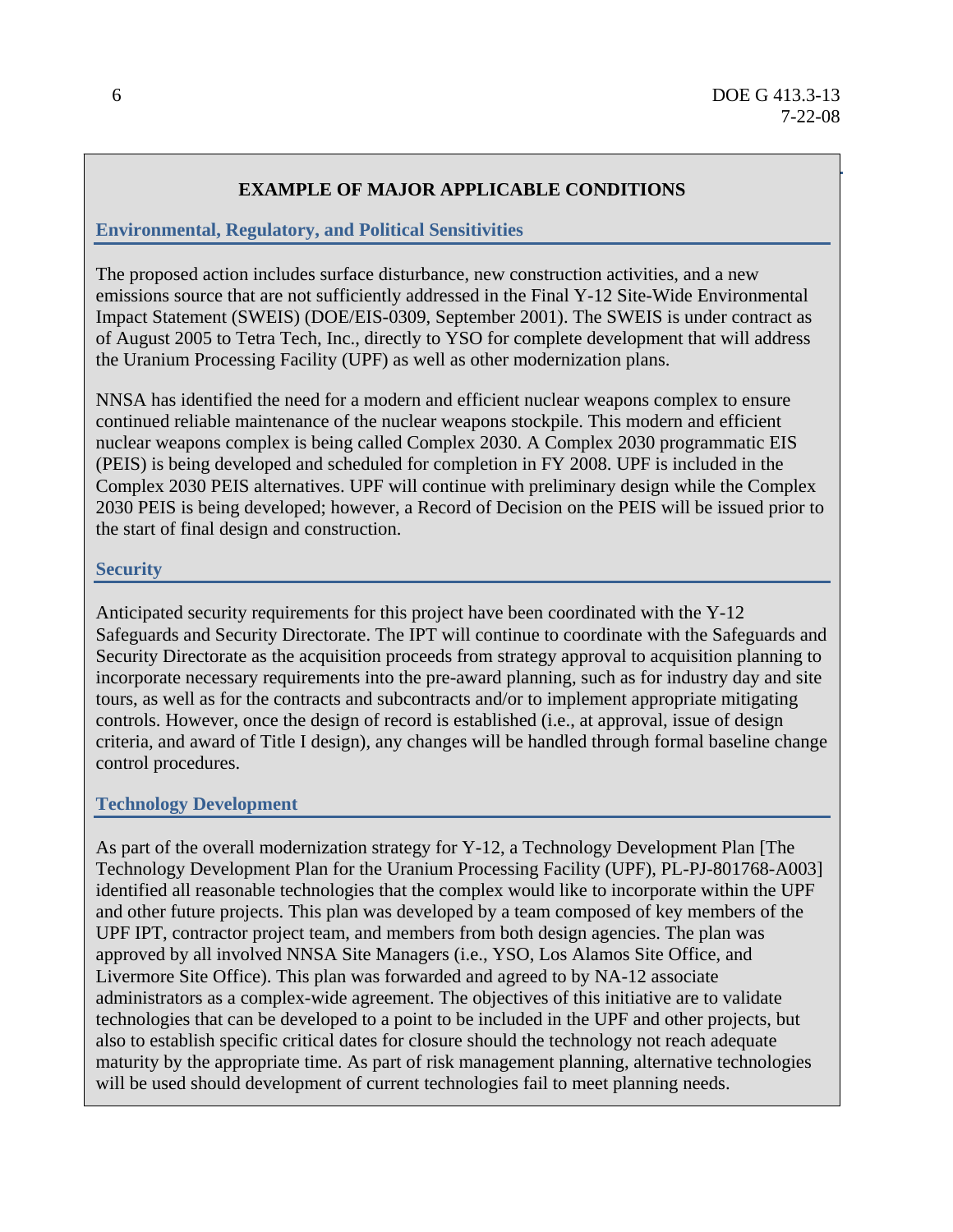# **2.0 Cost and Schedule Range**

**2.1 Total Project Cost Range**. Identify the projected TPC expressed as a cost range. The TPC includes the total estimated cost (TEC) and other project costs (OPC) as defined in DOE O 413.3A.

*Provide a table with the lower and upper cost estimate range for each of the major work breakdown structure (WBS) elements and the summary totals. Explain the basis for the lower and upper range of the cost estimates and identify major elements or products not included, but necessary to implement the acquisition strategy. See the example below for the table:* 

|                                                            | Low Range       | <b>High Range</b> |
|------------------------------------------------------------|-----------------|-------------------|
| <b>Total Estimated Cost (TEC)</b>                          |                 |                   |
| Preliminary & Final Design                                 | \$101,354,299   | \$173,750,227     |
| <b>Project Support</b>                                     | \$143,792,038   | \$246,500,636     |
| Construction (Including<br><b>Equipment and Title III)</b> | \$584,584,621   | \$1,002,145,065   |
| <b>TEC Contingency</b>                                     | \$294,773,678   | \$505,326,304     |
| <b>Subtotal TEC</b>                                        | \$1,124,504,636 | \$1,927,722,232   |
| <b>Other Project Cost (OPC)</b>                            |                 |                   |
| <b>OPC</b>                                                 | \$235,411,743   | \$403,562,989     |
| <b>OPC Contingency</b>                                     | \$40,083,621    | \$68,714,779      |
| <b>Subtotal OPC</b>                                        | \$275,495,364   | \$472,277,768     |
|                                                            |                 |                   |
| <b>Total Project Cost (TPC)</b>                            | \$1,400,000,000 | \$2,400,000,000   |

**Table 1: Example--Estimated Cost Range Basis for the Project** 

It is noted that the Cost and Schedule Range should be compatible with the selected acquisition alternative under this document (point estimate and schedule for the selected alternative should be within this established range). If a more detailed estimate by WBS element is required a reference should be made to the Preliminary Project Execution Plan or any other available document.

# **2.2 Funding Profile**.

Include a funding profile for the selected acquisition alternative that distributes the cost by fiscal years and the funding sources, including those from outside. See the suggested Table 2 below for presenting the budget point estimate funding profile (at CD-1 a cost range is presented but for budget planning purposes a target point estimate is required). It should be clearly noted that at CD-1 the project has not been baselined and the presented funding profile is for planning purposes but not definitive.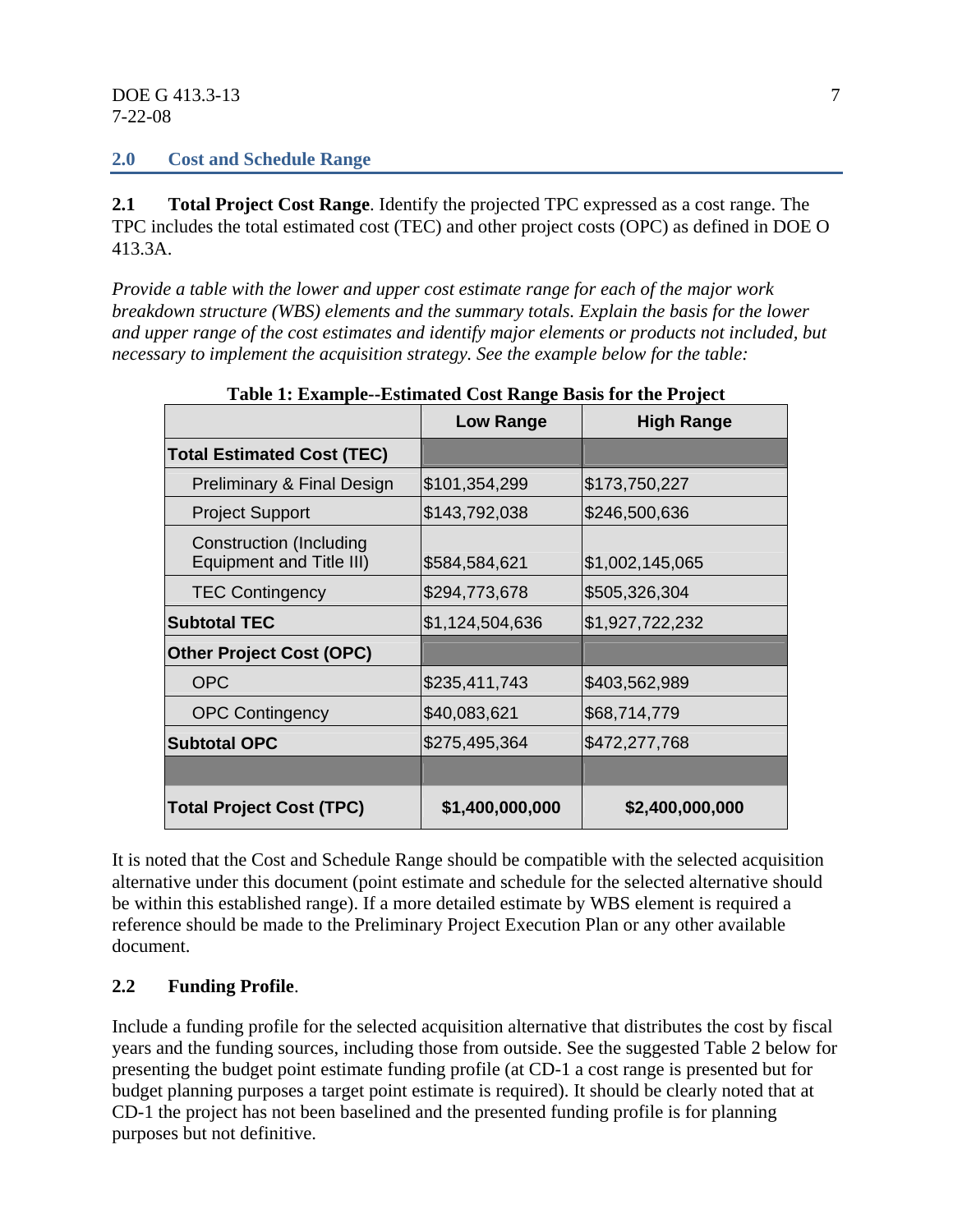# **2.3 Key Milestones and Events**.

Identify key milestones and events in the acquisition, development, and implementation process of the project. Examples include dates for Critical Decisions, project reviews, start of construction, start of operations, etc. See the suggested Table 3 below.

|                     | <b>Prior</b><br><b>FY</b> | <b>FY</b><br>200 | <b>FY</b><br>2008 | <b>FY</b><br>2009 | <b>FY</b><br>201<br>$\bf{0}$ | <b>FY</b><br>2011    | <b>FY</b><br>201<br>2 | <b>FY</b><br>2013    | <b>FY</b><br>201<br>4 | <b>FY</b><br>2015 | Out-<br>Year<br>S | <b>Total</b> |
|---------------------|---------------------------|------------------|-------------------|-------------------|------------------------------|----------------------|-----------------------|----------------------|-----------------------|-------------------|-------------------|--------------|
| Line<br>Item        |                           |                  |                   |                   | 37                           | 169                  | 225                   | 276                  | 275                   | 272               | 216               | 1,470        |
| <b>NNSA</b>         |                           |                  |                   |                   | 30                           | 95                   | 100                   | 125                  | 137                   | 136               | 108               | 731          |
| <b>SC</b>           |                           |                  |                   |                   | 7                            | 74                   | 125                   | 151                  | 138                   | 136               | 108               | 739          |
| <b>PED</b>          |                           | 10               | 19                | 86                | 120                          | 50                   | 12                    |                      |                       |                   |                   | 297          |
| <b>OPC</b>          | 20                        | 9                | 12                | 14                | 19                           | 19                   | 56                    | 57                   | 57                    | 57                | 113               | 433          |
| <b>TOTAL</b><br>--- | 25                        | 14               | 31                | 100               | 176<br>---                   | 238<br>$\sim$ $\sim$ | 293                   | 333<br>$\sim$ $\sim$ | 332                   | 329               | 329               | 2,200        |

**Table 2: Example--Required Target Funding Profile (\$M)** 

PED = Project Engineering and Design; OPC = Other Project Costs

| <b>Description</b>                             | <b>Planned Dates</b><br>(A=Actual) |
|------------------------------------------------|------------------------------------|
| Complete conceptual design                     | 02/2006 A                          |
| <b>Independent Project Review</b>              | 01/2006 A                          |
| <b>Technical Independent Project Review</b>    | 03/2007 A                          |
| Approve CD-1 and Acquisition Strategy Document | 05/2007 A                          |
| Complete preliminary design                    | Sep-09                             |
| Approve performance baseline CD-2              | $Mar-10$                           |
| Complete final design                          | Mar-12                             |
| Approve start of construction CD-3 (multiple)  | $Jun-10$                           |
| Complete construction                          | Feb-16                             |
| Approve start of operations/project closeout   | Aug-18                             |

# **Table 3: Example--Key Milestones and Events**

# **3.0 Alternatives (Technical and Location) and Risk Analysis**

This section presents an analysis of alternatives for acquiring the required capability, including technical approaches, safety risks, alternative sites, and location-specific issues. By exploring a wide range of alternatives, there is greater likelihood of evaluating all potentially worthwhile options.

Market analysis of local, national or worldwide factors that could affect project objectives and shape the technical components of the acquisition strategy precedes writing the acquisition strategy document. In addition, the process of highlighting the advantages and disadvantages of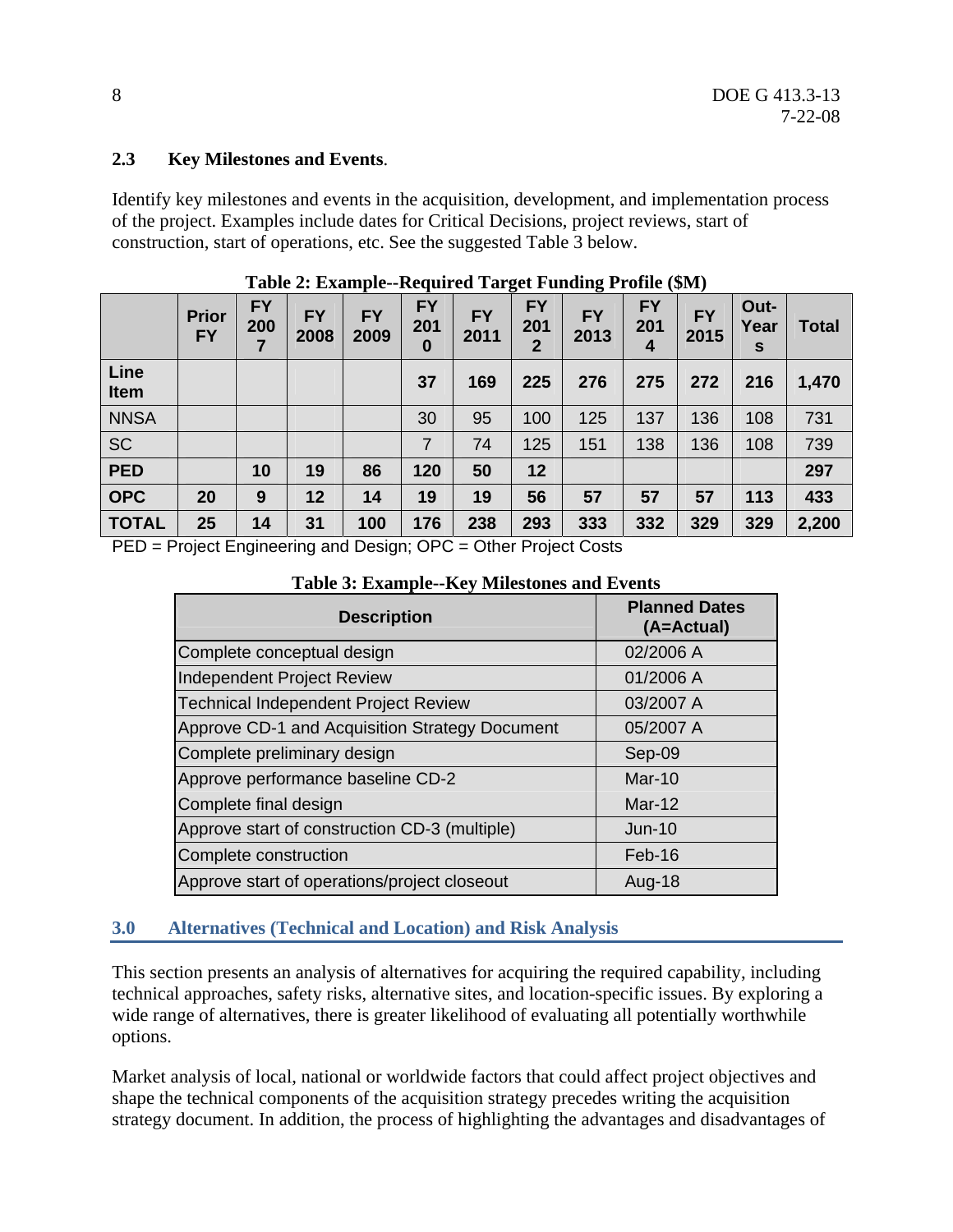DOE G 413.3-13 9 7-22-08

each alternative may lead to new ideas and better approaches for acquiring contracted support. As a result of this analysis, the acquisition strategy should logically support a recommended alternative.

# **3.1 Technical Alternatives Analysis**.

List and describe the alternatives reasonably used to meet the required capability and the primary advantages and disadvantages of each. Reasonable alternatives should include innovations; not only the solutions used previously. The narrative or comparative tables used should provide sufficient detail to discriminate one alternative from another while maintaining the level of granularity or detail at the strategy level.

Identify and consider at least three viable alternatives such as renovating existing facilities or use of other facilities, a proposed new facility, and the current baseline, i.e., the status quo. Consider a range of alternatives to bridge a performance gap, including noncapital alternatives, before choosing to purchase or construct a capital asset or facility. These noncapital options include contracting out, privatizing the activity, non-ownership options such as leasing, or engaging in joint venture projects with other organizations to minimize the amount invested and reduce the organization's risk. Also, consider the use of exiting assets before choosing to purchase or construct new assets. If the IPT proposes to combine critical decision milestones or implement other "fast-tracking" of projects, those alternatives should be presented as technical alternatives and related risks should be recognized in the risk analysis.

To develop discriminators among alternatives, consider the following discriminators that may influence the technical alternative.

- Scope and definition
- Environment, safety and health [including any Defense Nuclear Facilities Safety Board (DNFSB) issues]
- Cost and schedule
- Workforce issues (cost, availability, legacy transitions)
- Funding and budget
- Technology and engineering
- Interfaces and integration requirements
- Safeguards and security
- Location and site conditions
- Legal and regulatory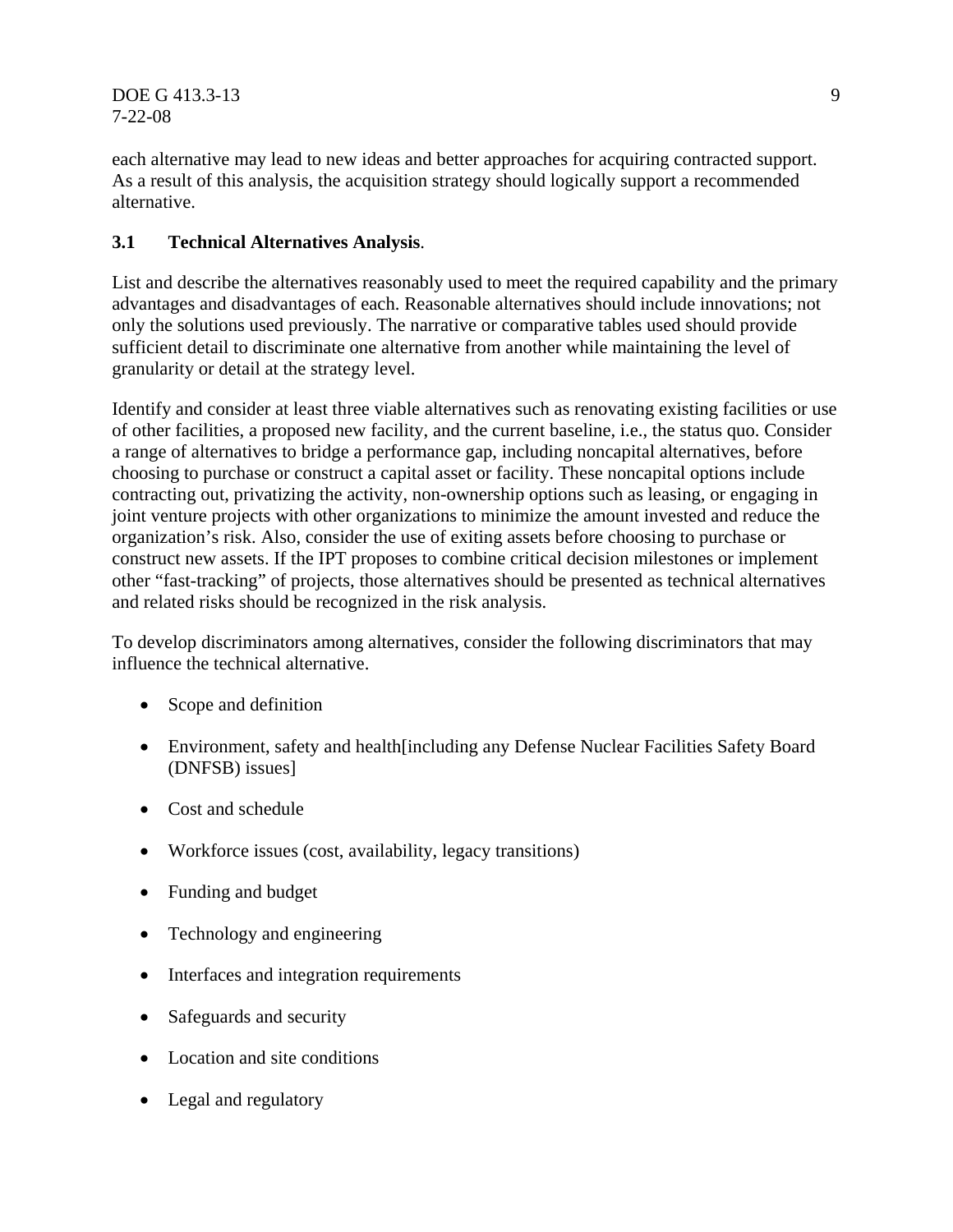• Stakeholder issues

Table 4 is a sample matrix of how risk items may be consolidated in the ranking scheme for evaluating technical alternatives. Risk or related issues should also be a criterion for evaluating alternatives. The details of it should be done in a separate working document but presented in the tables at the summary level. For conciseness of this document the risk evaluation details and supporting narrative is presented for the recommended alternative in Section 3.5.

| $\frac{1}{2}$  | Alternative Title and<br>Description                                   | LCC<br><b>Risk Adjusted</b><br>Estimate (\$M) | Lifecycle<br>Benefit Estimate<br><b>Risk Adjusted</b> | <b>Schedule</b> | Funding/Budget<br>Management | <b>Technical and</b><br>Engineering | Integration<br>න්<br>Interface | Security<br>×<br>Safeguard | Regulatory<br>Legal & | ES&H           | Stakeholder    | Summary of Ranking |
|----------------|------------------------------------------------------------------------|-----------------------------------------------|-------------------------------------------------------|-----------------|------------------------------|-------------------------------------|--------------------------------|----------------------------|-----------------------|----------------|----------------|--------------------|
| $\mathbf 1$    | <b>Status Quo/No</b><br>Action                                         | \$100                                         | 10                                                    | 10              | $\mathbf 1$                  | 10                                  | 10                             | 8                          | 10                    | 10             | 10             | 5                  |
| $\overline{2}$ | <b>Renovate Existing</b><br><b>Facility</b>                            | \$89                                          | $\overline{7}$                                        | 10              | $\overline{4}$               | 10                                  | 10                             | 8                          | 8                     | 8              | 5              | $\overline{4}$     |
| 3              | <b>Construct New</b><br>Facility                                       | \$85                                          | $\mathbf 1$                                           | 5               | 6                            | $\overline{2}$                      | $\mathbf 1$                    | 5                          | 6                     | 6              | $\mathbf 1$    | 1                  |
| $\overline{4}$ | Renovate and<br>Construct                                              | \$80                                          | $\overline{2}$                                        | 3               | 5                            | 5                                   | 1                              | 6                          | $\overline{7}$        | $\overline{7}$ | $\overline{2}$ | $\overline{2}$     |
| 5              | <b>Use Similar</b><br>Capabilities at<br><b>Another Site</b>           | N/A                                           | N/A                                                   | N/A             | N/A                          | N/A                                 | N/A                            | N/A                        | N/A                   | N/A            | N/A            | 6                  |
| 6              | <b>Lease Facility</b><br>from other<br>organizations/Alt.<br>Financing | \$85                                          | 10                                                    | 6               | 10                           | $\overline{4}$                      | 5                              | 10                         | $\overline{7}$        | $\overline{4}$ | $\overline{2}$ | 3                  |

|  | Table 4: Example--Technical Alternative Analysis |
|--|--------------------------------------------------|
|--|--------------------------------------------------|

On a scale 1 to 10: 1 provides most benefit or advantage; 10 represents least benefit or advantage.

In addition to the discriminators listed above, there could be other project specific criteria that may need to be evaluated. See Table 5 as an example. Present the risks and alternatives in table form as well as in narrative text describing the trade-offs.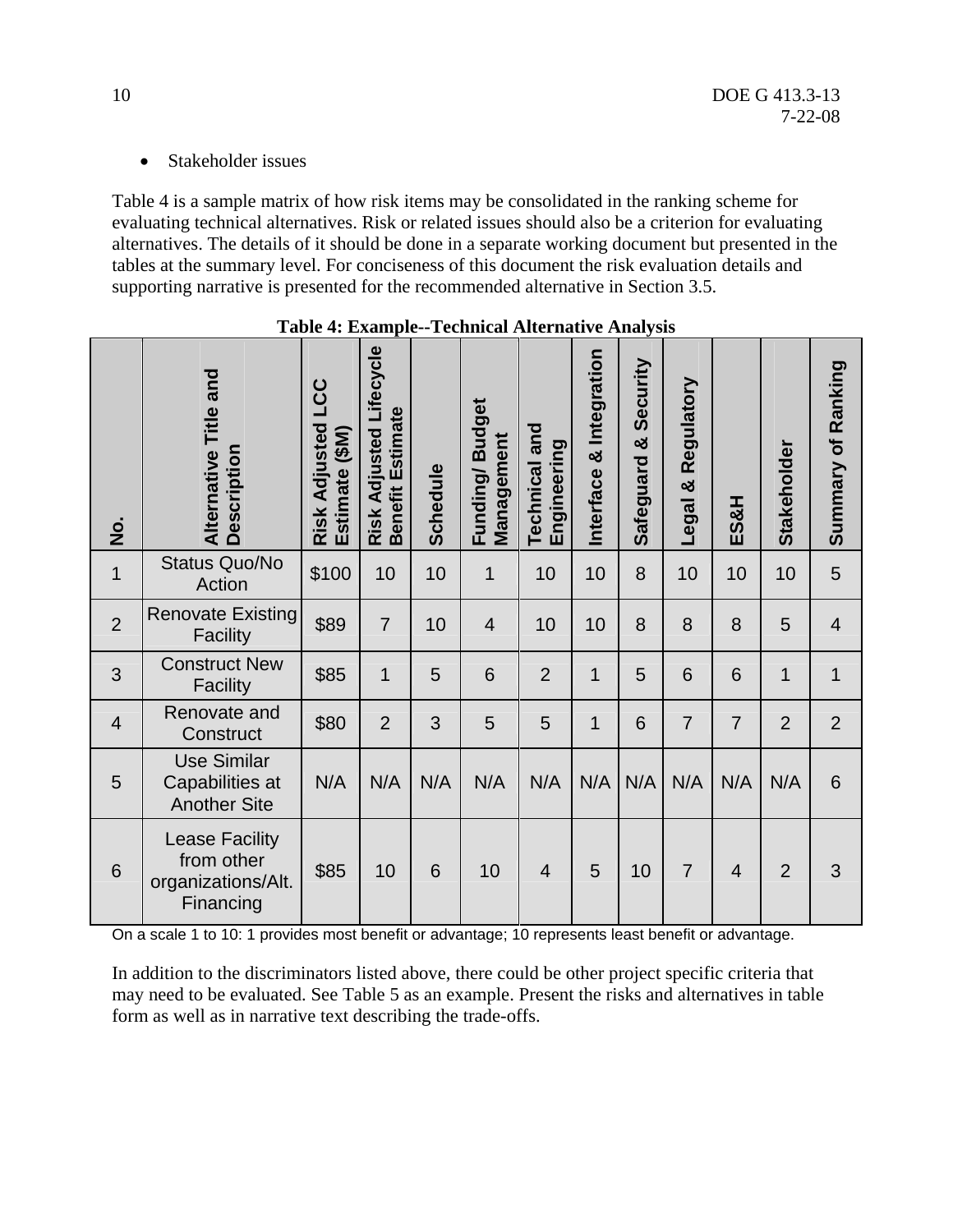| <b>Alternative</b>                             | <b>LCC</b><br>(SM) | <b>Meet</b><br><b>Mission</b><br><b>Need</b> | Impact to<br><b>Operations</b><br>during<br><b>Construction</b> | Impact to<br><b>Operations</b><br><b>Post</b><br><b>Construction</b> | <b>Authorization</b><br><b>Basis Risk</b> | <b>Rank</b>    |
|------------------------------------------------|--------------------|----------------------------------------------|-----------------------------------------------------------------|----------------------------------------------------------------------|-------------------------------------------|----------------|
| 1. Do nothing                                  | \$1,986            | <b>No</b>                                    | Low                                                             | Low                                                                  | Low                                       | 6              |
| 2. PIDAS only                                  | \$2,075            | <b>No</b>                                    | Medium                                                          | Low                                                                  | Low                                       | 5              |
| 3. TAIZ Plus                                   | \$1,216            | <b>Yes</b>                                   | Medium                                                          | Low                                                                  | Low                                       |                |
| 4. TA-55 Security<br>Configuration             | \$1,023            | <b>Yes</b>                                   | Medium                                                          | Low                                                                  | High                                      | 3              |
| 5. Modified TA-55<br>Security<br>Configuration | \$889              | Yes                                          | Medium                                                          | Low                                                                  | <b>Medium</b>                             | $\overline{2}$ |
| 6. TA-55 Security<br>Configuration<br>with MAA | \$1,080            | Yes                                          | High                                                            | Medium                                                               | High                                      | 4              |

**Table 5: Example Tailored Alternative Analysis (One Location, LANL, TA-55 Area)** 

# **3.2 Location Alternatives Analysis.**

List the potential locations for the selected technical alternative and discuss the relative risks (For example: for a nuclear facility there could geotechnical/seismic risks at a particular location). If there are no location alternatives, indicate why none reasonably exists. If alternate locations exist, discuss or compare the costs and other advantages and disadvantages of the potential locations. State the rationale in selecting the preferred site. A table such as Table 6 may be used to summarize the narrative of location analysis. If rankings are used, the rankings should be traceable to the location analysis narrative, so that the reader might reasonably reach the same conclusion.

| $\dot{\mathsf{z}}$       | Alternative<br>Location | Cost           | Schedule       | Funding/Budget<br>Management | Technical and<br>Engineering | and<br>Integration<br>Interface | Safeguard and<br>Security | Regulatory<br>Legal and | <b>ES&amp;H</b> | Stake-holder   | Summary of<br>Ranking |
|--------------------------|-------------------------|----------------|----------------|------------------------------|------------------------------|---------------------------------|---------------------------|-------------------------|-----------------|----------------|-----------------------|
| $\mathbf{1}$             | <b>LANL</b>             | $\overline{1}$ | $\mathbf{1}$   | 1                            | 3                            | 3                               | $\mathbf{1}$              | 1                       | 1               | $\overline{4}$ | $\overline{2}$        |
| $\overline{2}$           | $Y-12$                  | $\mathbf{1}$   | $\overline{2}$ | $\mathbf 1$                  | $\mathbf{1}$                 | 1                               | 1                         | $\overline{2}$          | $\mathbf 1$     | $\overline{2}$ |                       |
| 3                        | <b>ANL</b>              | $\overline{4}$ | $\overline{4}$ | $\mathbf{1}$                 | 5                            | $\overline{9}$                  | 5                         | 6                       | $\mathbf{1}$    | 6              | 3                     |
| $\overline{\mathcal{A}}$ | <b>BNL</b>              | 5              | $\overline{4}$ | $\mathbf 1$                  | 10                           | $\overline{7}$                  | 5                         | 8                       | 1               | $\overline{7}$ | $\overline{4}$        |

**Table 6: Example--Summary Location Alternative** 

On a scale 1 to 10: 1 provides most benefit or advantage; 10 represents least benefit or advantage.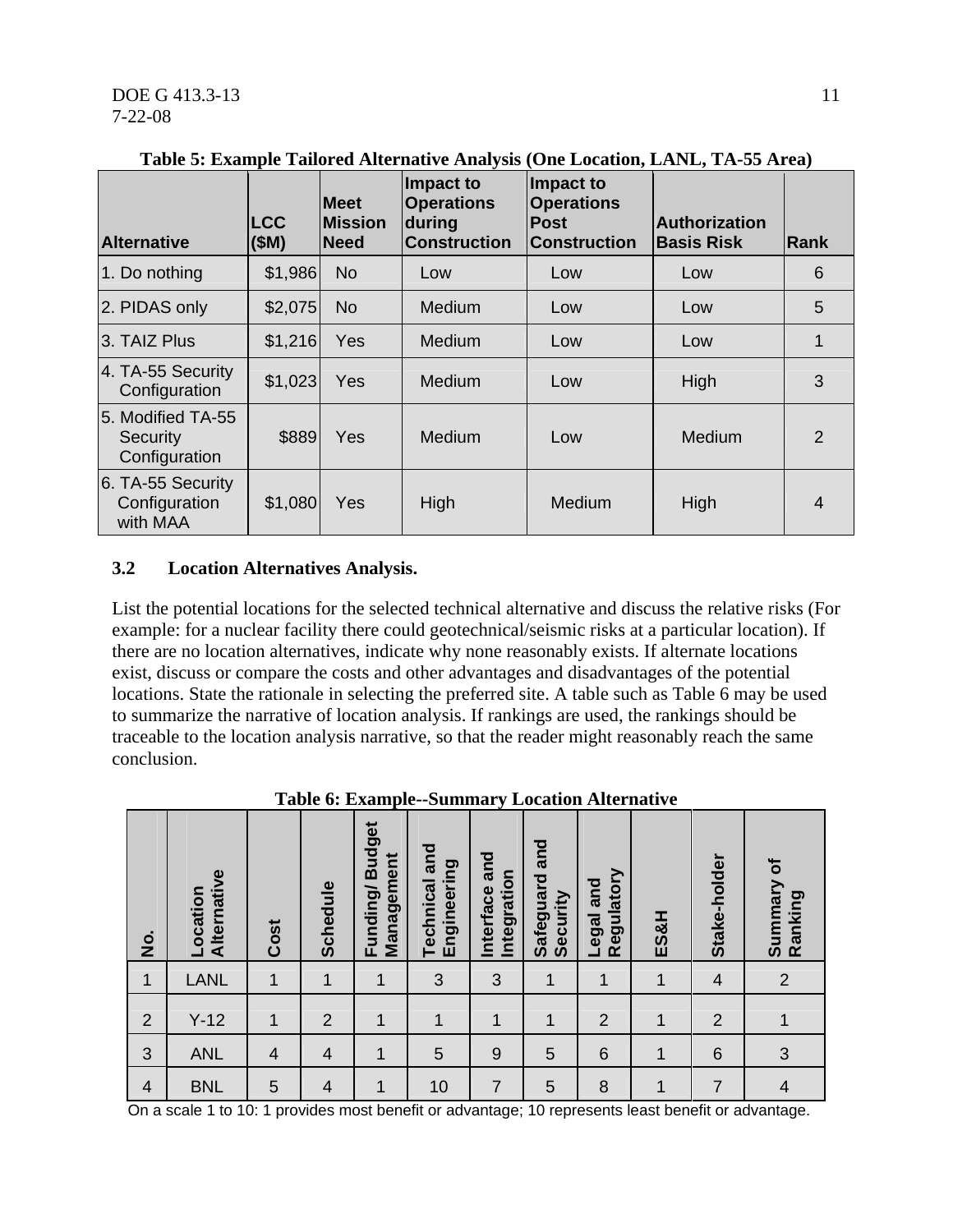# **3.3 Total Lifecycle Costs (LCCs).**

Discuss and/or summarize the LCC of the alternatives such as operations and maintenance cost, and costs of dismantling and demolition at project completion (the summary costs obtained from LCC analysis can be moved to the summary tables used for technical and location analysis for summary integration purposes and down-selection of best alternatives). Lifecycle costs are not only facility costs. For example, for environmental clean-up projects include the legacy workforce costs and projections associated with each alternative if applicable to the acquisition strategy. Also discuss the benefits of the alternative as described in OMB Circular A-94, Guidelines and Discount Rates for Benefit Cost Analysis of Federal Programs.

Summarize in tabular form the LCC of the alternative approaches.

See the suggested Table 7 and Table 8 for displaying the summaries for total LCCs (the tables below present numbers with no correlation to the samples presented in the other tables in the preceding sections). Note that the numbers in Tables 7 and 8 should be comparable and consistent (i.e., all should be either in present day dollars, or all should have the same time period of analysis.)

| <b>NMSSUP Alternatives</b>               | <b>Capital Cost</b><br>(SM) | <b>Project LCC</b><br>(SM) |
|------------------------------------------|-----------------------------|----------------------------|
| 1: Do nothing                            | \$0                         | \$1,986                    |
| 2: PIDAS only                            | \$104                       | \$2,075                    |
| 3: TAIZ Plus                             | \$208                       | \$1,216                    |
| 4: TA-55 Security Configuration          | \$239                       | \$1,023                    |
| 5: Modified TA-55 Security Configuration | \$230                       | \$889                      |
| 6: TA-55 Security Configuration with MAA | \$314                       | \$1,080                    |

**Table 7: Example Comparison of Alternative Case Capital Costs and LCCs** 

| Table 8: Example Lifecycle Cost of Alternatives (510)    |                       |                   |                                   |                   |                   |                   |  |  |  |  |
|----------------------------------------------------------|-----------------------|-------------------|-----------------------------------|-------------------|-------------------|-------------------|--|--|--|--|
| <b>Activity</b>                                          | <b>Alt. 1</b>         | <b>Alt. 2</b>     | <b>Alt. 3</b>                     | <b>Alt. 4</b>     | <b>Alt. 5</b>     | <b>Alt. 6</b>     |  |  |  |  |
| Capital Investment                                       | \$0.0                 | \$104.0           | \$208.0                           | \$238.9           | \$229.7           | \$314.0           |  |  |  |  |
| <b>Demolition</b>                                        | Included<br>Above     | Included<br>Above | Included<br>Above                 | Included<br>Above | Included<br>Above | Included<br>Above |  |  |  |  |
| Utilities (power)                                        | \$1.3                 | \$0.8             | \$4.9                             | \$5.5             | \$4.9             | \$5.6             |  |  |  |  |
| Materials (campaign replacements)                        | \$4.0                 | \$2.0             | \$4.3                             | \$6.6             | \$4.3             | \$8.8             |  |  |  |  |
| Maintenance & Support (on-call<br>maintenance)           | \$20.1                | \$8.2             | \$30.2                            | \$31.7            | \$30.2            | \$37.7            |  |  |  |  |
| Maintenance Cost Avoidance<br>(preventative maintenance) | \$10.1                | \$4.0             | \$15.4                            | \$16.9            | \$15.4            | \$17.7            |  |  |  |  |
| <b>Protective Force</b>                                  | $$1,950.7$ $$1,950.7$ |                   | \$942.6                           | \$689.3           | \$604.9           | \$661.2           |  |  |  |  |
| <b>Total Life Cycle Cost</b>                             | \$1,986.              | \$2,074.7         | $\vert$ \$1,216.4 $\vert$ 1,023.2 |                   | \$889.4           | \$1,079.5         |  |  |  |  |

# **Table 8: Example Lifecycle Cost of Alternatives (\$M)**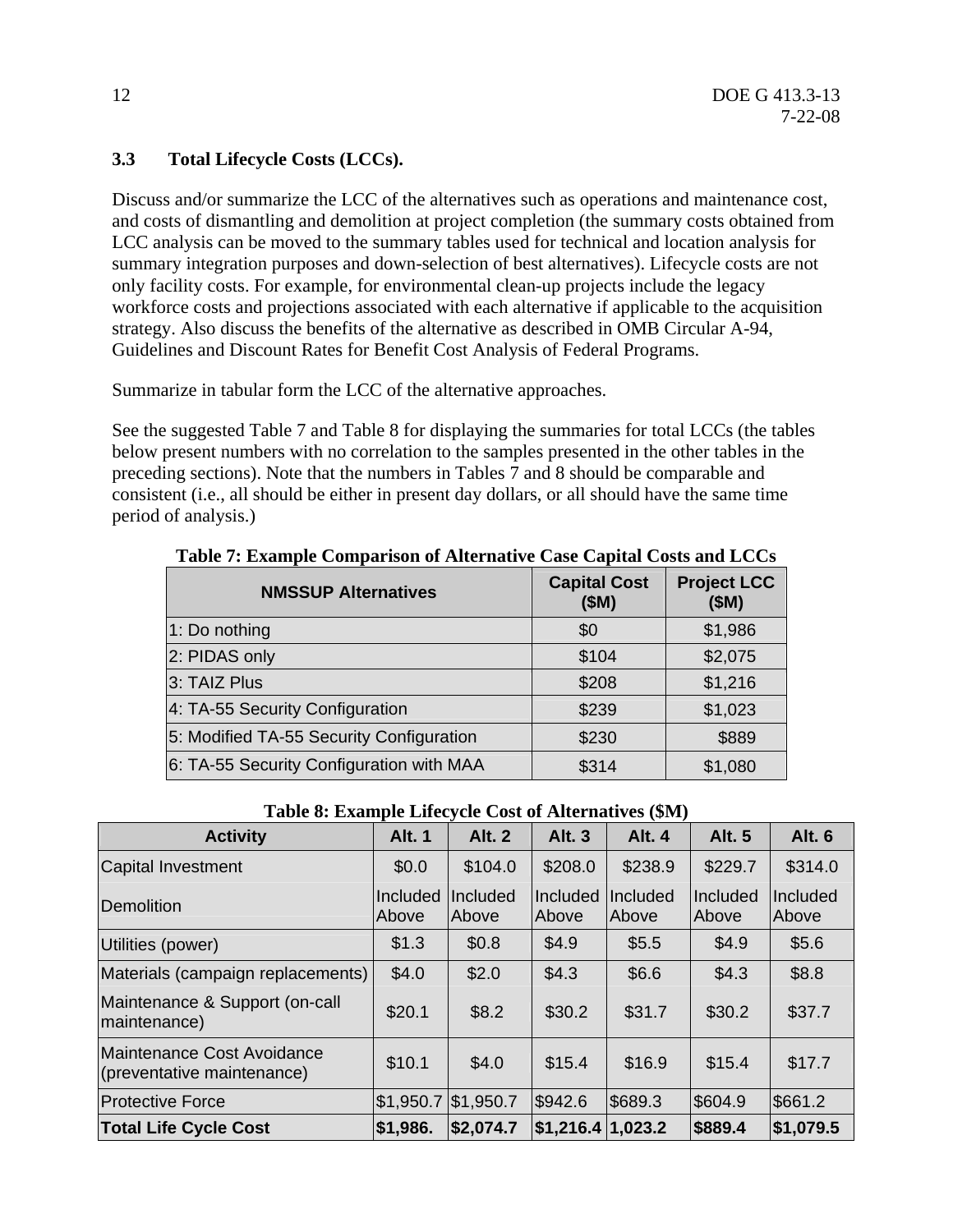# $\overline{DOE}$  G 413.3-13 13 7-22-08

**3.4 Recommended Alternative.** State the final recommended alternative based on the preceded analysis in an integrated form. Summarize why this is the preferred alternative; support the recommendation with facts from the analysis.

**3.5 Risk Analysis.** For the recommended alternative, this section represents a preliminary assessment of risks that could jeopardize the ability of the project to meet scope requirements within the budget and the proposed schedule (risks were also taken into consideration when evaluating the other alternatives above; they used the same approach as discussed here for the selected alternative). This effort leads to a preliminary risk management strategy that serves as a starting point for a formal Risk Management Plan for the recommended alternative. The risk analysis also identifies risk mitigation approaches for which the costs need to be included in the project cost range at CD-1.

At the summary level identify risks and possible mitigation strategies for the recommended alternative. If critical decisions have been combined or other project acceleration is proposed, identify the risks of the project as well as for combining or accelerating the work.

This section should address the following questions, at a minimum:

- What are the major acquisition management, technical, cost and schedule risks that jeopardize the successful completion of the project on time and within the budget?
- What areas of significant and/or high risk are being transferred to the contractor for management or mitigation during contract administration?
- For each of the following categories, identify what risks exist. Describe mitigating actions recommended or planned to address these risks. Classify risks in each category as low, medium, or high.
	- o Scope and definition
	- o Functional as it relates to the facility, technology, or system to perform or meet the project requirements
	- o Environment, safety and health [including any Defense Nuclear Facilities Safety Board (DNFSB) issues].
	- o Cost and schedule
	- o Workforce issues (cost, availability, legacy transitions)
	- o Funding and budget
	- o Technology and engineering
	- o Interfaces and integration requirements
	- o Safeguards and security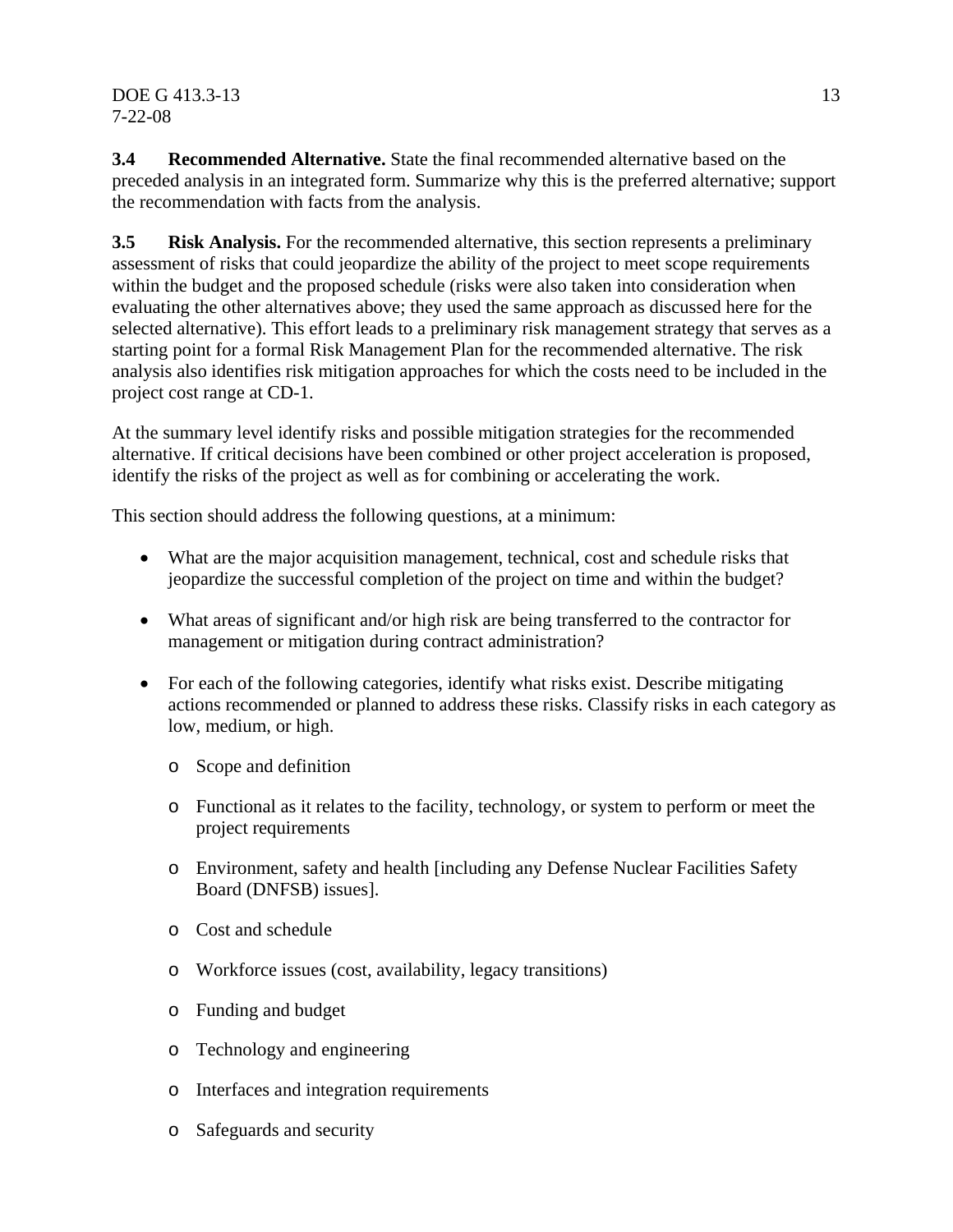- o Location and site conditions
- o Legal and regulatory
- o Stakeholder issues
- o Existence of metrics for performance measurement
- o Required Government-furnished property/information and its availability
- o Expertise and human resources--from DOE's perspective and the management expertise required to perform the work.

Table 9 is a partitioned example of risks identified in the above categories. The table should evaluate all of the categories above, or more if so identified.

Possible risks in four categories are shown in the example below with some possible mitigating actions, and evaluation factors or criteria that might be utilized for selecting a preferred acquisition strategy.

| <b>Category</b>               | <b>Risk Definition</b>                                                                                    | <b>Mitigating action(s)</b>                                                                                                                                                                | <b>Criteria for Acquisition</b><br><b>Strategy</b>                                               |
|-------------------------------|-----------------------------------------------------------------------------------------------------------|--------------------------------------------------------------------------------------------------------------------------------------------------------------------------------------------|--------------------------------------------------------------------------------------------------|
| Funding &<br><b>Budget</b>    | Congressional<br>appropriations may be<br>less than annual<br>resource requirement in<br>the project plan | Define contingency plan<br>describing project approach<br>with reduced funding levels                                                                                                      | Contractor with ability to<br>adjust activity and work<br>force levels                           |
| Technology &  <br>Engineering | Chemical process not<br>fully developed                                                                   | <b>Funded Research and</b><br>Development (R&D)<br>program with results<br>available prior to required<br>design decision points                                                           | R&D and engineering<br>capabilities are available<br>through integrated<br>contract arrangements |
| Legal &<br>Regulatory         | <b>Regulatory process</b><br>often results in delays                                                      | Regulatory compliance plan                                                                                                                                                                 |                                                                                                  |
|                               | Changing regulatory<br>environment                                                                        | Top-level communications<br>and relationships                                                                                                                                              | Ability to consult with<br>regulators                                                            |
| Stakeholder<br><b>Issues</b>  | Party with capability to<br>impact project raises<br>issues during project<br>implementation              | Early identification and<br>communication with all<br>stakeholders who can affect<br>project. Required<br>stakeholder communication<br>plan.<br>Required stakeholder<br>communication plan | Proven federal and/or<br>contractor capability to<br>communicate with<br>stakeholders            |

**Table 9: Example Risk Analysis Summary Table**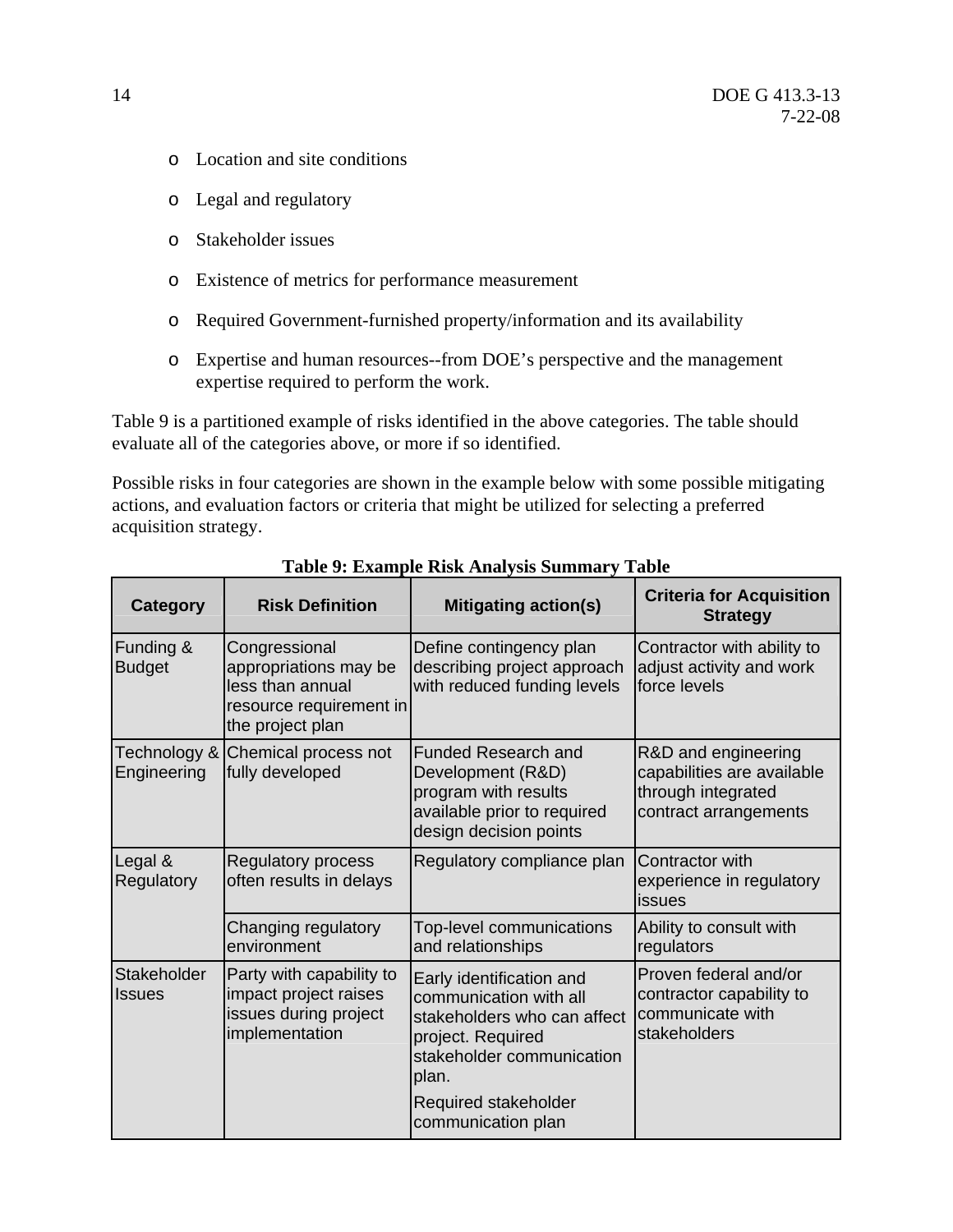# DOE G 413.3-13 15 7-22-08

# **4.0 Business and Acquisition Approach**

For the selected technical alternative and location, discuss the general approach to the acquisition, including managing pre-award activities and executing the project. Provide an overview of what the IPT anticipates for the pre-award and post-award management of business and acquisition issues. Identify whether government or industry resources or some mix are anticipated to meet management need, both pre-award and post-award. Indicate how funding is matched to or requests are in process for the recommended alternative over the lifecycle, inclusive of how the IPT will secure appropriate resources for developing the Statement of Work and the Independent Government Estimate, issuing the Request for Proposals, and conducting evaluations.

If the acquisition strategy proposes bundling, the Contracting Officer must perform the analysis and develop the justification required by FAR Part 7. Details required in the Acquisition Plan (FAR Part 7) should not be included in the acquisition strategy document; information that is procurement sensitive under FAR 2.101 and 3.104. Further, specific decisions reserved for the Contracting Officer (contract type, fee type, etc.) and appropriate to acquisition planning should not be included in the strategy level discussion of this section, Business and Acquisition Approach. DOE often needs to release the acquisition strategy to vendors as part of pre-award industry involvement or market research. Having procurement sensitive information in the acquisition strategy prevents that from occurring, or requires redacting the acquisition strategy prior to release.

The Acquisition Strategy is required at the critical decision milestone that includes conceptual design. The business and management approach must also be conceptual to accommodate further refinement of the chosen technical alternative in subsequent decision-making and planning.

# **4.1 Contract Alternatives.**

Describe the potential contract approaches, including the use of a prime contractor, integrating, or multiple contractors and the rationale for the recommended alternative. Discuss the rationale of using an existing prime contract, if that is proposed [among the alternatives could be going directly to a management and operating (M&O) contractor and having them make whatever award is necessary or a Federal managed contract; provide a high-level rationale and justification of how that is in best interest of DOE].

Indicate if the selected alternative will result in new or follow-on contracts. If this is a follow-on contract, describe how previous competition, or lack thereof, is expected to affect the current acquisition.

# **4.2 Major Contracts Contemplated.**

• Discuss the methods of competition (full and open, sole source, set-aside) anticipated throughout the course of the project for major contracts. Indicate if this alternative will result in new or follow-on contracts. If this a follow-on contract, describe how previous competition, or lack thereof, is expected to affect the current acquisition.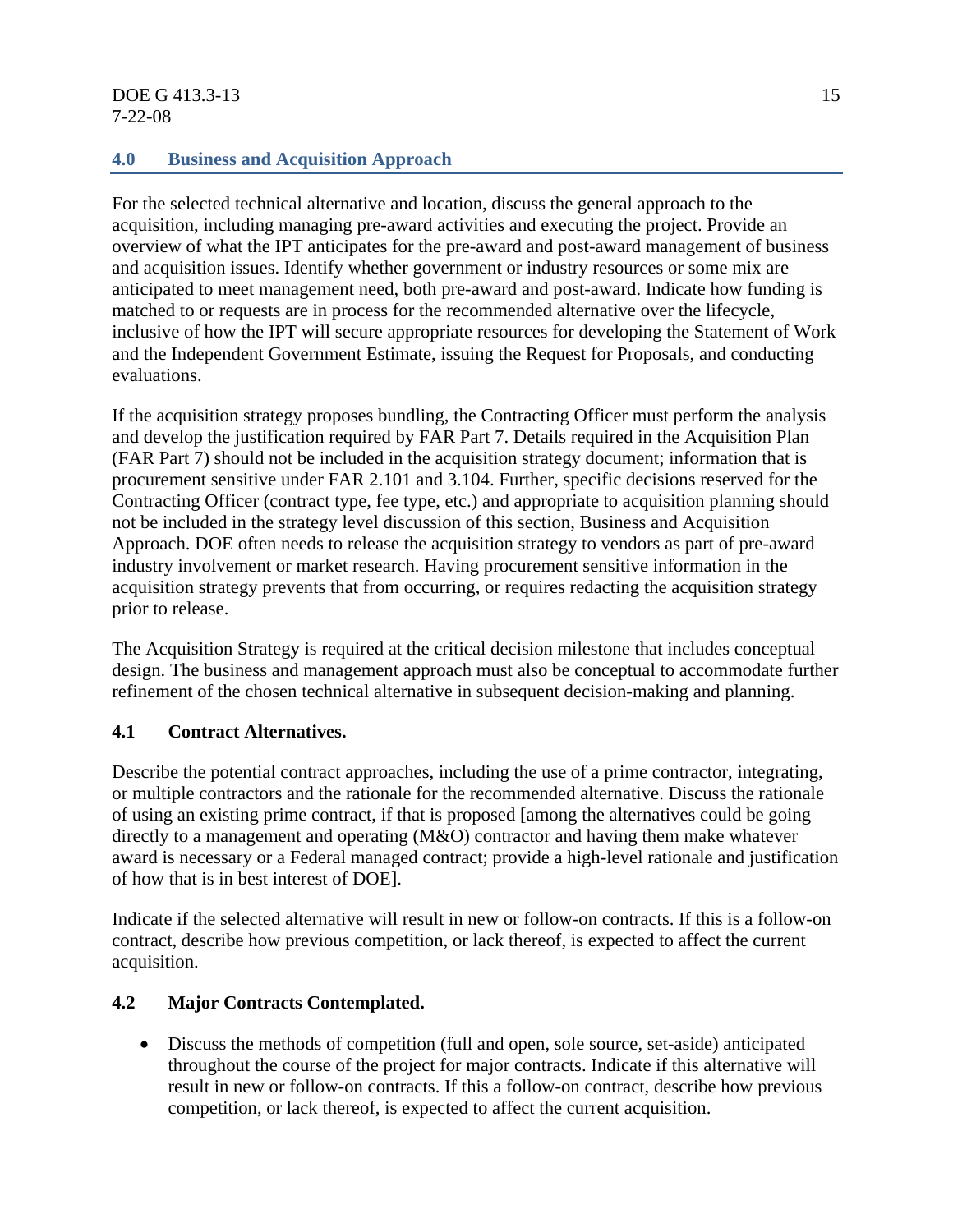- Discuss the contract types contemplated (e.g., fixed-price, cost-plus, etc. or options under each) and why this general type is contemplated, including potential incentive and fee arrangements and the rational for each based on features of the proposed acquisition, and/or DOE experience with that type of fee arrangements.
- Discuss why the risk/benefit of the contract type or mix of contract types planned is appropriate for the proposed action. The risks and mitigations identified in the previous section (section 3.5) should logically lead into the current contract alternatives considered to support that type or requirement and risk. For example,

*"Based on the uncertainty of the remediation effort and the technical risks reasonably present over the life of the project, the IPT anticipates that the contract to support this effort meets the requirements of FAR 16.3 for a cost-reimbursement contract because the uncertainties involved in contract performance do not permit costs to be estimated with sufficient accuracy to use any type of fixed-price contract."* 

This type of response identifies the general contract type without including the certainty that would make the document procurement sensitive.

# **4.3 Special Acquisition Procedures.**

Identify the use of special acquisition procedures (e.g., design-build or design-negotiate-build) or activities planned to reduce risk or risk levels, and provide rationale and justification of how that is in best interest of DOE. If the acquisition is substantially for Architect Engineer (A-E) services, indicate so. Discuss whether sealed bidding or best value evaluation are anticipated and why.

# **4.4 Performance Incentives.**

At the strategy level (without going into contract specifics), describe the performance incentive approach(es) and how performance incentives for each major acquisition are contemplated to promote performance. What areas has the IPT identified as potentially responsive to incentive payments? Performance incentives planning should be based on consideration of major risks as well as critical needs and outcomes required by the Government. Support the proposed approach based on the unique technical features of the recommended alternative.

# **4.5 Small Business Approach.**

Each acquisition strategy should clearly state the approach to actively identifying small businesses for the project. Discuss small business prime award to small businesses and small business subcontracting. What past contracts (large or small) are relevant to the new requirements? Does the work support a mentor protégé arrangement? Are there perceived concerns or benefits to subcontracting some or all of the work? Do not indicate subcontracting percentages or dollars to be subcontracted. A general statement that the project plans to meet current DOE small business goals and a description of how meeting DOE small business goals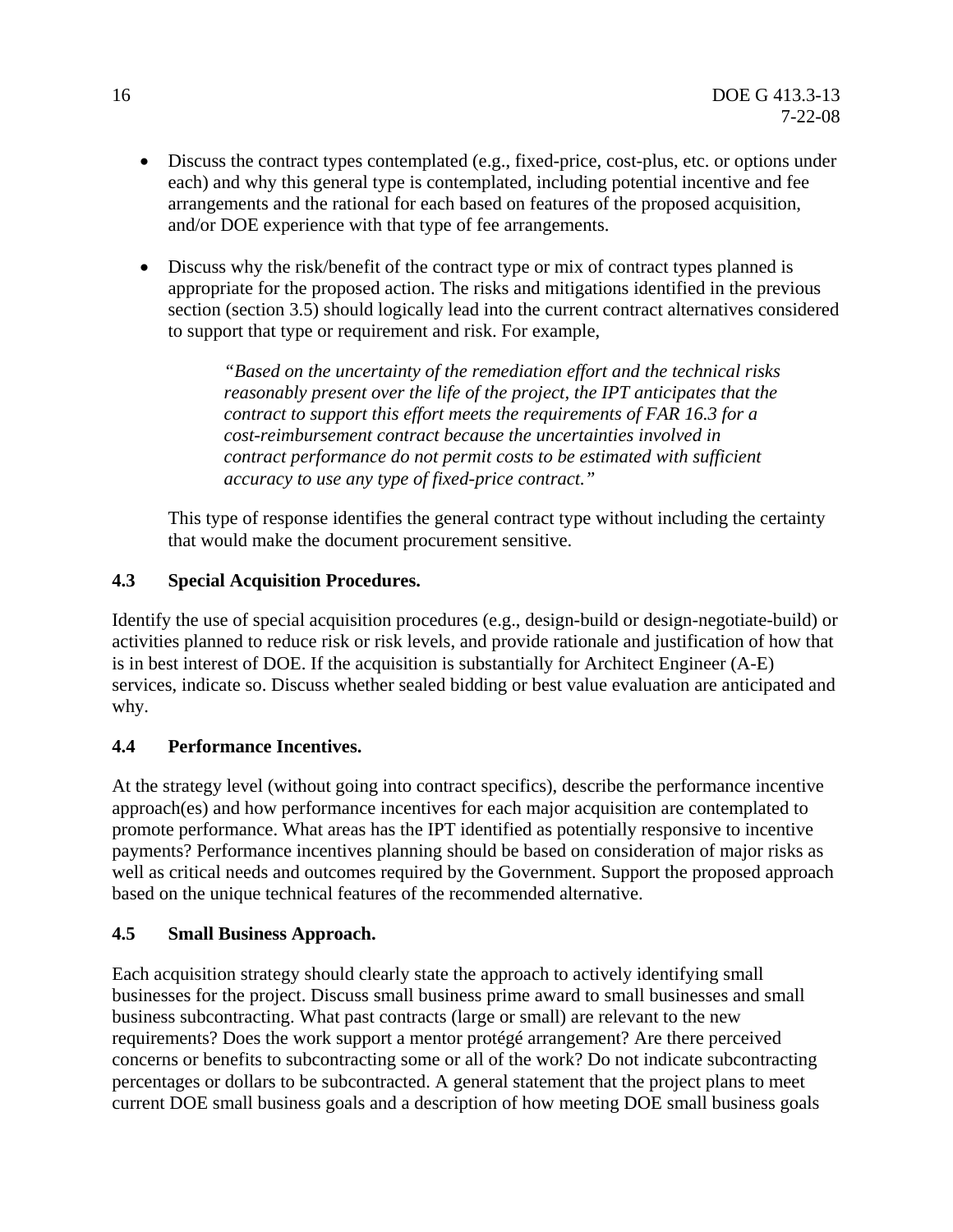**DOE G 413.3-13** 17 7-22-08

will be addressed by the IPT as the project moves from acquisition strategy to acquisition planning may be sufficient as the small business approach.

# **5.0 Management Structure and Approach**

# **5.1 Identify the FPD, IPT, Organization Structure, and Staffing Skills.**

Discuss the management approach to managing the project, and supporting program and project interrelationships. Identify the IPT, organization structure, and staffing skills. Describe the relationships and interfaces between organizational elements. Discuss the required skills and staffing levels needed to successfully manage the project and administer the contract vehicles during the various phases of the project, as well as the anticipated availability of project management resources.

# **5.2 Approaches to Performance Evaluation and Validation.**

Describe the approaches to performance evaluation, verification, and validation. Describe how project management and control systems such as the Earned Value Management System (EVMS) or the quality assurance program are proposed to monitor progress and successful execution of the project. Describe how the organization anticipates Government personnel will collect, validate, and evaluate contractor performance?

# **5.3 Interdependencies and Interfaces.**

Summarize the interfaces with other DOE organizations, national laboratories, or outside stakeholders relevant to the acquisition strategy. If a site is subject to the requirements of DOE Acquisition Letter 2006-11 of August 18, 2000, requiring a site utilization and management plan (SUMP), state that the acquisition strategy is consistent with the SUMP or when the SUMP will be updated. Discuss the impact of this project and proposed contracts upon existing programs/projects at the site for mutual attainment of the project and the site's mission.

**SIGNATURE PAGE.** Insert names, titles, and dates of approving authority and concurring officials.

Insert the following paragraphs as the basis for signatures (preceding the signatures):

*This report accurately represents the best thinking and efforts of the project FPD and the IPT to understand the full range of project risks and alternatives available to accomplish the project mission.* 

*All reasonable risks and mitigations to executing this acquisition strategy have been included, at this time, and the IPT believes the recommended acquisition strategy is in the best interest of DOE.* 

*If new information or facts arise that could have a significant impact on the project's cost, schedule, or performance, the FPD will make the PSO and the*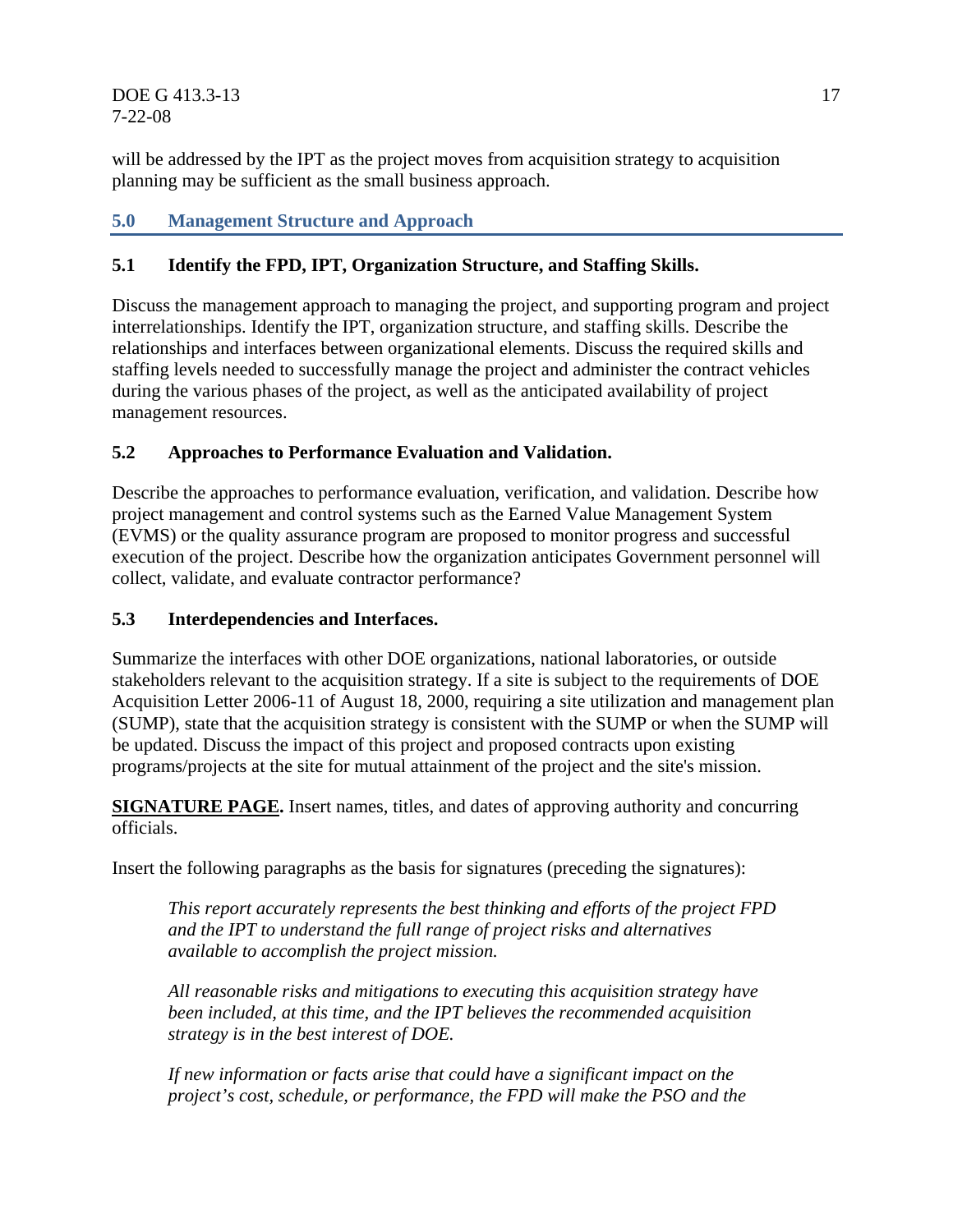*Office of Engineering and Construction Management (OECM) aware of this in a timely manner.* 

*The acquisition strategy may be revised when it makes good business sense to do so. Any changes will be justified and documented. Material changes to the acquisition strategy such as changes in recommended alternative(s), risk profile, contract or competition approach, or major milestones, are adequately documented and approved at the same approval level as the original document.* 

(NOTE: Approval of this acquisition strategy does not constitute approvals required by DOE Headquarters Office of Acquisition and Supply Management for specific contract clearance purposes, including contract acquisition plans under Federal Acquisition Regulation Part 7.)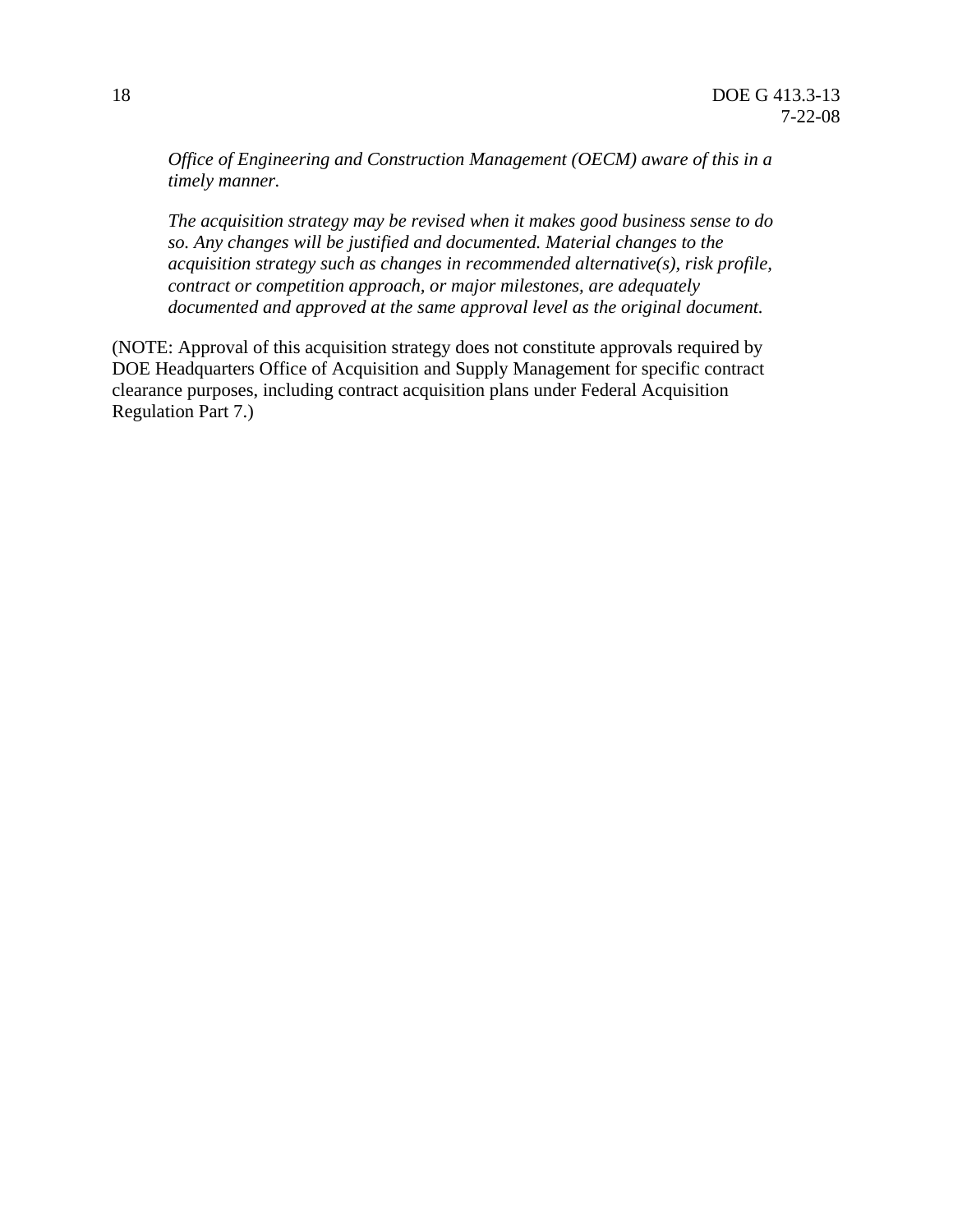# **APPENDIX A: GLOSSARY**

- 1. Acquisition. The act of acquiring by contract with appropriated funds supplies or services (including construction) by and for the use of the Federal Government through purchase or lease.
- 2. Acquisition planning. The process by which the efforts of all personnel responsible for an acquisition are coordinated and integrated through a comprehensive plan for fulfilling the agency need in a timely manner and at a reasonable cost. It includes developing the overall strategy for managing the acquisition.
- 3. Acquisition strategy. A comprehensive high-level business and technical management approach designed to achieve project objectives within specified resource constraints; the plan for satisfying the mission need in the most effective, economical, and timely manner; the framework for the next phases of planning, organizing, staffing, controlling, and leading a project. It provides an acquisition approach for activities essential for project success and for formulating functional strategies and plans.
- 4. Acquisition plan. The more detailed procurement strategies and supporting assumptions by which a system, project or product is obtained by the Government and/or its contractors. The plan, after approvals, becomes the guidance document to the Field Contracting Officer for future contracting and procurement actions. When separate acquisition strategy and acquisition plans are prepared, the acquisitions may not be approved until the acquisition strategy has been approved by the Critical Decision authority.
- 5. Acquisition program or project. Acquisitions of capital assets, equal to or greater than \$5 million, regardless of the funding source, that deliver a product or capability, with a specified beginning and end, stated cost, and expected performance objectives. They are directed with the purpose of providing a useful material capability in response to a validated mission or business need.
- 6. Acquisition streamlining. Any effort that results in more efficient and effective use of resources to design and develop, or produce quality systems, which meet stated performance requirements. This includes ensuring that necessary and cost-effective requirements are included, at the most appropriate time in the acquisition cycle, in solicitations and resulting contracts for the design, development, and production of new systems, or for modifications to existing systems that involve redesign of systems or subsystems.
- 7. Competition. An acquisition strategy whereby more than one contractor is sought to bid on a service or function; the winner is selected on the basis of criteria established by the activity for which the work was performed. The law and DOE policy require maximum competition throughout the acquisition lifecycle.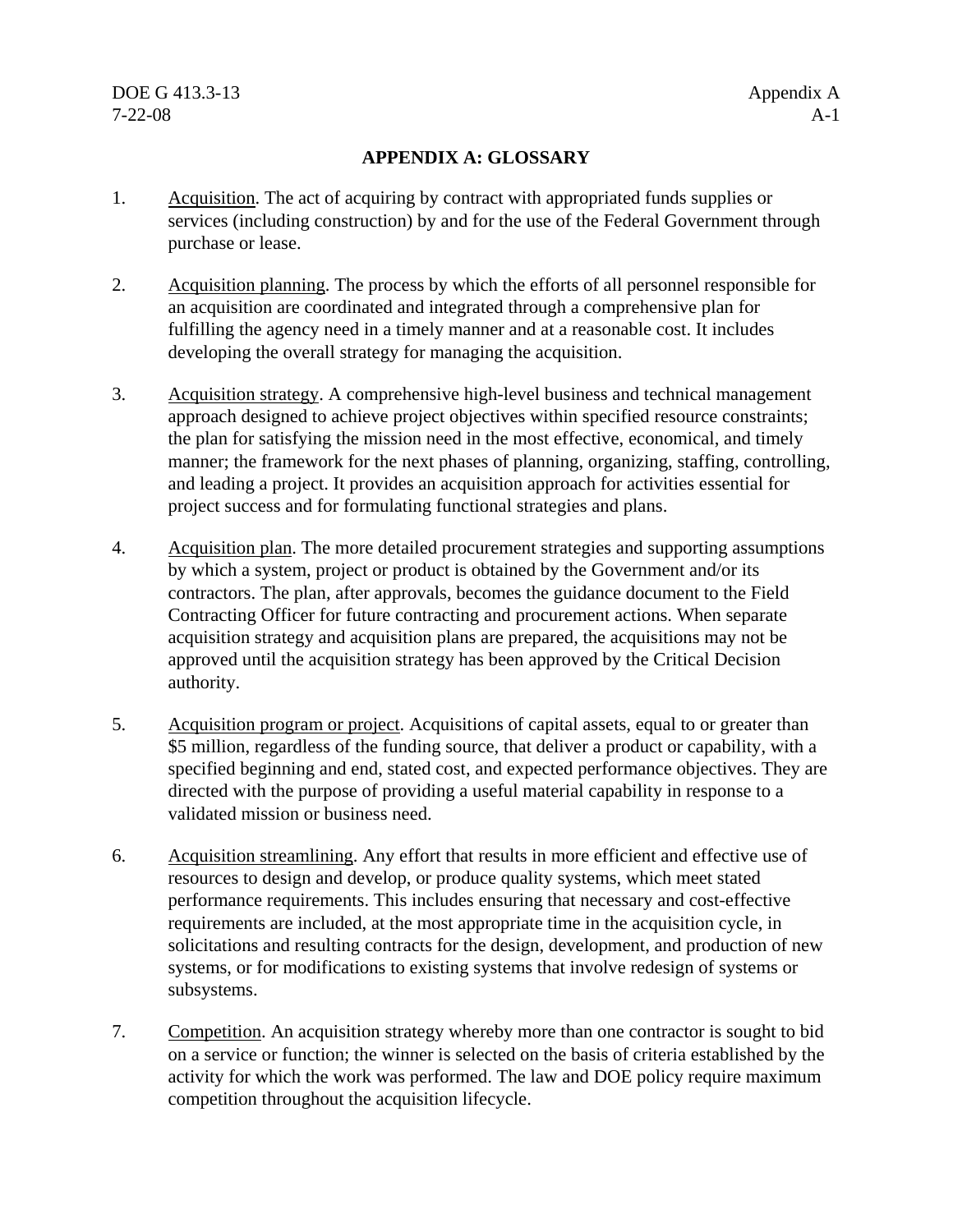- 8. Competitive proposals. A procedure used in negotiated procurement that concludes with awarding a contract to the offerer whose offer is most advantageous to the government.
- 9. Lifecycle cost. The total cost to the Government of acquiring, operating, supporting, and (if applicable) disposing of the items being acquired.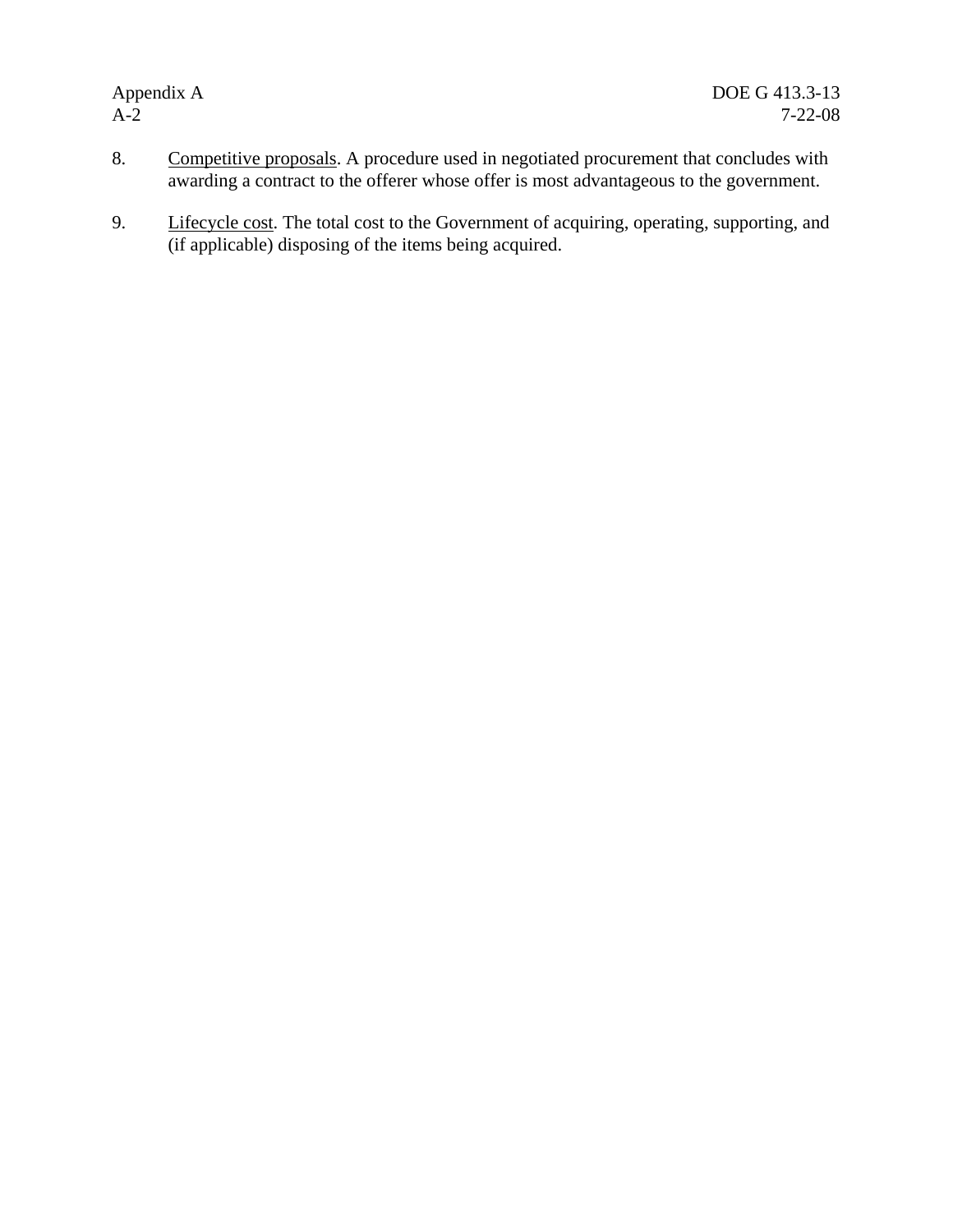# **APPENDIX B: REFERENCES**

- 1. Acquisition Letter 2000-08, Site Utilization and Management Planning, August 18, 2000.
- 2. FAR Part 7, Acquisition Planning.
- 3. FAR 3.104, Procurement Integrity.
- 4. FAR 16.3, Cost Reimbursement Contracts.
- 5. FAR Part 19, Small Business Programs.
- 6. FAR 34.004, Acquisition Strategy (Major System).
- 7. FAR 37.6, Performance-Based Contracting.
- 8. DOE Acquisition Guide (August 2006).
- 9. DOE Exhibit 300 Guidance.
- 10. DOE O 413.3A, Program and Project Management for the Acquisition of Capital Assets, dated 7-28-06.
- 11. DOE M 413.3-1, Project Management for the Acquisition of Capital Assets, dated 3-28-03.
- 12. DOE 413-Series Guides.
- 13. DOE-STD-1189-2008, Integration of Safety into the Design Process, April 2008.
- 14. OMB A-11, Preparation, Submission and Execution of the Budget.
- 15. OMB A-94, Guidelines and Discount Rates for Benefit-Cost Analysis of Federal Programs.
- 16. MOPAS 2, Dec 2006, Department of the Navy, Management & Oversight Process for the Acquisition of Services.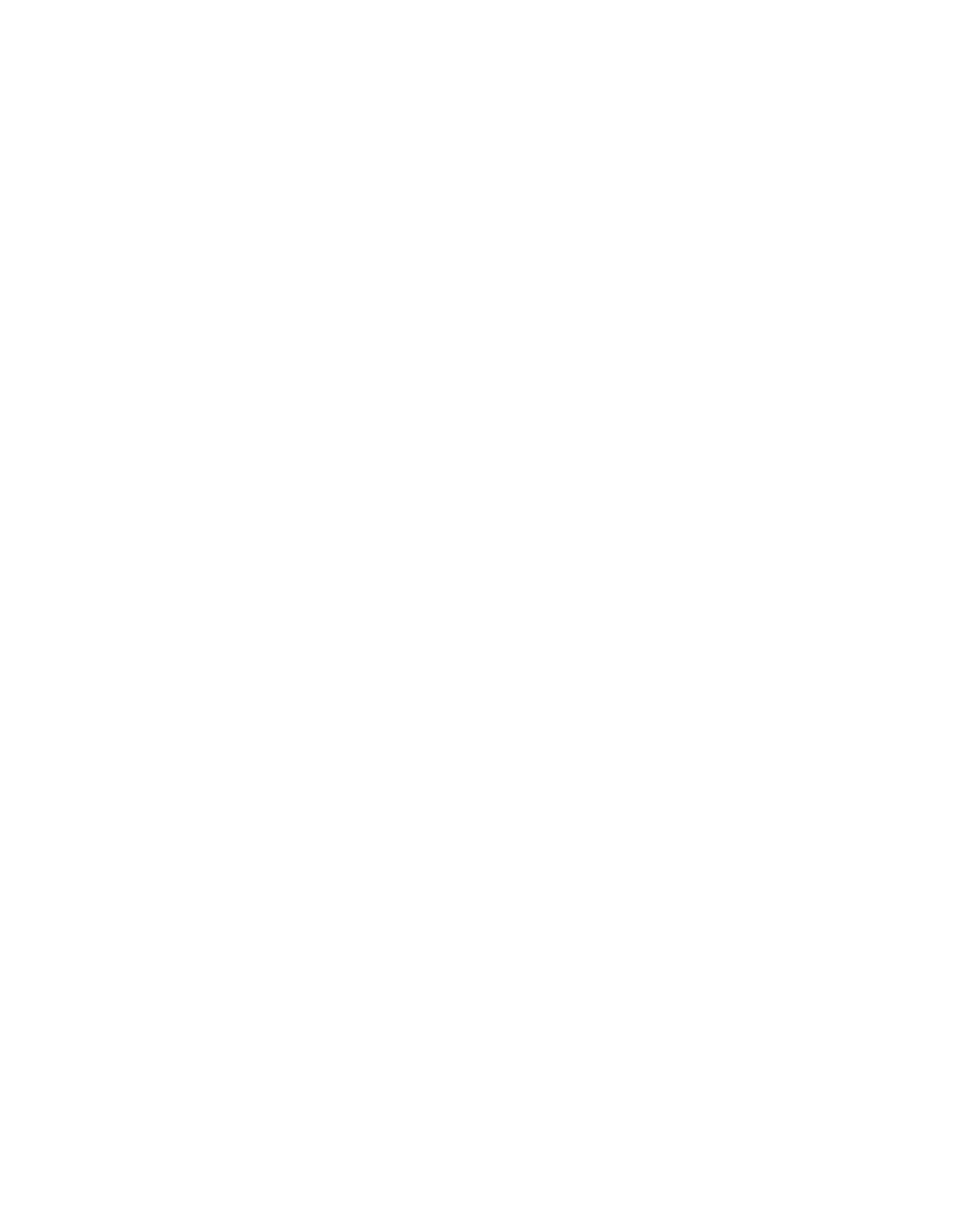# **APPENDIX C: ACRONYMS**

| CD           | <b>Critical Decision</b>                          |
|--------------|---------------------------------------------------|
| <b>DNFSB</b> | Defense Nuclear Facilities Safety Board           |
| <b>EVMS</b>  | <b>Earned Value Management System</b>             |
| <b>FAR</b>   | <b>Federal Acquisition Regulation</b>             |
| <b>FPD</b>   | <b>Federal Project Director</b>                   |
| <b>FY</b>    | <b>Fiscal Year</b>                                |
| <b>IPT</b>   | <b>Integrated Project Team</b>                    |
| <b>LCC</b>   | Lifecycle Cost                                    |
| <b>OECM</b>  | Office of Engineering and Construction Management |
| <b>OMB</b>   | Office of Management and Budget                   |
| <b>OPC</b>   | Other Project Cost                                |
| <b>PED</b>   | Project Engineering and Design                    |
| <b>PSO</b>   | Program Secretarial Officer                       |
| <b>TEC</b>   | <b>Total Estimated Cost</b>                       |
| <b>TPC</b>   | <b>Total Project Cost</b>                         |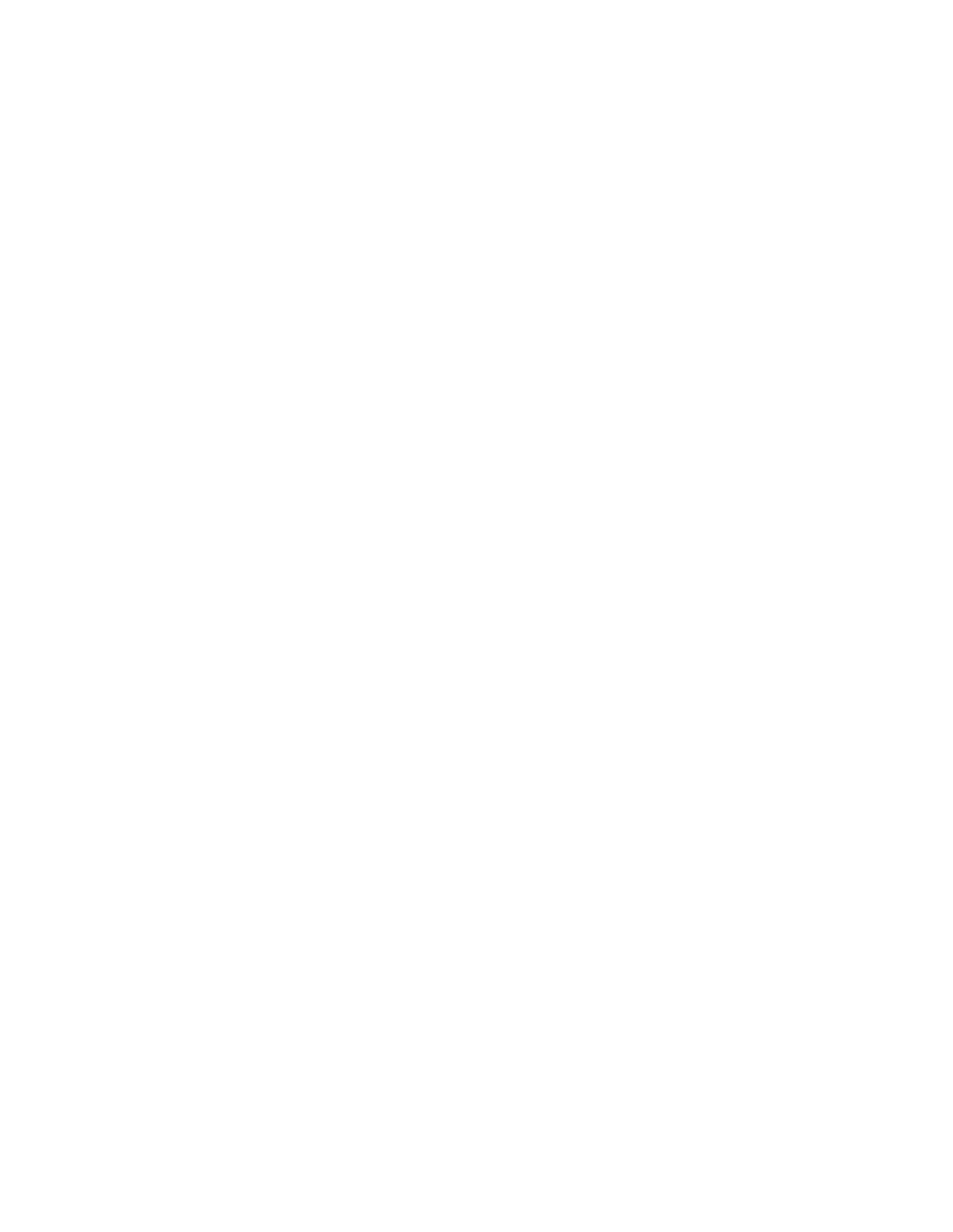# **APPENDIX D: SAMPLE ACQUISITION STRATEGY**

**ACQUISITION STRATEGY SAMPLE AND GUIDANCE TOOL** 

# **PROJECT TITLE**

# **Acquisition Strategy**



**Revision X September 200X**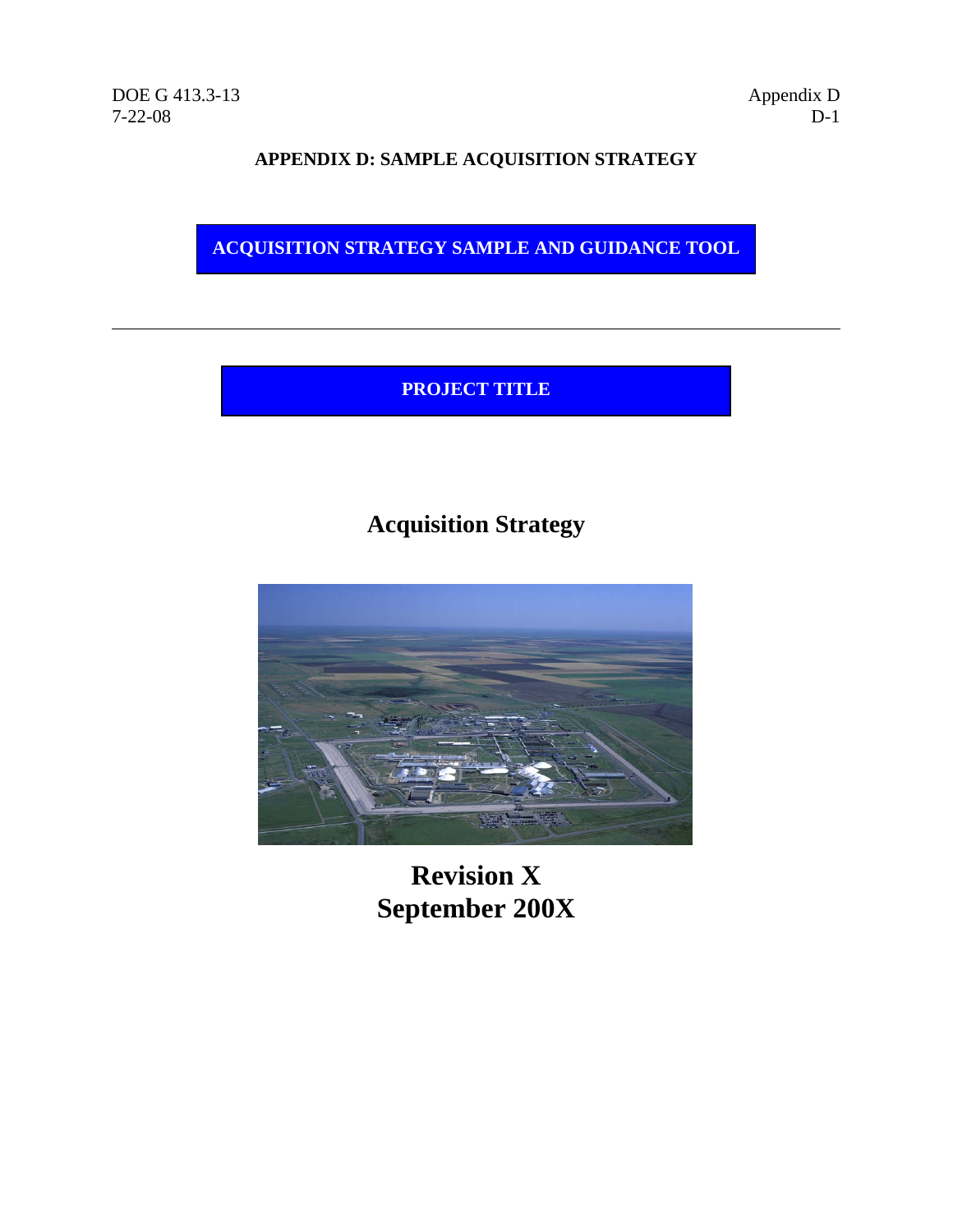Appendix D<br>D-2

# **EXECUTIVE SUMMARY** (Optional)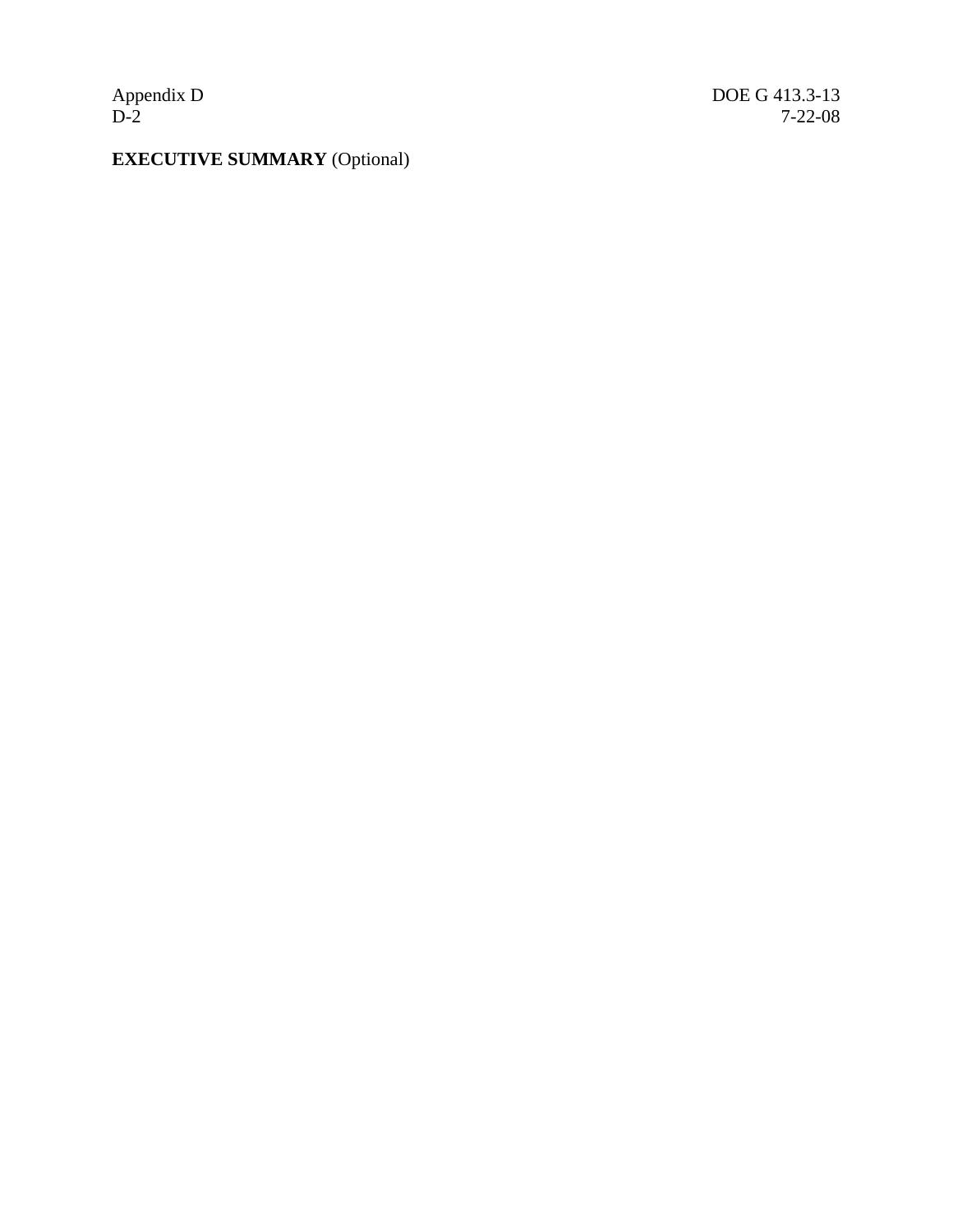|                                                                    | D-1   |
|--------------------------------------------------------------------|-------|
| Change Log<br>$D-4$                                                |       |
| 1.0 Desired Outcome, Requirements, and Major Applicable Conditions | $D-5$ |
| 2.0 Cost and Schedule Rang<br>$D-9$                                |       |
| 3.0 Alternatives (Technical and Location) and Risk Analysis D-11   |       |
| 4.0 Business and Acquisition Approach D-20                         |       |
| 5.0 Management Structure and Approach<br>$D-22.$                   |       |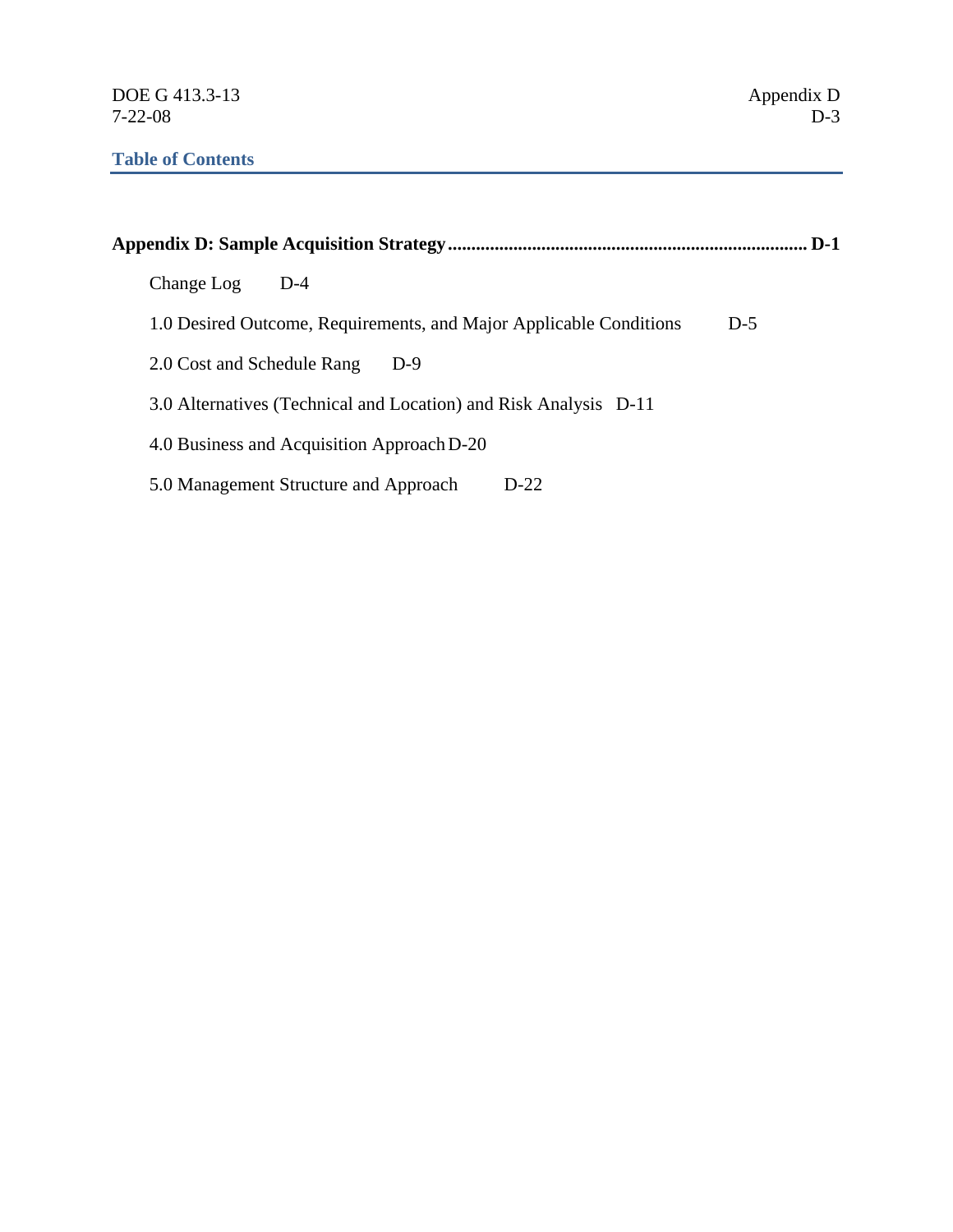Appendix D<br>D-4

# **Change Log**

| Rev. No. | Date              | <b>Change Description</b> | Pages Modified |
|----------|-------------------|---------------------------|----------------|
| Rev. A   | $10\!0\mathrm{X}$ | <b>Initial Draft</b>      | $\rm N/A$      |
|          |                   |                           |                |
|          |                   |                           |                |
|          |                   |                           |                |
|          |                   |                           |                |
|          |                   |                           |                |
|          |                   |                           |                |
|          |                   |                           |                |
|          |                   |                           |                |
|          |                   |                           |                |
|          |                   |                           |                |
|          |                   |                           |                |
|          |                   |                           |                |
|          |                   |                           |                |
|          |                   |                           |                |
|          |                   |                           |                |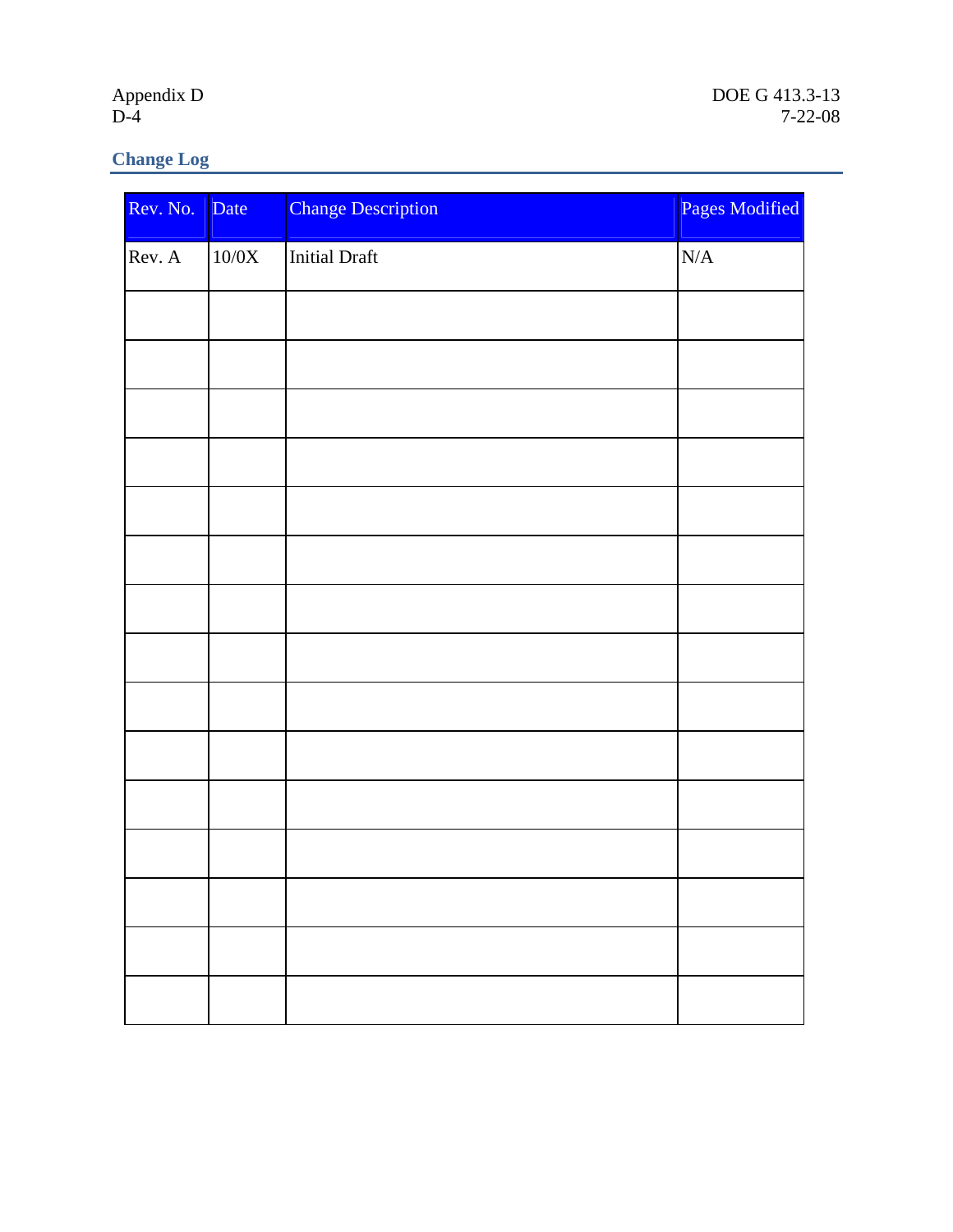# **SUMMARY PROJECT INFORMATION**

# **Project Title: Lead Program and Project Office:**

Facilities and Infrastructure Recapitalization Program (FIRP)

# **Total Project Cost (TPC) Range:**

• \$7.80 to \$10.21 Million (M)

# **CD-0 Mission Need Approved:**

• November 19, 2003

# **CD-0 Approving Official:**

• John Doe, Program Secretarial Office

# **CD-0 Material Change:**

- 44,405 Linear Feet (LF) offsite gas line in CD-0 changed to 47,000 LF.
- Added re-seed of construction easement.
- Added three-strand barbed wire fence on both sides of the easement for construction.
- Planned acquisition altered from Design-Bid-Build to Design-Build strategy
- National Environmental Policy Act (NEPA) strategy changed from Categorical Exclusion to Environmental Assessment (EA)

# **1.0 Desired Outcome, Requirements, and Major Applicable Conditions**

# **1.1 Project Description**

The purpose of the project is to provide reliable natural gas service to support Manufacturing and Infrastructure operations. The project addresses those areas of the gas main and distribution system that are of questionable reliability due to aging, incompatible materials, and antiquated technologies. Additionally, the project will minimize risks to the government associated with failures both onsite and offsite, eliminate the deferred maintenance for the system, and provide a design life of 25 years. Specific areas to be addressed are:

- Pipeline replacement/upgrade
- Upgrade of appurtenances
- Cathodic protection installation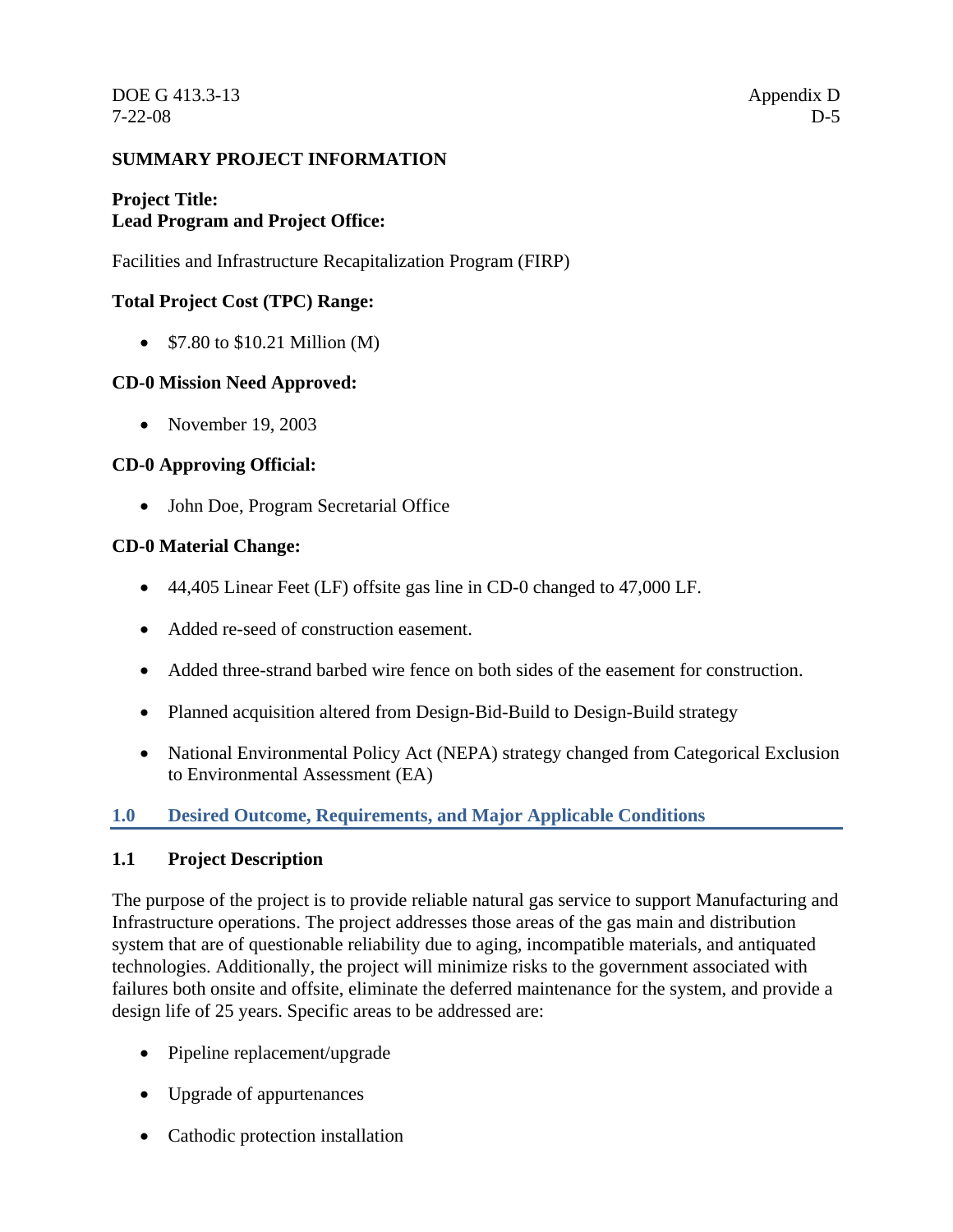Pipeline replacement/upgrade includes approximately 47,000 LF of steel piping offsite (installed in the early 1950s) and approximately 27,445 LF of steel piping onsite (installed in the early 1940s).

Instrumentation required to meter the flow of natural gas from the supplier will be upgraded with the latest technological devices. New flow regulators and isolation valves will be installed, and a motor operated isolation valve (MOIV) with remote-control capability will be installed at the Plant property line where the gas main enters the site, for enhanced safety and control.

Utilization of high density polyethylene (HDPE) in place of steel piping for the underground portions of the system eliminates the need for impressed ground beds for cathodic protection. Metallic valves, regulations, and metering components will be cathodically protected using sacrificial anodes and test stations.

# **1.2 Performance Parameters Required to Obtain Desired Outcome**

This project will revitalize the system to meet NNSA mission for project parameters, will assure facility infrastructure reliability, and NNSA mission expectations.

Ruptures in the current gas system affect various manufacturing and infrastructure operations at the plant. Gas distribution failures have increased over the past several years. Most gas interruptions are minor, since the Steam Plant and other critical items have the capability of switching to an alternate fuel source (diesel). The use of diesel however, becomes an environmental air quality permit issue. The plant carefully monitors all usage of the alternate fuel source to ensure that the environmental air quality permit is not violated.

Replacement and upgrade of the gas system will minimize potential violation of the air quality permits, and reduce impacts to the following critical facilities and processes:

- Steam for environmental controls for mission essential bays and cells.
- Steam for process equipment.
- Steam for heat in buildings and ramps.
- Direct gas fired heating and water heating.
- Plant water well pump operations.
- Emergency generator for medical facility.
- Sanitization of classified material (incinerator).
- Metal treating for Tooling Operations.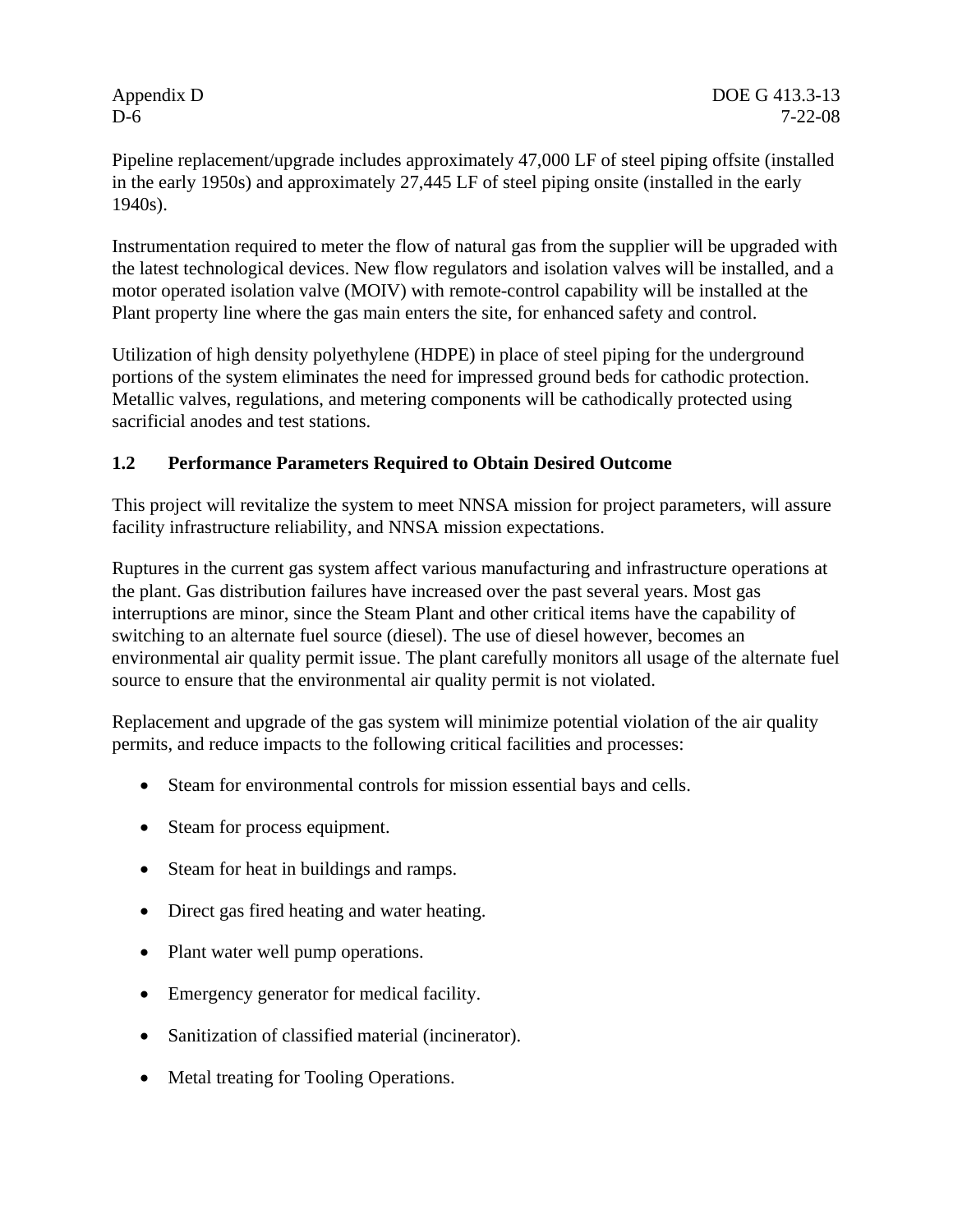DOE G 413.3-13 Appendix D 7-22-08 D-7

NNSA's nuclear facilities require a reliable and safe infrastructure. Natural gas utilities are an essential part of ensuring reliable facilities. The project will require modern materials and appurtenances that promote safety and longevity at low cost. These materials will have to be able to resist damage due to mechanical means or natural occurrences. A modern, well-designed gas main and distribution system will reduce or eliminate maintenance costs over its design life and provide the reliability that the plant needs.

Operational requirements reflect the core functions that the current system lacks. The current system is potentially unreliable, unsafe, and does not provide for future needs. Operational requirements will be the same for each alternative considered.

The final requirement for the upgrade is that it must provide for the Plant's current and future needs as noted above, and have a design life of 25 years as reflected in the DOE Accounting Handbook, Chapter 10, attachment 10-1, "Standard Service Lives" and is consistent with the DOE Conditions Assessment Survey (CAS) Manual. Note that this design life is below the expected life of HDPE piping, a conservative 40 years (estimated by HDPE manufacturer Polypipe).

# **1.3 Major Applicable Conditions**

The project is the replacement and upgrade of existing infrastructure at the plant. Natural gas is a required utility service that supports mission essential and mission support facilities on the plant.

The goals of the project are reflected in the Facilities and Infrastructure Recapitalization Program (FIRP) within NNSA. The goals were established to "extend facility lifetimes, reduce the risk of unplanned facility system and facility equipment failures and/or increase operational efficiencies and effectiveness."

# **1.4 Environmental, Regulatory, Technology Development, Security and Political Sensitivities; Others**

# **Environmental and Regulatory**

No environmental issues have been identified to date that would significantly impact this project. The project entails the upgrade of the natural gas distribution system onsite and the gas main offsite. Preliminary NEPA analysis during the pre-conceptual phase indicated that the project is categorically excluded as applicable within 10 CFR 1021, Subpart D, Appendix B.1, however, due to the sensitivities involved with offsite landowners, and potential NNSA vulnerabilities, the project has prepared an Environmental Assessment (EA). A pre-decisional EA for this project was completed and made available to the public for review and comment. The Finding of No Significant Impact (FONSI) and final EA were issued on September 15, 2005.

The project area cuts across three different land uses: cultivated ground, native grass or pastureland, and land in the Conservation Reserve Program (CRP). The United States Department of Agriculture has confirmed that CRP payments to landowners will not be impacted as long as ground cover is re-established within two years of the construction. The project scope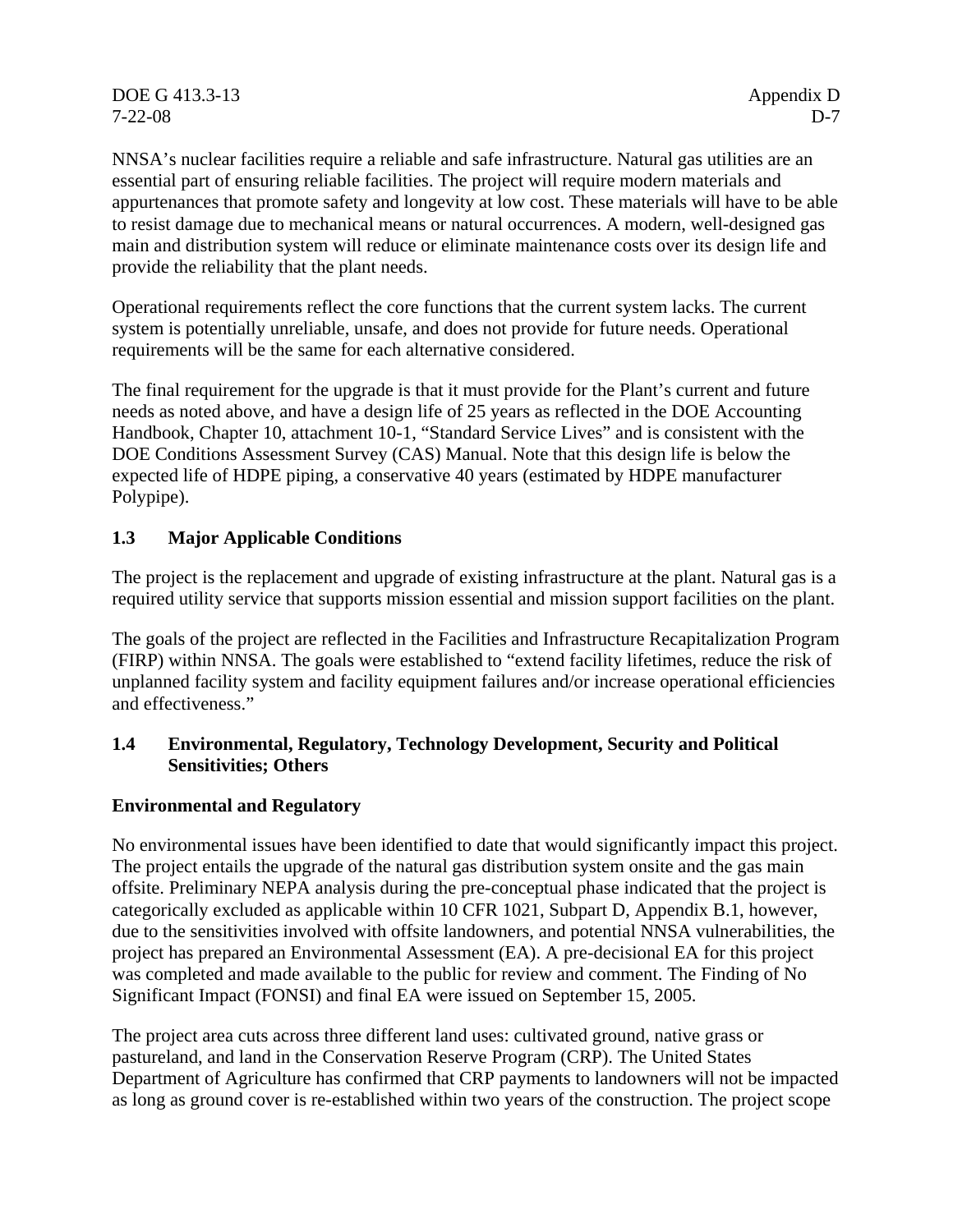entails reseeding all areas affected by construction utilizing the appropriate ground cover material (seed mix).

Terrestrial habitats may be disturbed by construction. Shortgrass prairie (buffalo grass, blue grama, and, in mestic sights, western wheatgrass) represents the primary habitat for species of concern (e.g.,.Texas horned lizards, ferruginous hawk, western burrowing owls, song birds) in the area. The Natural Resource Coordinator of the Regulatory Compliance Department will be contacted if a nest of any bird is encountered prior to or during the project. The project documents will require that the Plant's wildlife biologist be notified well in advance to any planned construction across these specific areas of concern.

The project does involve construction in or across Solid Waste Management Units (SWMUs). These areas have been assessed and do not pose a hazard. The crossing of the SWMUs will be coordinated with the construction contractor and the Regulatory Compliance Department, SWMU Management Section. The Regulatory Compliance Department and Environmental Remediation Services will evaluate the work within the SWMUs and the construction contractor will be provided with instructions on how to manage these areas.

Use of the alternate fuel source (diesel) could be a risk for air quality management, but the project is working to mitigate this usage by performing tie-ins/cutovers of the new system on weekends when natural gas demand to support mission critical programs is at its lowest.

# **Pollution Prevention Plans**

The construction contract will require the contractor to protect the environment. Throughout construction, storm-water management techniques will be used to prevent erosion and contain storm water while the site is disturbed. Dust control measures will be implemented to minimize air pollution during site preparation and construction. The Design-Build firm will be required to conform to the requirements of the plant's Master Specification Division 1, Section 01557, "Environmental Protection" and Section 01558, "Storm Water Pollution Prevention".

#### **Security**

The project scope has been coordinated with the site technical security office, and there are no technical security issues that need to be captured in the design. Access to the Plant for design or construction activities will be by a security escort where applicable. Any changes in security requirements will be addressed upon official notification by NNSA, and will be factored into the project as applicable. Possible security issues are heightened security levels and commensurate restrictions on work at the site. Contingency measures are available to mitigate impacts if these conditions occur.

#### **Technology and Research and Development**

No technology issues have been identified.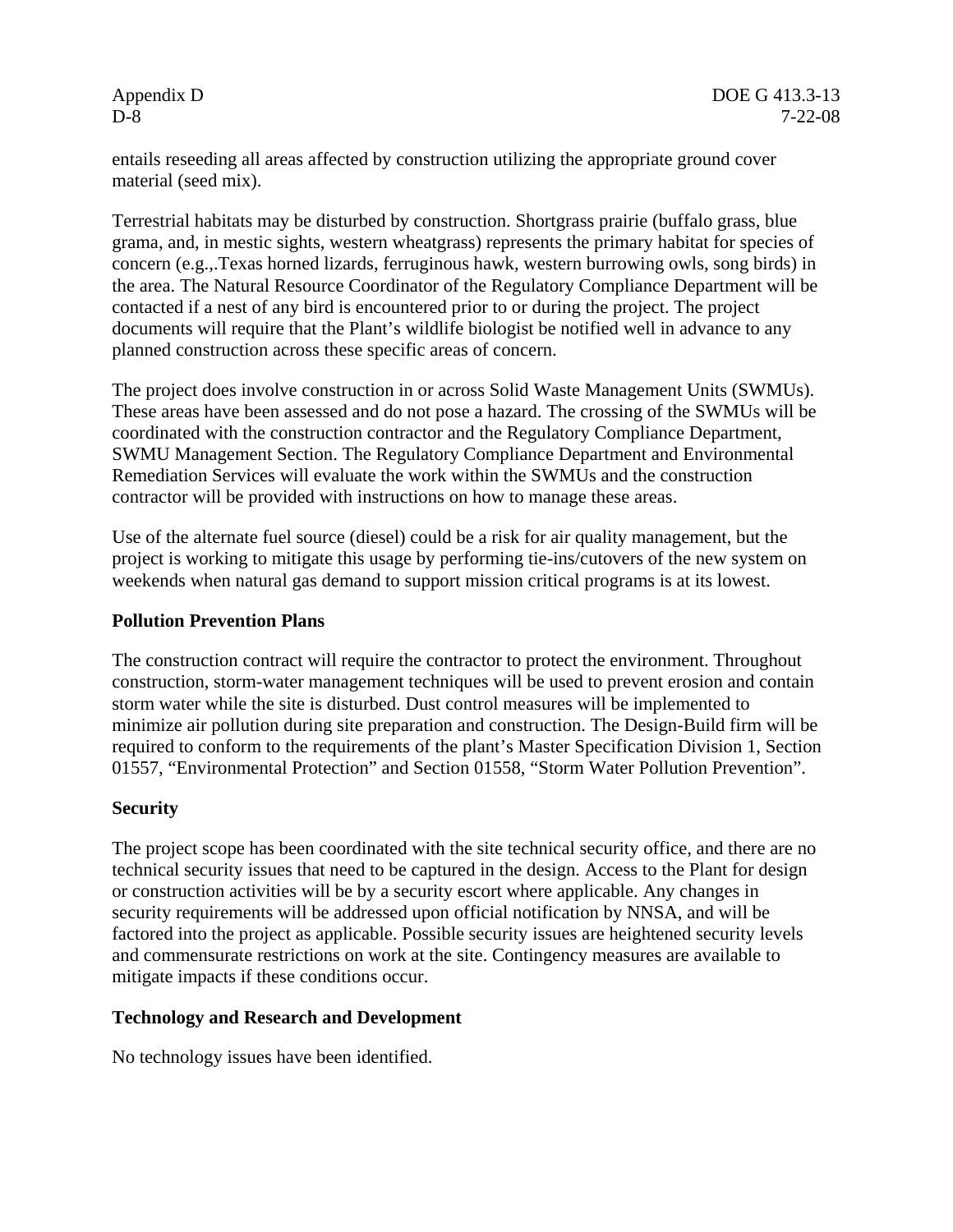DOE G 413.3-13 Appendix D 7-22-08 D-9

# **Funding**

No funding issues have been identified.

# **Operational Including Shutdown and Start Up Planning**

No operational issues have been identified.

# **2.0 Cost and Schedule Range**

# **2.1 Total Project Cost Range**

The preliminary total project cost (TPC) range at CD-0 was \$5.340 - \$7.540M.

The current total project cost estimate is \$8.856M as outlined in Table 1, below.

Total project cost range is \$8.107M - \$9.640M.

| <b>Task</b>                         | <b>WBS</b><br><b>Level</b> | <b>Estimate</b><br>(SK) | <b>Minimum Cost</b><br>(SK) | <b>Maximum</b><br>$Cost$ ( $K$ ) |
|-------------------------------------|----------------------------|-------------------------|-----------------------------|----------------------------------|
| 1.01 Pre-conceptual/Mission<br>Need | $\overline{2}$             | 126                     | 113                         | 138                              |
| 1.02 Conceptual Design              | 2                          | 624                     | 562                         | 686                              |
| 1.03 Title I/Title II Design        | $\overline{2}$             | 733                     | 669                         | 806                              |
| 1.04 Construction                   | $\overline{2}$             | 6,116                   | 5,529                       | 6,728                            |
| 1.05 GFE Equipment                  | 2                          | $\overline{0}$          | $\overline{0}$              | $\overline{0}$                   |
| 1.06 Acceptance / Start-up          | $\overline{2}$             | 257                     | 232                         | 282                              |
| <b>Total Project Cost</b>           |                            | 7,856                   | 7,107                       | 8,640                            |
| Program Contingency*                |                            | 1,000                   | 1,000                       | 1,000                            |
| <b>Total Project Cost</b>           |                            | 8,856                   | 8,107                       | 9,640                            |

**Table 1 – Total Project Cost Range** 

NOTE: Program Contingency (risk contingency) established for potential Land and Livestock losses.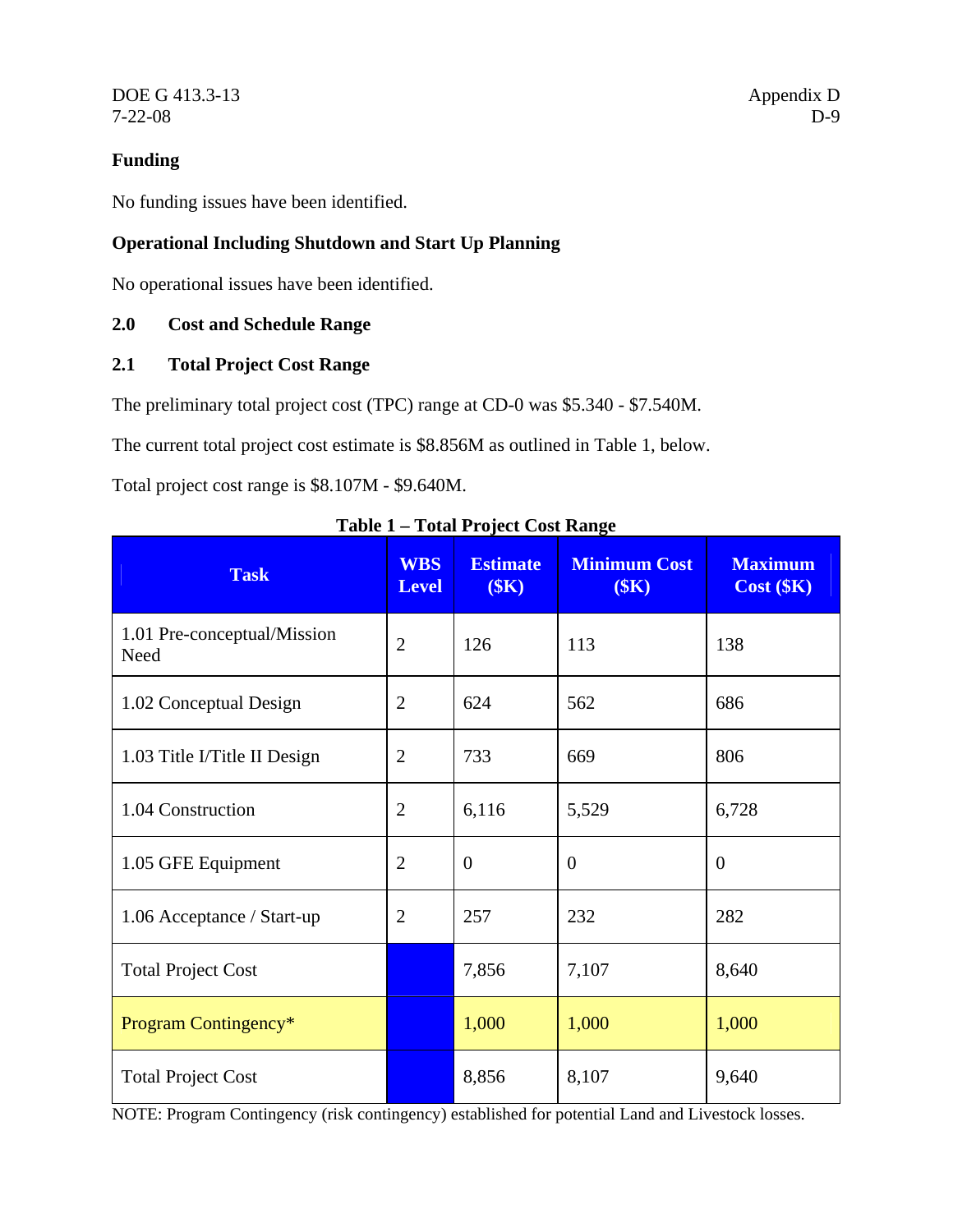| <b>FY</b>                  | <b>Prior Years</b><br>$(03-04)$ | 2005  | 2006  | 2007  | 2008 | <b>TOTAL</b> |
|----------------------------|---------------------------------|-------|-------|-------|------|--------------|
| <b>PED</b>                 |                                 | 1,091 |       |       |      | 1,091        |
| Construction               |                                 |       | 3,700 | 3,145 |      | 6,845        |
| <b>Other Project Costs</b> | 323                             | 202   | 100   | 100   | 195  | 920          |
| <b>Total Project Costs</b> |                                 |       |       |       |      | 8,856        |

# **2.2 Funding Profile**

The Budget Department, in accordance with NNSA budget guidance, manages the budgeting and funding. The funding for the Title I and Title II Design Phase is to be funded from the Project Engineering and Design (PED) funds. Total funding requirements are defined in the Construction Project Data Sheet (CPDS), which has been updated to reflect the funding profile utilized in the development of this document. The Integrated Construction Program Plan (ICPP) will also need to be modified to reflect this profile.

# **2.3 Key Milestones and Events**

The following are the milestones planned for this project:

| <b>Milestone</b>                      | <b>Date</b> | <b>Milestone</b>                 | <b>Date</b>    |
|---------------------------------------|-------------|----------------------------------|----------------|
| Approval for CD-0<br>(Completed)      | 11/20/03    | NTP Construction -<br>offsite    | <b>1Q FY07</b> |
| Approval for CD-1                     | 10/05       | NTP Construction -<br>onsite     | 3Q FY07        |
| Approval for CD-2                     | 06/06       | Acceptance/ Start-Up<br>Complete | <b>3Q FY08</b> |
| Approval for CD-3                     | 06/06       | Approval for CD-4                | <b>3Q FY08</b> |
| <b>Award Design-Build</b><br>Contract | 4Q FY06     |                                  |                |

| Table 3 – Key Milestones |  |
|--------------------------|--|
|--------------------------|--|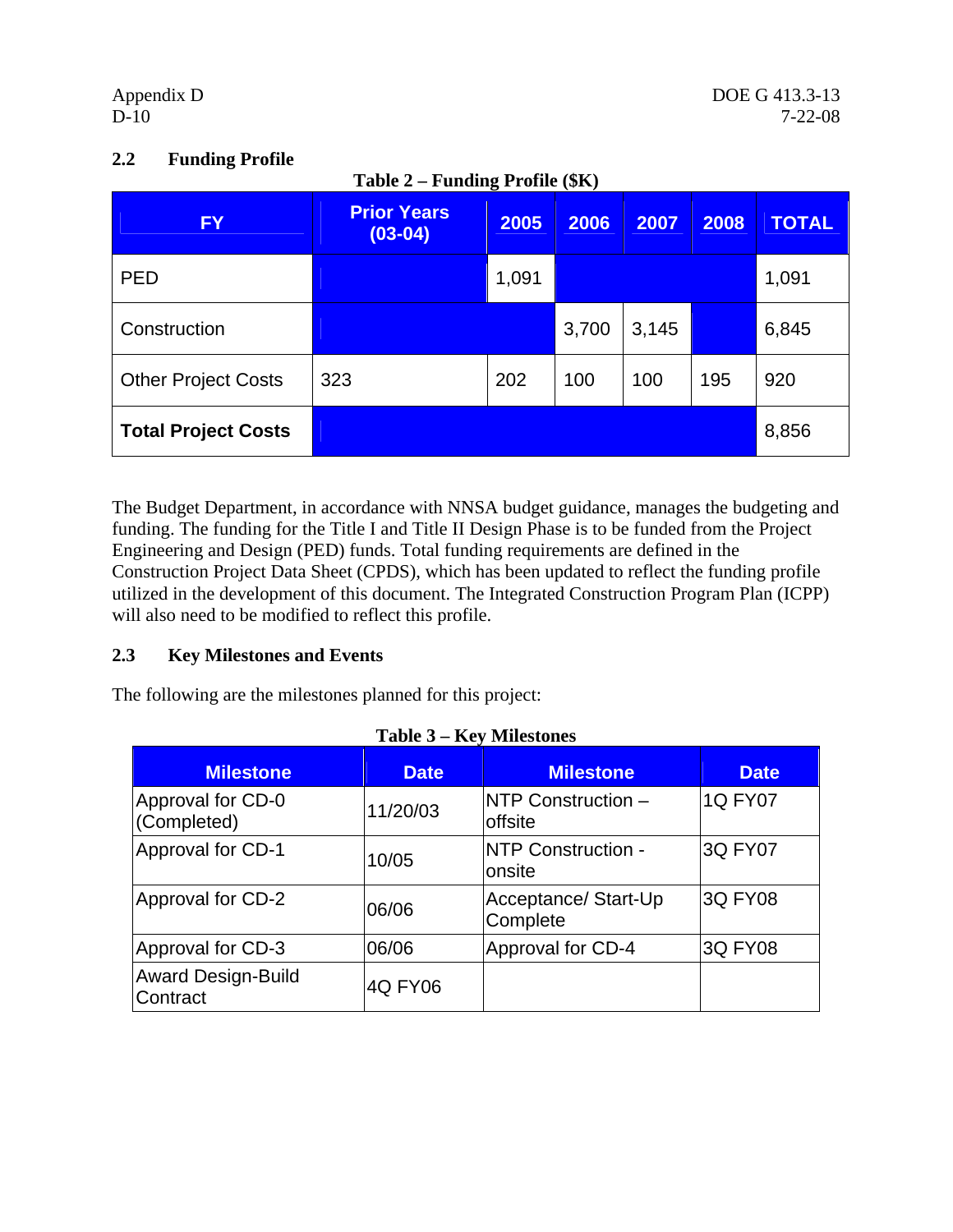# **3.0 Alternatives (Technical and Location) and Risk Analysis**

# **3.1 Technical Alternatives Analysis**

Alternatives that cover the range of available technical approaches for future service are identified as follows:

| <b>Alternative 1</b> | Do nothing defined as retaining the existing system and performing<br>repairs as required.                                |
|----------------------|---------------------------------------------------------------------------------------------------------------------------|
| <b>Alternative 2</b> | Replace only onsite distribution system and relinquish ownership of<br>the offsite main to existing natural gas provider. |
| <b>Alternative 3</b> | Replace the existing DOE owned offsite gas main and onsite<br>distribution system.                                        |

The advantages and disadvantages for each of these three alternatives are summarized in Table 4, below.

| <b>Alternative</b><br><b>Disadvantages</b><br><b>Advantages</b><br>No construction cost<br>$\bullet$<br>$\bullet$<br>Unacceptable environmental risk<br>No impact on users or interruptions in<br>$\bullet$<br>$\bullet$<br>plant operations during upgrade of<br>Unacceptable personnel safety<br>$\bullet$<br>system<br>risk<br>No construction risks<br>$\bullet$<br>Unacceptable risk of system<br>$\bullet$<br>failure, particularly to those<br>No immediate public relations<br>$\bullet$<br>concerns with offsite landowners<br>portions of pipeline currently<br>located in the SWMU,<br>No Environmental Assessment<br>$\bullet$<br>Radiological Controlled Areas,<br>required<br>Confined Space, and congested<br>1 - Do Nothing<br>plant areas<br>$\bullet$<br>maintenance backlog<br>Does not comply with DOE<br>٠<br>useful life requirements<br>$\bullet$<br>obsolete, and inadequate system<br>Potential unacceptable loss of<br>$\bullet$ | <b>ALTERNATIVE ANALYSIS</b> |  |                                                                                                                                                  |  |  |  |
|------------------------------------------------------------------------------------------------------------------------------------------------------------------------------------------------------------------------------------------------------------------------------------------------------------------------------------------------------------------------------------------------------------------------------------------------------------------------------------------------------------------------------------------------------------------------------------------------------------------------------------------------------------------------------------------------------------------------------------------------------------------------------------------------------------------------------------------------------------------------------------------------------------------------------------------------------------|-----------------------------|--|--------------------------------------------------------------------------------------------------------------------------------------------------|--|--|--|
|                                                                                                                                                                                                                                                                                                                                                                                                                                                                                                                                                                                                                                                                                                                                                                                                                                                                                                                                                            |                             |  |                                                                                                                                                  |  |  |  |
| Minimal system reliability                                                                                                                                                                                                                                                                                                                                                                                                                                                                                                                                                                                                                                                                                                                                                                                                                                                                                                                                 |                             |  | Lifecycle Cost PV is \$13,216,552<br>Fails to eliminate \$3.1M deferred<br>Does not update the deteriorating,<br>natural gas from aging pipeline |  |  |  |

# **Table 4 – Alternative Advantages/Disadvantages Summary**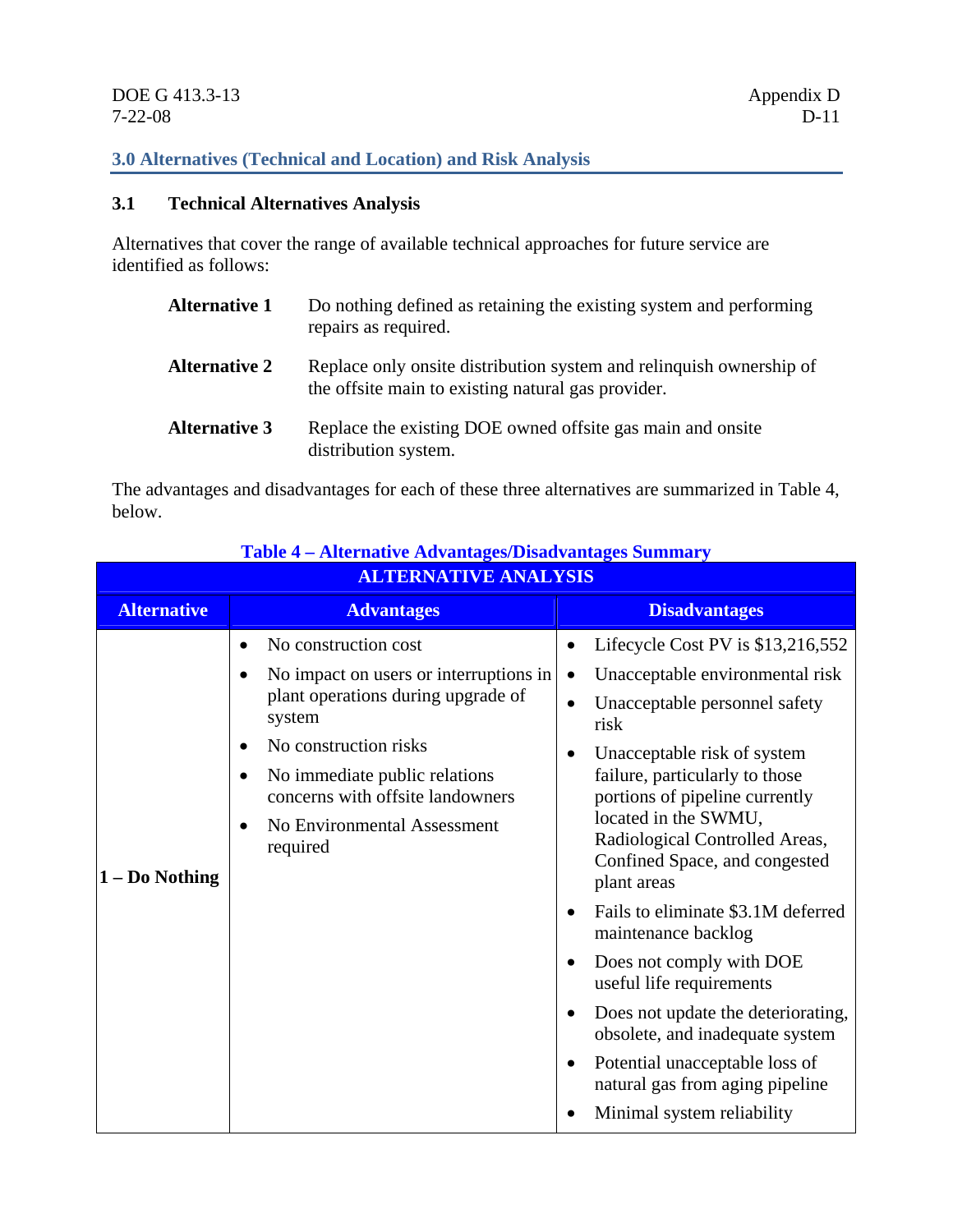DOE G 413.3-13<br>7-22-08

| <b>ALTERNATIVE ANALYSIS</b>                                                                                         |                                                                                                                                                                                                                                                                                                                                                                                                                                                                                                                                                                                                                                                                                                                                                                                              |                                                                                                                                                                                                                                                                                                                                                                                                                                                                                                                                                                                                                                                                                                                                                                                                                                                                                                                                                                                                                                                                                                                                                                                                |  |  |  |
|---------------------------------------------------------------------------------------------------------------------|----------------------------------------------------------------------------------------------------------------------------------------------------------------------------------------------------------------------------------------------------------------------------------------------------------------------------------------------------------------------------------------------------------------------------------------------------------------------------------------------------------------------------------------------------------------------------------------------------------------------------------------------------------------------------------------------------------------------------------------------------------------------------------------------|------------------------------------------------------------------------------------------------------------------------------------------------------------------------------------------------------------------------------------------------------------------------------------------------------------------------------------------------------------------------------------------------------------------------------------------------------------------------------------------------------------------------------------------------------------------------------------------------------------------------------------------------------------------------------------------------------------------------------------------------------------------------------------------------------------------------------------------------------------------------------------------------------------------------------------------------------------------------------------------------------------------------------------------------------------------------------------------------------------------------------------------------------------------------------------------------|--|--|--|
| <b>Alternative</b>                                                                                                  | <b>Advantages</b>                                                                                                                                                                                                                                                                                                                                                                                                                                                                                                                                                                                                                                                                                                                                                                            | <b>Disadvantages</b>                                                                                                                                                                                                                                                                                                                                                                                                                                                                                                                                                                                                                                                                                                                                                                                                                                                                                                                                                                                                                                                                                                                                                                           |  |  |  |
|                                                                                                                     |                                                                                                                                                                                                                                                                                                                                                                                                                                                                                                                                                                                                                                                                                                                                                                                              | Dedicated line for NNSA service<br>$\bullet$<br>to site is not available<br>Remote operation for shut-off in<br>the event of a leak is not available                                                                                                                                                                                                                                                                                                                                                                                                                                                                                                                                                                                                                                                                                                                                                                                                                                                                                                                                                                                                                                           |  |  |  |
| $ 2 - \mathbf{Replace} $<br>only onsite<br>distribution<br>system and<br>relinquish<br>ownership of<br>offsite main | Lifecycle Cost PV is \$8,228,206<br>٠<br>Minimal impact on plant-wide users<br>$\bullet$<br>No impact to offsite users<br>Eliminates the \$3.1M deferred<br>maintenance backlog<br>Reduces preventative maintenance<br>cost<br>Utilizes latest equipment technologies<br>Reduces risk of personnel safety<br>٠<br>issues<br>Complies with DOE useful life<br>$\bullet$<br>requirements<br>No immediate public relations<br>٠<br>concerns with offsite landowners<br>No Environmental Assessment<br>$\bullet$<br>required<br>Improves reliability of distribution<br>$\bullet$<br>system (onsite)<br>Reduces risk of system failure for<br>$\bullet$<br>portions of pipeline currently located<br>in the SWMU, Radiological<br>Controlled Areas, Confined Space,<br>and congested plant areas | Repair costs over 25 years would<br>$\bullet$<br>have to be "accepted" by Atmos<br>as part of the ownership transfer<br>agreement for the offsite portion<br>of the main line<br>Construction risks<br>Unacceptable environmental risk<br>$\bullet$<br>Unacceptable personnel safety<br>risk<br>Risk of site impact during<br>$\bullet$<br>distribution system replacement<br>Continued unacceptable risk of<br>$\bullet$<br>system failure from deteriorating<br>gas main supply<br>Does not update the deteriorating,<br>$\bullet$<br>obsolete, and inadequate system<br>Potential unacceptable loss of<br>٠<br>natural gas from aging pipeline<br>Minimal system reliability<br>$\bullet$<br>Eliminates NNSA's control over<br>$\bullet$<br>gas main taps, sizing, reliability,<br>and replacement schedule for<br>supply line, jeopardizing site's<br>ability to meet future needs for<br>natural gas demand<br>Eliminates NNSA's ability to<br>$\bullet$<br>negotiate with other natural gas<br>providers to achieve better gas<br>prices<br>Dedicated line for NNSA service<br>to site is not available<br>Remote operation for shut-off in<br>٠<br>the event of a leak is not available |  |  |  |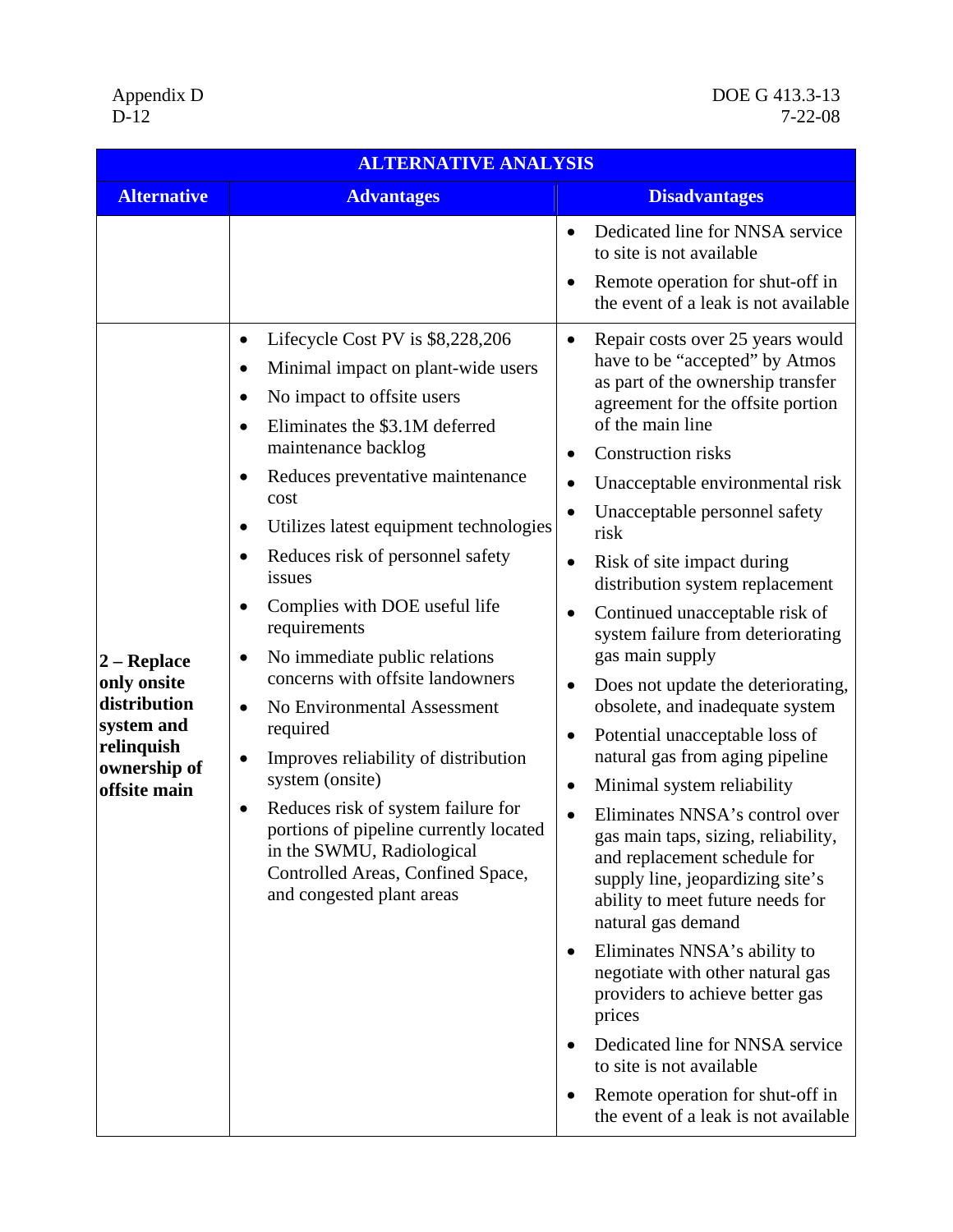| <b>ALTERNATIVE ANALYSIS</b>                                                                            |                                                                                                                                                                                                                                                                                                                                                                                                                                                                                                                                                                                                                                                                                                                                                                                                                                                                                                                                                                                                                                                                                                                                                              |                                                                                                                                                                                                                                                   |  |  |  |
|--------------------------------------------------------------------------------------------------------|--------------------------------------------------------------------------------------------------------------------------------------------------------------------------------------------------------------------------------------------------------------------------------------------------------------------------------------------------------------------------------------------------------------------------------------------------------------------------------------------------------------------------------------------------------------------------------------------------------------------------------------------------------------------------------------------------------------------------------------------------------------------------------------------------------------------------------------------------------------------------------------------------------------------------------------------------------------------------------------------------------------------------------------------------------------------------------------------------------------------------------------------------------------|---------------------------------------------------------------------------------------------------------------------------------------------------------------------------------------------------------------------------------------------------|--|--|--|
| <b>Alternative</b>                                                                                     | <b>Advantages</b>                                                                                                                                                                                                                                                                                                                                                                                                                                                                                                                                                                                                                                                                                                                                                                                                                                                                                                                                                                                                                                                                                                                                            | <b>Disadvantages</b>                                                                                                                                                                                                                              |  |  |  |
| 3 – Replace Gas<br>Main &<br><b>Distribution</b><br><b>System at Plant</b><br>(offsite $\&$<br>onsite) | Excellent system reliability<br>٠<br>Eliminates the \$3.1M deferred<br>$\bullet$<br>maintenance backlog<br>Significantly reduces preventative<br>$\bullet$<br>maintenance cost (approximately<br>\$130K operating and maintenance<br>cost over next 25 years)<br>Utilizes latest equipment technologies<br>٠<br>Reduces risk of unplanned outages<br>$\bullet$<br>Efficient use of capital resources<br>$\bullet$<br>Complies with DOE useful life<br>requirements<br>Reduces the risk of system failure for<br>portions of the pipeline currently<br>located in the SWMU, Radiological<br>Controlled Areas, Confined Space,<br>and congested plant areas<br>Eliminates confined space entries for<br>$\bullet$<br>valve access<br>Eliminates maintenance work in<br>$\bullet$<br>radiological area associated with<br>pipeline<br>Reduces environmental risk<br>$\bullet$<br>Reduces personnel safety risk<br>$\bullet$<br>Reduces probability of natural gas<br>loss from pipeline<br>Dedicated line for NNSA service to<br>$\bullet$<br>site<br>Improved safety conditions due to<br>$\bullet$<br>remote operation for shut-off in the<br>event of a leak | Moderate construction cost<br>estimated at \$5.5M-\$6.7M<br><b>Construction risks</b><br>٠<br>Risk of site impact during<br>replacement<br>Public relations concerns with<br>offsite landowners<br><b>Environmental Assessment is</b><br>required |  |  |  |

# **3.2 Location Alternative Analysis**

The location alternatives for this project are limited. The distribution system is located on the Plant site to serve the existing equipment, and buildings that are in fixed locations, so there were no other practical location alternatives available for consideration.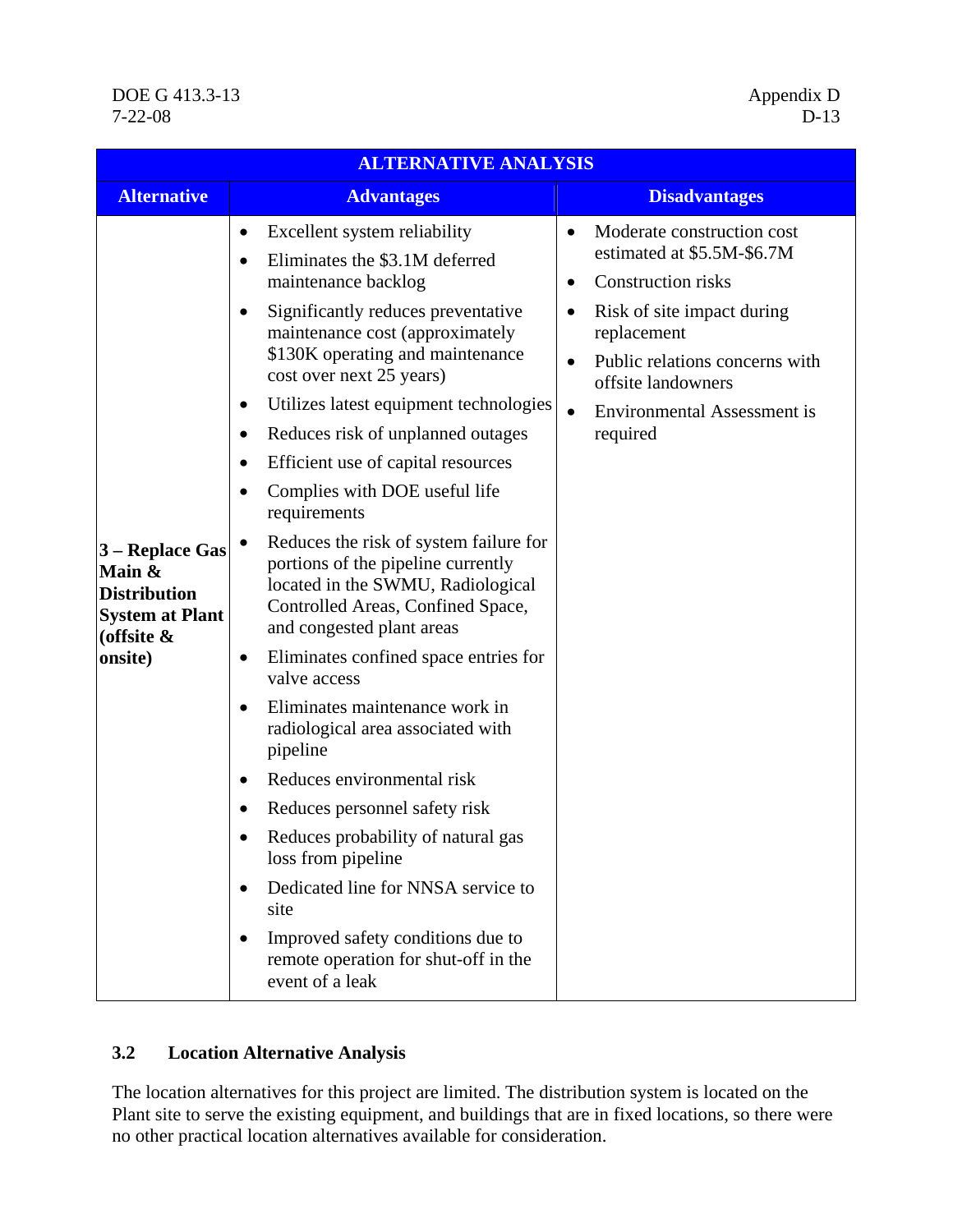Several location alternatives for the gas main supply to serve the plant were considered. In addition to the existing main line that currently supplies the gas main, three alternative transmission lines were researched for their ability to meet the plant needs relative to this project. Options identified were:

- 24" line owned by Transwestern Pipe Line Company, which grazes the southeast corner of the Plant on the opposite side of Highway XX.
- 12.75" line owned by Oneoke Westex Transmission, also at the SE corner of the plant on the opposite side of Highway XX, in the same location.
- 12.75" line owned by Oneoke Westex Transmission, located at the closest point about 8000' from the west, northwest side of the Plant.

The two 12.75–in. lines owned by Oneoke were considered unacceptable location alternatives because the plant requires at least a 10" line to meet its natural gas requirements. It was assumed that Oneoke could not meet its current demand on these lines with such a large, new tap.

The gas distributor was contacted regarding capacity of the 24" line. The distributor stated that it had already tried to tap into the 24" line with a tap smaller than that required by the plant, and had been rejected due to insufficient capacity. Therefore, this location alternative was also deemed unacceptable.

As a result, the remaining gas main supply location—the existing supply line for the plant—was considered the only viable alternative.

# **3.3 Total Lifecycle Costs**

In addition to analyzing the advantages and disadvantages for each alternative, the project team completed a lifecycle cost (LCC) analysis as summarized in Table 5, below.

|                                                           | Alternative 1-<br>Do Nothing | <b>Alternative 2-</b><br><b>Replace Onsite</b><br>Only | <b>Alternative 3-</b><br>Replace Onsite &<br><b>Offsite</b> |
|-----------------------------------------------------------|------------------------------|--------------------------------------------------------|-------------------------------------------------------------|
| <b>Total Project Cost</b>                                 | \$0                          | \$4,700,000                                            | \$8,856,000                                                 |
| Total Maintenance & Operations Cost<br>$(25 \text{ yrs})$ | \$4,597,650                  | \$4,597,650                                            | \$4,597,650                                                 |
| Total Failure Repair Cost (25 yrs)                        | \$17,634,946                 | \$671,232                                              | \$671,232                                                   |
| <b>Total Lifecycle Cost Summary</b>                       | \$22,232,596                 | \$9,968,882                                            | \$14,124,882                                                |
| Present Value, Discounted 2.95%                           | \$13,216,552                 | \$8,228,206                                            | \$12,132,574                                                |

**Table 5 – Lifecycle Cost Analysis Summary**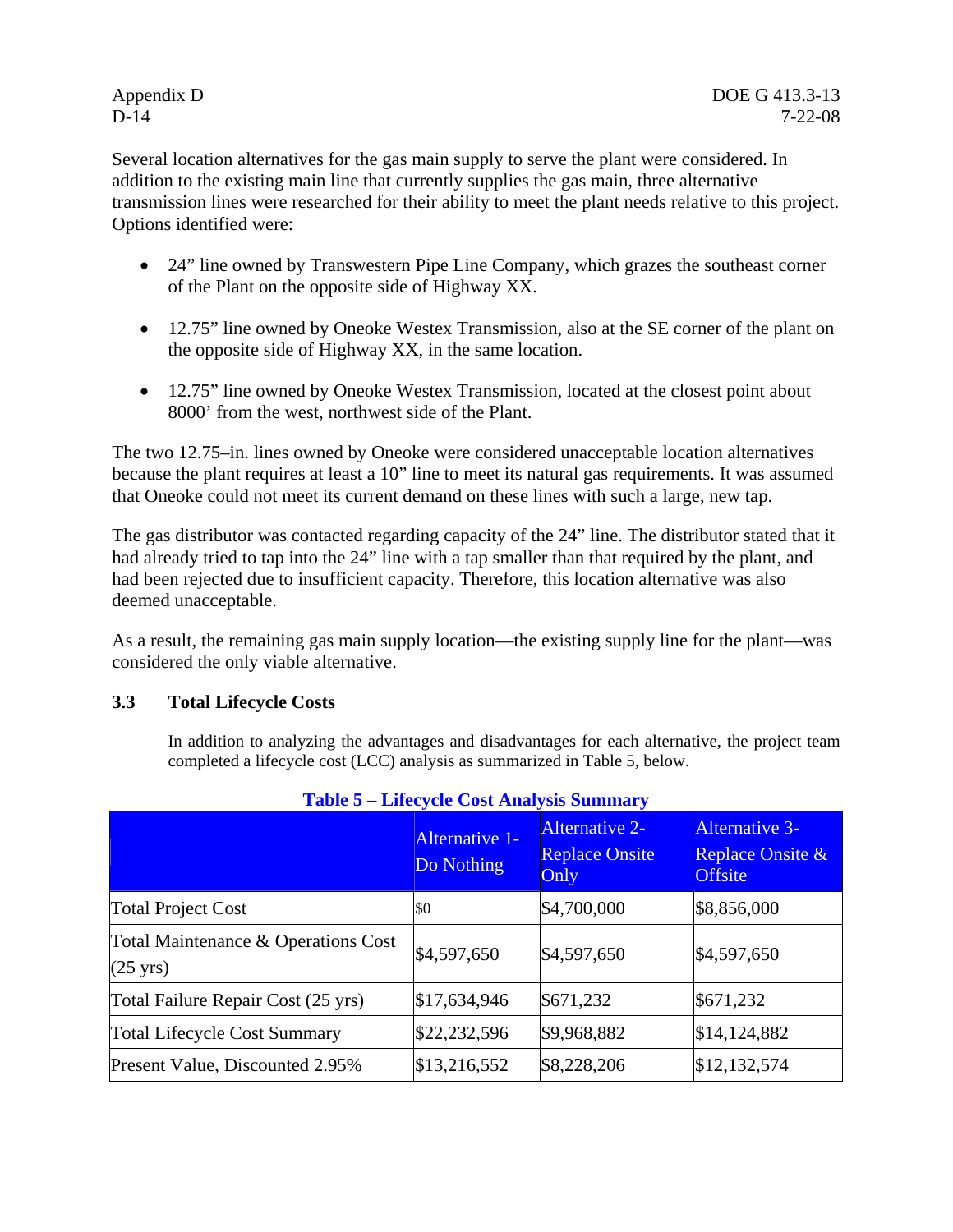Assumptions used to develop the LCC for each alternative are as follows:

- Discount rate of 2.95 percent, per OMB Circular A-94.
- Useful life of 25 years.
- Total project cost of \$8.856M for replacing on-site and off-site gas distribution.
- Total project cost of \$4.700M for replacing on-site gas distribution.
- \$94K per year for on-site gas distribution operations (\$80K) and maintenance costs (\$14K). It is assumed this cost will remain constant for all alternatives.
- \$83K per year for off-site gas distribution operations (\$63K) and maintenance cost (\$20K). It is assumed this cost will remain constant for all alternatives.
- Maintenance and Operations costs for all alternatives were based upon HDPE pipe replacement (see Additional Alternatives Considered below, on page 13)
- Cost of failures is assumed to be approximately \$300,000 per failure.
- Projection failures for Alternative 1, Do Nothing, were estimated using information from a previous HPFL LCC analysis that was based on information from the book "Control of Pipeline Corrosion," by A. W. Peabody, and statistical software, TableCurve. TableCurve has different methods for determining the best fit line of logarithmic data using different equations:  $y = ae(bx)$ ,  $lny=a+bx$ , and weighted  $lny=a+bx$ . The most conservative projected failures line (weighted lny=a+bx) was used for this LCC analysis.
- For Alternative 2, it is assumed that when DOE/NNSA relinquishes ownership of the offsite main, DOE/NNSA would not be responsible for repair costs.

# **3.4 Recommended Alternative**

All of the alternatives were evaluated against the LCC analysis, risk analysis, and major functional and operational requirements. The team chose to use a three-step process that develops selection criteria, weighs each criterion against each other, and then evaluates each alternative against each criterion. The resulting weights and relative scores are shown in Tables 6 and 7, below.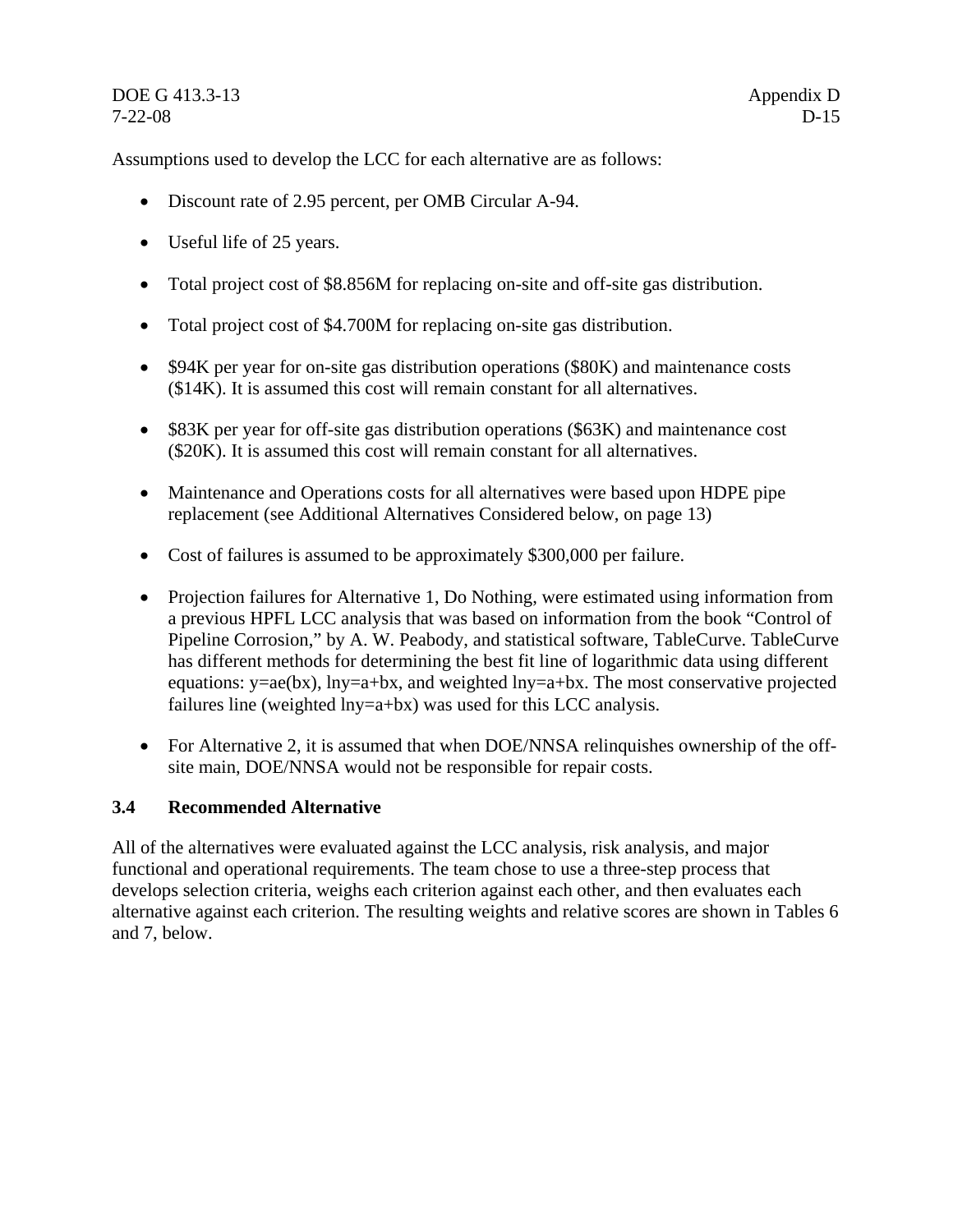

# **Table 6 – Alternatives Analysis Matrix**

These results are also expressed graphically in Table 7, below.

All values assigned to the alternatives selection matrix were derived by project team consensus and reviewed and approved by PXSO.

- **WEIGHT**: The number in the colored box is the weight assigned to the criteria. The weight was assigned on a 1:10 basis, 1 being the lowest and 10 being the highest. The percentage derived for each weighted criteria was calculated based on the individual criteria weight divided by the total of all criteria weights. For example: Safety was assigned a criteria weight of 10 by the team. The total of all criteria weights is 77, so Safety is 10/77 or 13% of the overall decision weight.
- **IMPACT VALUE**: The number in the upper triangle is the impact value. This is the score assigned to the impact the alternative has on the criteria. The impact value was assigned on a 1:10 basis, 1 being the lowest (does not meet criteria) and 10 being the highest (fully meets criteria/need).
- **SCORE:** The weight multiplied by the impact value equals the score assigned for each criteria for each alternative. This number is shown in the lower triangle. These scores then make up the values used in the stack chart, so that each "stack" equals the TOTAL score for each alternative.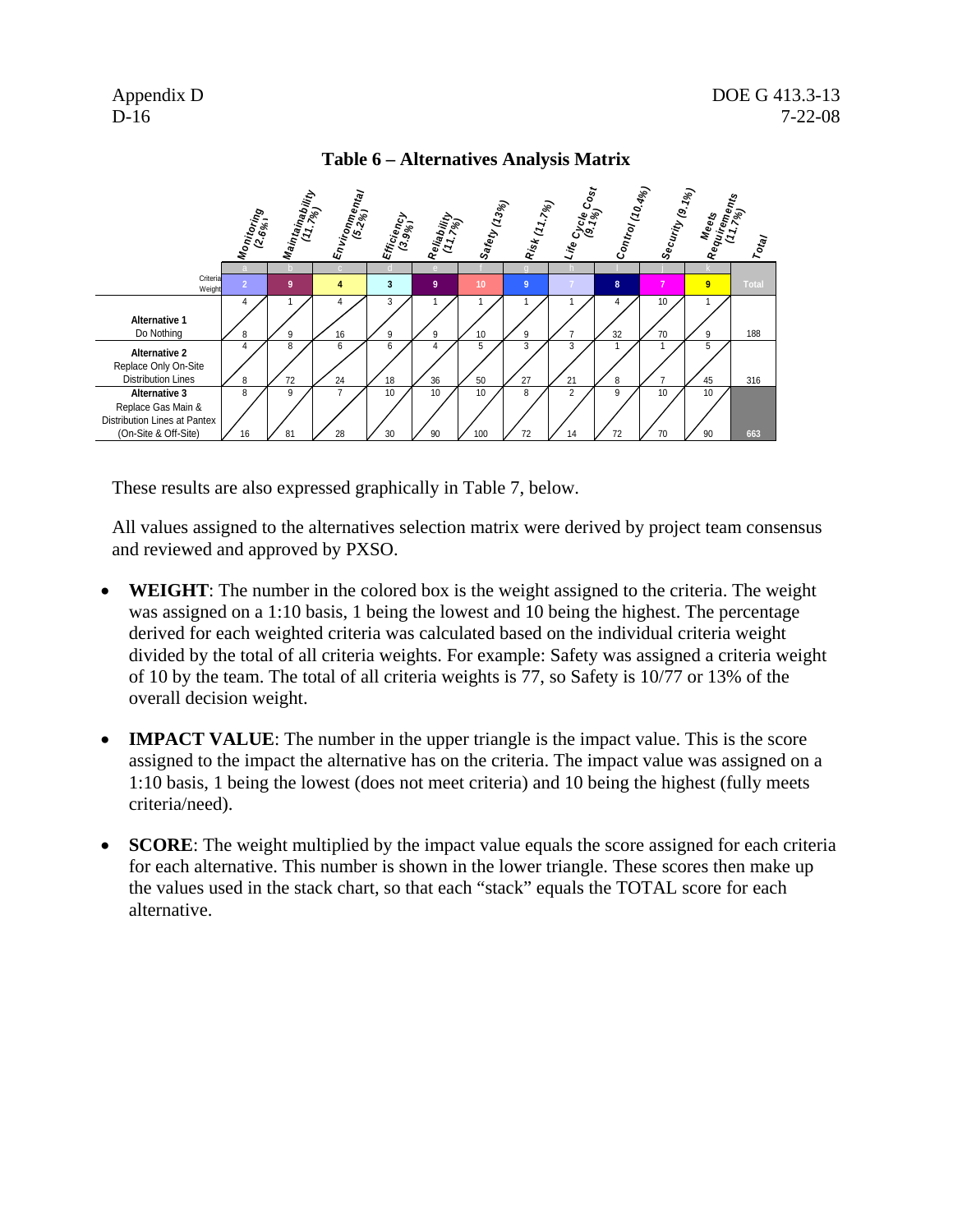

**Table 7 – Alternatives Analysis Graphic** 

Based upon the information evaluated, as presented above, the project team elected to develop Alternative 3. The overall benefit to the government was the basis of this decision, rather than cost alone.

Alternative 1 was deemed unacceptable due to the number and severity of unacceptable risks associated with a pipeline failure that would be an increasing possibility as the pipeline continued to age and deteriorate. Additionally, this alternative does not meet the goals to reduce the deferred maintenance backlog, reduce preventive maintenance costs, increase system reliability, and does not comply with DOE useful life requirements for the gas main and distribution system; this system has already exceeded the 25-year service life (DOE Accounting Handbook) by approximately 25 years. Furthermore, this option would not allow the plant to meet increased natural gas demand for future needs, nor would a dedicated line with isolation capability be available. The project also had the highest LCC of the three alternatives considered.

Alternative 2 was deemed unacceptable due to the number and severity of unacceptable risks associated with a pipeline failure that would be an increasing possibility as the offsite gas main pipeline continued to age and deteriorate. This alternative does not significantly increase system reliability because the offsite portion would continue to deteriorate and NNSA would no longer have control over gas main taps, sizing, reliability, and replacement schedule for supply line. This would virtually eliminate the possibility of NNSA locating a dedicated pipeline with isolation capability of sufficient size to meet future needs for natural gas demand for the Plant. Additionally, NNSA would lose the ability to negotiate with other natural gas providers to achieve better gas prices in the future. This alternative also relies heavily upon the assumption that the current natural gas provider would be willing to accept ownership of and liability for an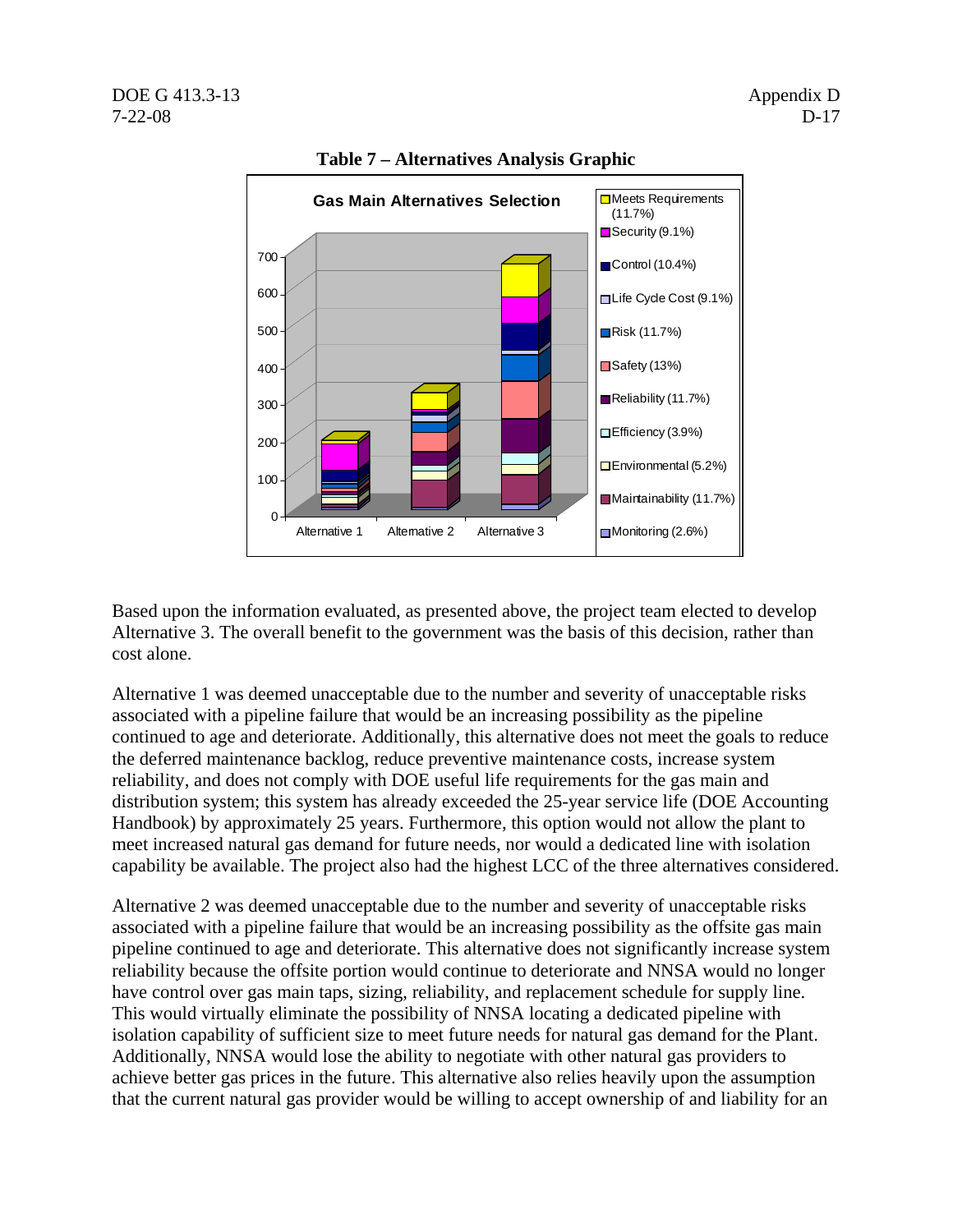aging asset with little forecast service expansion. Although this alternative does provide the lowest LCC, it does not provide the best value to the government.

Alternative 3 is recommended as the preferred alternative because it is the most efficient use of capital funds that also meets the safety and technical objectives required by plant operations. The recommended approach in this project meets the requirements to address all identified concerns in the gas main and distribution system at the plant. The estimated initial investment/construction cost of \$5.5M-\$6.7M is based on the updated detailed cost estimate as validated by an Independent Cost review conducted in January, 200X. This alternative places the entire burden of construction cost for a new line on site. In addition, the Plant would maintain liability for any problems that arise. Even though this alternative does not have the lowest LCC, it is considered the best option because it provides the most value to the government. NNSA could negotiate for better gas prices in the future, as it has done in the past, saving money in the long run. In addition, NNSA would not have to place any taps on this line, leaving it completely dedicated to the plant. Furthermore, a new motor operated isolation valve (MOIV) would provide the capability of remotely operating the valve to quickly isolate the natural gas supply onsite in the event of a leak or other incident.

Additional alternatives that were evaluated include the following alternative studies:

Alternative methods for replacing the gas main and distribution lines were explored. The use of a graded approach to replace the most critical or deteriorated lines was explored. This alternative would allow replacement of the worst portions of the lines and deteriorated lines that provide natural gas to the most critical areas. The remainder of the system not selected for replacement would continue to age and be replaced on a "replace when fails" basis. At present, this alternative is not advisable due to the continuing safety risks and maintenance needs for sections not replaced; this alternative does not improve the reliability of the system and the risk of unplanned outages to plant operations is unacceptable.

Alternate pipeline materials were also explored. The current gas main is constructed of steel, and it has proven to be a durable, long-lasting material. However, steel is heavy, expensive to purchase and install, and expensive to maintain because it requires the use of a cathodic protection system. The Plant gas main and distribution system operates in the low- to midpressure range, so a material as strong as steel is not required. High density polyethylene (HDPE) is a modern material that is lightweight, durable, non-reactive, and easy to work with. HDPE works well in low- to mid-range transmission and distribution systems, such as the one under consideration. HDPE is currently used for all new gas distribution projects on the plant. HDPE is currently considered the best material option for this project, but this alternative will be further evaluated for lifecycle cost and value engineering during the design process.

#### Other Acquisition Alternatives Considerations

Various alternatives have been considered with respect to this project. The alternatives considered are Federal led or utilizing the current management and operating contractor. The Federal led alternative consists of the site office relying on either the U.S. Army Corps of Engineers (USACE), directly contracting with a qualified architect-engineering (A-E) firm and qualified construction company, or directly contracting with a design-build (D-B) firm to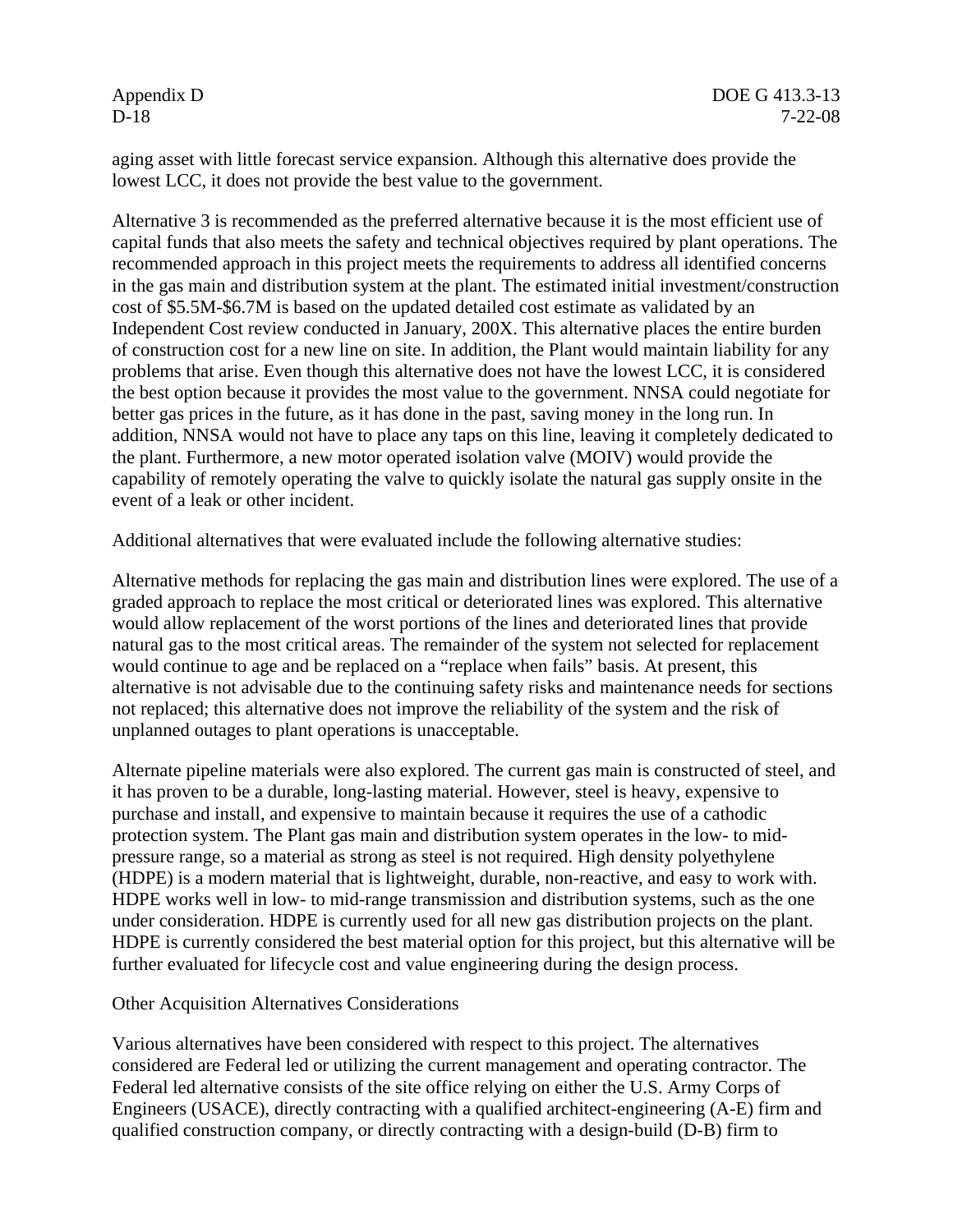DOE G 413.3-13 Appendix D 7-22-08 D-19

perform the required services. Due to the simplicity of the design and the relatively advanced level of development of the construction scope requirements, the site office recommends the use of a D-B firm through a Federal led acquisition.

# **3.5 Risk Analysis**

An essential part of the project planning will be to ensure the risks associated with the project have been identified, analyzed, and determined to be either avoidable or manageable. Risk identification and analyses will be continued throughout the planning process, including the acquisition strategy and the project execution plan (PEP). Each of the identified risks will be monitored at each critical decision and review point to ensure they have been satisfactorily addressed, eliminated, or managed.

The risk assessment process was started before CD-0. Risk analysis process and conclusions were reviewed and revised during both the independent cost review (conducted in January 2005) and the CD-1 preparation.

A formal risk management plan has been prepared for this project that includes strategies for mitigating risks. For additional risk assessment detail, refer to the current version of the Risk Assessment Plan. In the assessment, a total of 10 risks were identified. Of the active risks, there were no High risks, 5 are Moderate, and 5 are Low, based on the mathematical database (5X5 Risk Level Matrix).

| 1 avic 0 —<br><b>INDR DUITINGLY</b>   |             |                 |     |  |  |
|---------------------------------------|-------------|-----------------|-----|--|--|
| <b>Category</b>                       | <b>High</b> | <b>Moderate</b> | Low |  |  |
| Interface                             |             |                 | 1   |  |  |
| <b>Budget</b>                         |             | 3               | 1   |  |  |
| Design                                |             |                 | 1   |  |  |
| Security                              |             |                 |     |  |  |
| Safety                                |             |                 | 1   |  |  |
| Environmental<br>Health and<br>Safety |             |                 | 1   |  |  |

# **Table 8 – Risk Summary**

The general conclusion of this analysis is that the predominant consequence of the identified risks is a potential for cost and schedule increases.

Based on this analysis and conclusion, the following activities are recommended:

Risks continue to be monitored and managed throughout the project.

• Continue to monitor and coordinate potential security risks.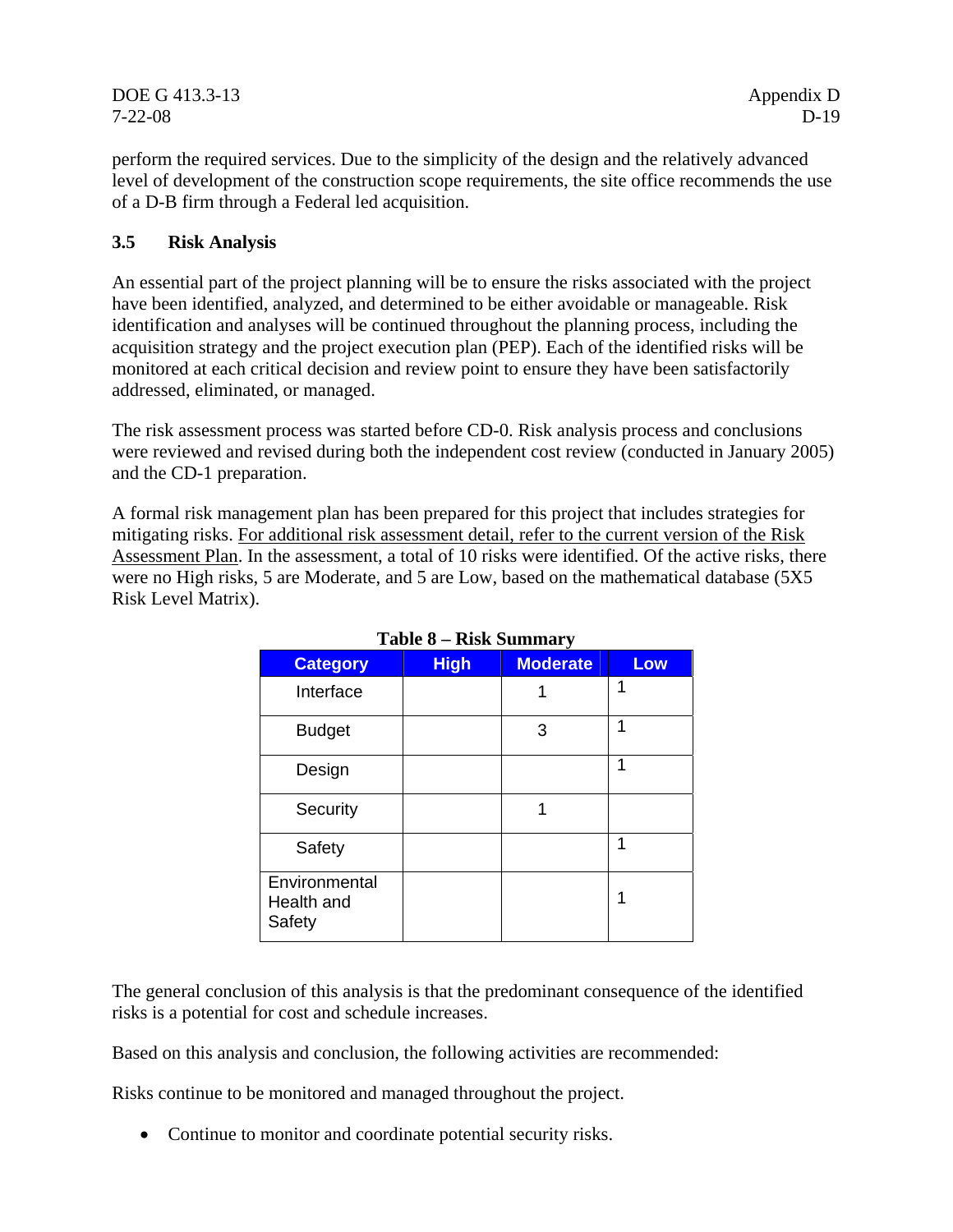- Coordinate with operations and maintenance to minimize the effect of outages.
- Evaluate lessons learned and stress the importance of safe work practices.
- Monitor contractor performance to ensure safe work practices are followed.
- Inspect all work and material being installed for compliance.
- Ensures all adequate resources are available to implement those mitigation strategies that have been identified as Moderate and support alternative work locations in the event of a security event.
- Quantify any cost impact of the residual risks and include them in the project cost estimate. Once a baseline is approved, monitor and trend all deviations.

# **4.0 Business and Acquisition Approach**

# **4.1 Contract Alternatives**

Various alternatives have been considered with respect to this project. The alternatives considered are Federal led or utilizing the current management and operating contractor. The Federal led alternative consists of the site office relying on either the U.S. Army Corps of Engineers (USACE), directly contracting with a qualified architect-engineering (A-E) firm and qualified construction company, or directly contracting with a design-build (D-B) firm to perform the required services. Due to the simplicity of the design and the relatively advanced level of development of the construction scope requirements, the site office recommends the use of a D-B firm through a Federal led acquisition.

# **Contract Administration**

The site office will manage and administer the D-B, and/or other service type contracts and have the following responsibilities:

Develop the request for proposal (RFP) for the design and construction with the project management team and submit to NNSA service center for issue.

Attend project team and construction progress meetings.

Conduct pre-proposal meetings.

Conduct price negotiations.

# **4.2 Major Contracts Contemplated**

The NNSA service center will award and the site office will administer and manage the prime contract for this project with technical support from the USACE and the Managing and operating (M&O) contractor. Construction and technical management of the D-B project will be performed by the USACE. Critical components of the project will be subject to M&O review and support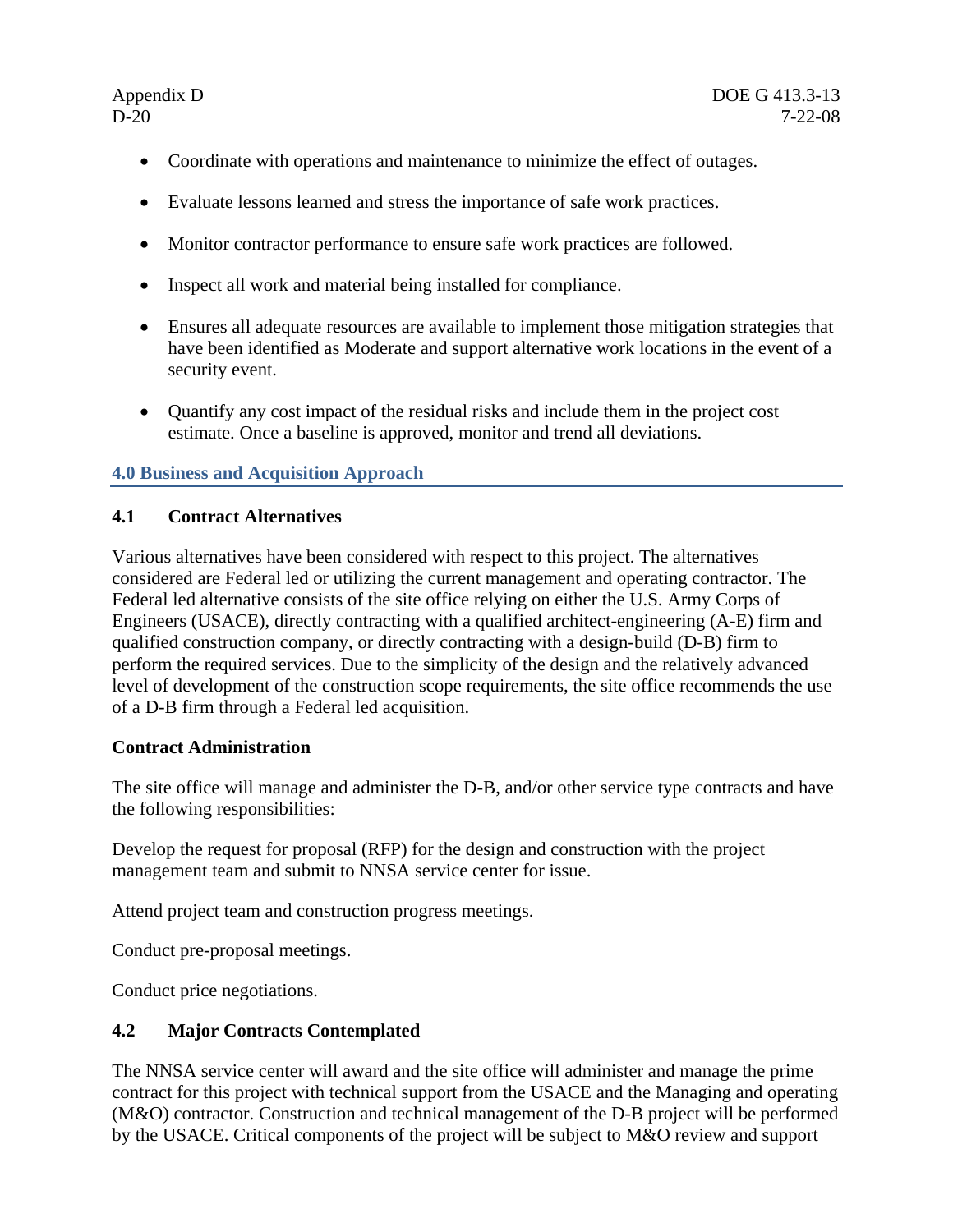DOE G 413.3-13 Appendix D 7-22-08 D-21

during construction. A memorandum of understanding (MOU) will be initiated between all parties. The MOU will outline roles and responsibilities for each participating party to include submittal reviews, quality assurance, contracting officer duties, contract administration, construction administration, and oversight, at a minimum.

A competitive selection of the design-build (D-B) firm for the project will be based on demonstrated technical expertise, qualifications, capability, and resource availability to meet schedule requirements. Price will be considered, but it is expected that technical criteria will be weighted more than cost. The final solution may use price as a consideration from finalist firms, as determined appropriate in the acquisition planning. Due to uncertainty of the requirements, a firm fixed price (FFP) is contemplated. The FFP D-B contract will include all design, materials, equipment, and services necessary to achieve a complete and functional utility meeting all required criteria.

The D-B contract will provide preliminary design, detailed design, construction services and engineering support, as well as closeout and post-construction services.

# **4.3 Special Acquisition Procedures**

No special acquisition procedures will be used for the acquisition contracts.

# **4.4 Performance Incentives**

The D-B contract will be competitively solicited and awarded to the Small Business Administration Contractor Community first with other contracting entities considered if Small Business Administration contracting is not successful. Historically, construction contracts in this range do not attract architect/engineer and general contractors beyond the local area. Solicitation of general contractors will be made within the region, with consideration for small business, veteran-owned small business, service-disabled veteran-owned small business, HUB Zone small business, and small disadvantaged business and women-owned small business concerns. The award will be based on the best value determined from an evaluation of technical criteria such as technical qualifications, past performance and experience, as well as cost considerations.

The site is located in an area where subcontractor resources are limited in some trades and competitive bidding in this area has been increasingly difficult. Due to this fact, the site office and the USACE will be working with the local and regional Association of General Contractors (AGC) and Construction Specifications Institute (CSI) affiliates as well as the Panhandle Regional Planning Commission (PRPC) in order to solicit and develop contractors from outside the area.

# **4.5 Small Business Approach**

The site office, in conjunction with the NNSA service center, NA-50, and NA-63, and support from the USACE, will actively search for prospective small business contractors by using electronic sourcing to include the U.S. Small Business Administration's Central Contractor Registration Database and Pro-Net. It is anticipated that the D-B project will be openly competed to both small and large business firms, with the large business firms being considered if not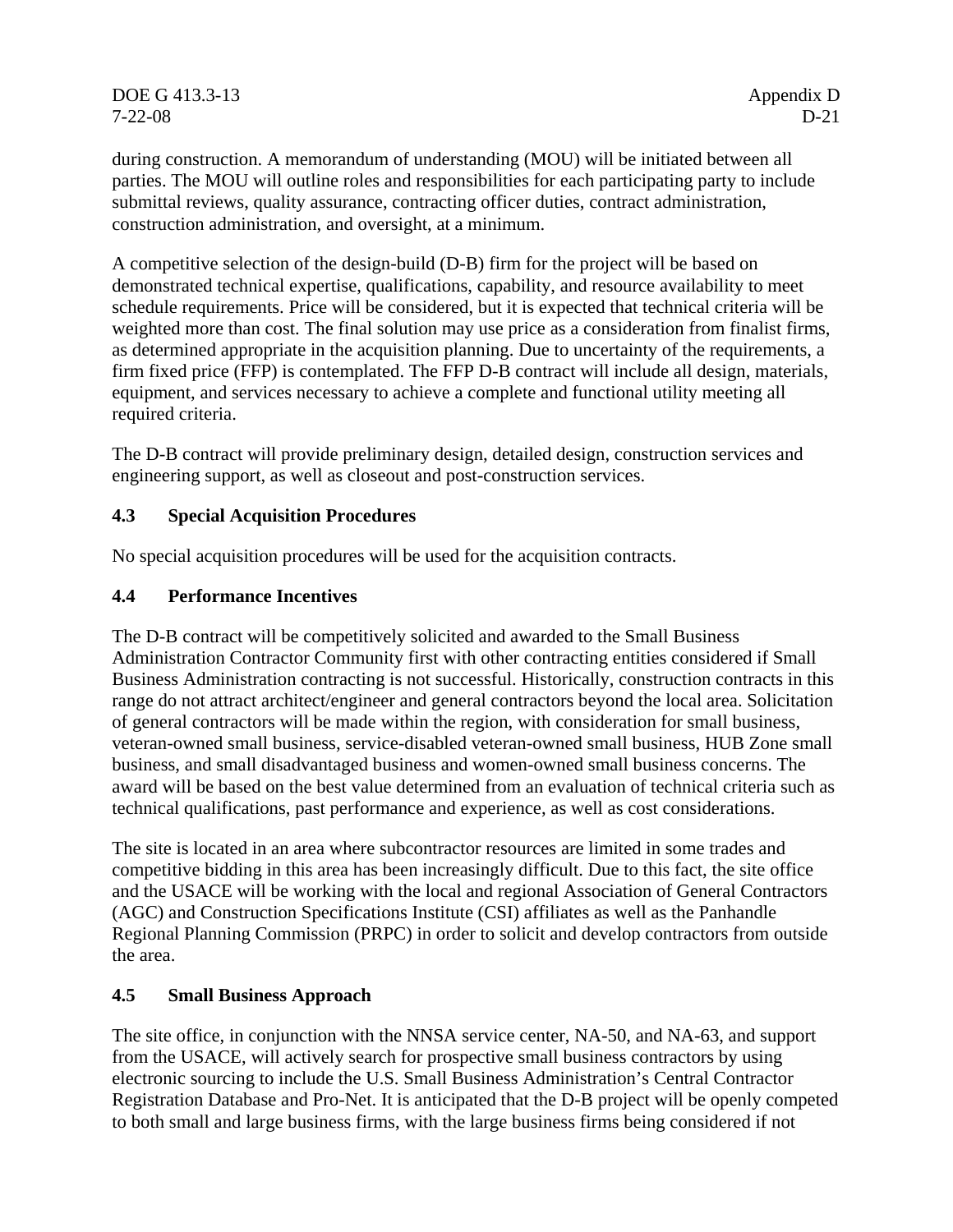successful with small business firms. Awards to a large business above \$500,000 (\$1,000,000 for construction) require a Small Business Subcontracting Plan. The plan must include goals for the utilization of small business, veteran-owned small business, service-disabled veteran-owned small business, HUB Zone small business, small disadvantaged business, and women-owned small business concerns as subcontractors. The goals, if necessary, shall be negotiated by the site office contracting officer, with support from the USACE, and approved by NA-52 and NA-63.

**5.0 Management Structure and Approach** 

# **5.1 Identify FPD, IPT, Organization Structure and Staffing Skills**

The project organization chart is shown below with Table 9 which identifies the DOE/NNSA Integrated Project Team members.



# **Project Organizational Structure**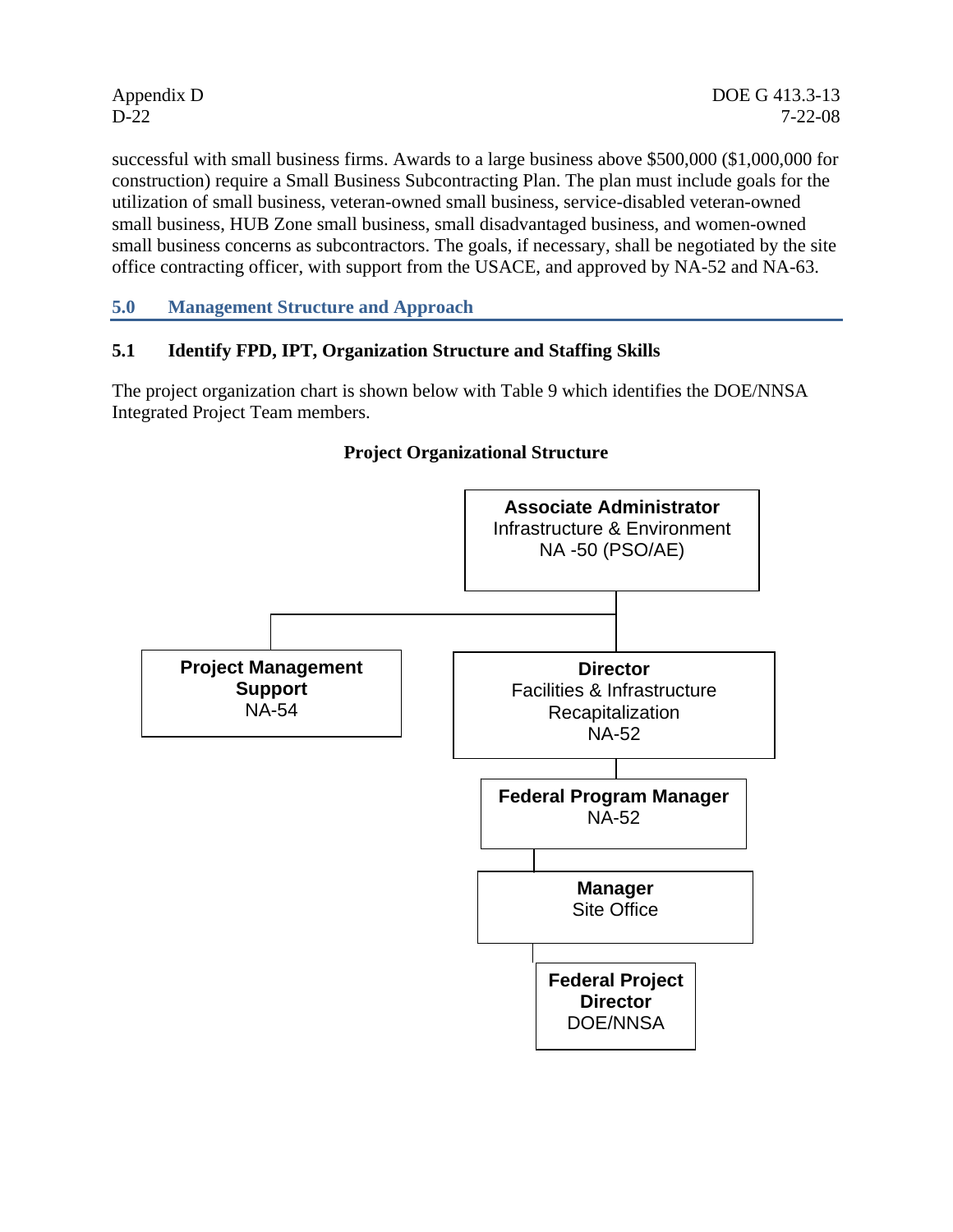| <b>DOE/NNSA IPT Team Members</b> |             |                  |                     |  |
|----------------------------------|-------------|------------------|---------------------|--|
| <b>Position</b>                  | <b>Name</b> | <b>Telephone</b> | <b>Organization</b> |  |
| Program Sponsor                  |             |                  |                     |  |
| Program Manager                  |             |                  |                     |  |
| <b>Technical Director</b>        |             |                  |                     |  |
| <b>Site Office Manager</b>       |             |                  |                     |  |
| <b>Federal Project Director</b>  |             |                  |                     |  |
| Site Office AB Staff Member      |             |                  |                     |  |
| <b>Contracting Officer</b>       |             |                  |                     |  |
| <b>SS Team Member</b>            |             |                  |                     |  |
| Order 420.1 Team Member          |             |                  |                     |  |
| <b>NEPA Team Member</b>          |             |                  |                     |  |
| Safety & Health Team Member      |             |                  |                     |  |

# **Table 9 – DOE/NNSA IPT Team Members**

The government's role relating to acquisition is summarized as follows:

- The NNSA Associate Administrator for Infrastructure & Environment approves the acquisition strategy.
- The Associate Administrator for Infrastructure & Environment chairs the Equivalent Energy Systems Acquisition Advisory Board and approves critical decisions for the project.
- The federal project director acts as the single point of contact with the Plant organization and NNSA. He oversees the design, construction, and ES&H efforts performed by the M&O and the USACE and any subcontractors relating to the project.

The M&O contractor under the DOE prime contract dated February 1, 200X, will provide activities as described herein and in accordance with the Memorandum of Understanding (MOU) to be established between M&O, the Site Office, and the USACE.

# **5.2 Approach to Performance Evaluation and Validation**

# **Project Controls**

DOE O 413.3A, *Program and Project Management for the Acquisition of Capital Assets*, will be used as the primary management tool and guideline to execute the project.

The site office and M&O are implementing a certifiable EVMS that is in compliance with ANSI/EIA-748-A-1998. This EVMS will be certified in the XX quarter of FY 200X, and will be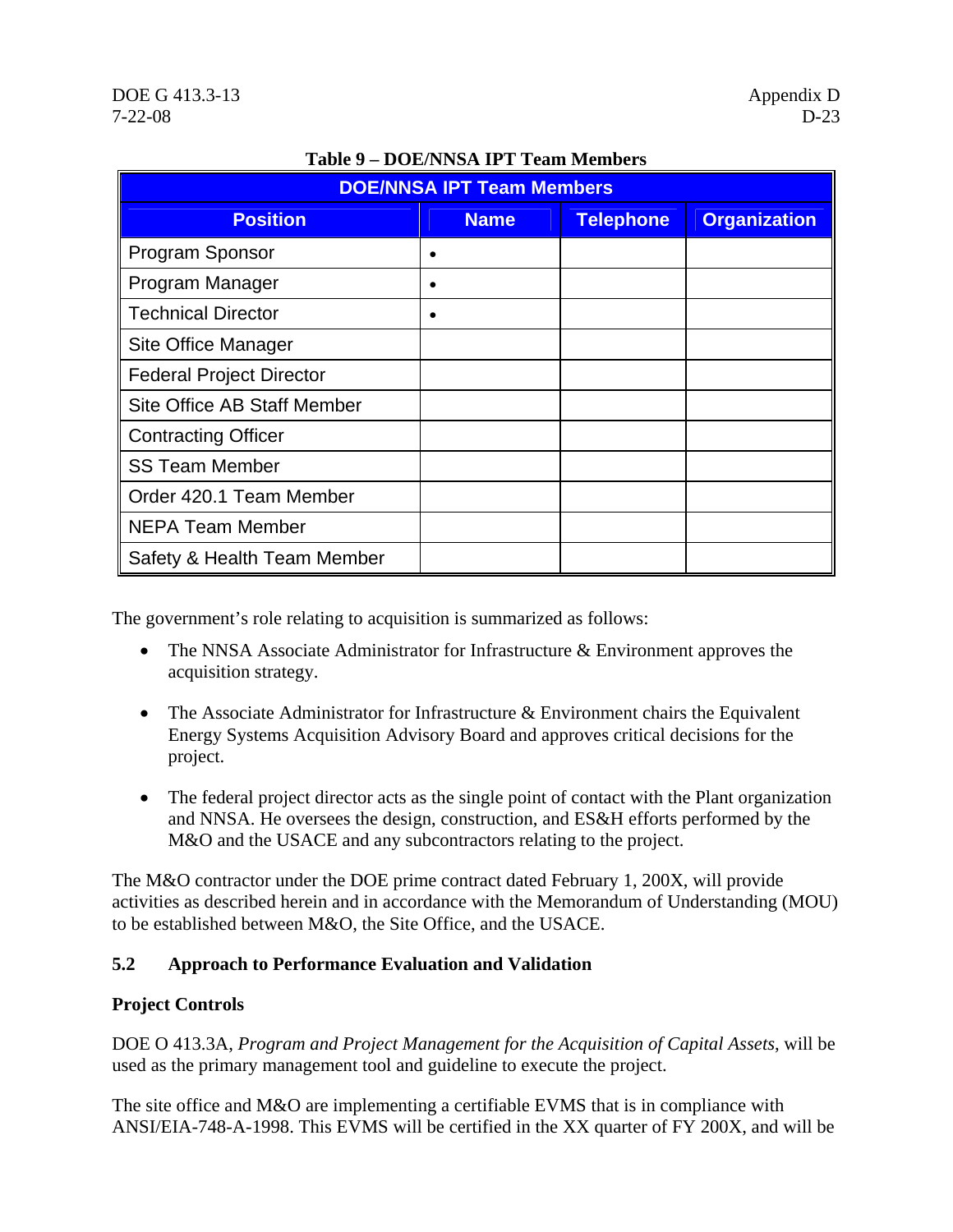implemented and used to monitor and evaluate project progress and performance for the duration of the project.

An activity based Network Analysis System (NAS) including estimated costs and resources will be utilized to manage this proposed project. Throughout the various phases of this project, the NAS will be updated and refined to reflect the sequence of activities required to be accomplished within specified milestone completion dates and planned costs. The NAS will be updated monthly to document progress with respect to performance durations and cost. The site office will coordinate the preparation and submittal of any status reports required by DOE/NNSA Headquarters.

# **Change Control**

The site office has an established change control process. This process will be utilized to manage any required changes to cost, scope, or schedule.

# **Project Reporting**

Monthly reporting will be accomplished through the DOE Project Assessment and Reporting System (PARS). This project is below the \$20 million threshold but the project management system used by the contractor is based on earned value (EV), calculated by PARS.

PXSO will use the FIRP monthly/quarterly reporting system and all projects will be reviewed monthly and quarterly as prescribed by DOE/NNSA Headquarters guidelines.

# **Project Meetings**

The FPD will conduct regularly scheduled meetings and reviews to discuss project technical scope, schedule, and cost status, and any emerging issues that may have an adverse impact on technical scope, schedule, or cost. Participants will include the integrated project team representatives as deemed appropriate.

# **5.3 Interdependencies and Interfaces**

The site office will utilize the M&O contractor and the USACE to coordinate any required interdependencies or interfaces required with other contractors at the plant.

# **SIGNATURES**

This report accurately represents the best thinking and efforts of the project FPD and the IPT to understand the full range of project risks and alternatives available to accomplish the project mission.

All reasonable risks and mitigations to executing the acquisition strategy have been included, at this time, and the IPT believes the recommended acquisition strategy is in the best interest of DOE.